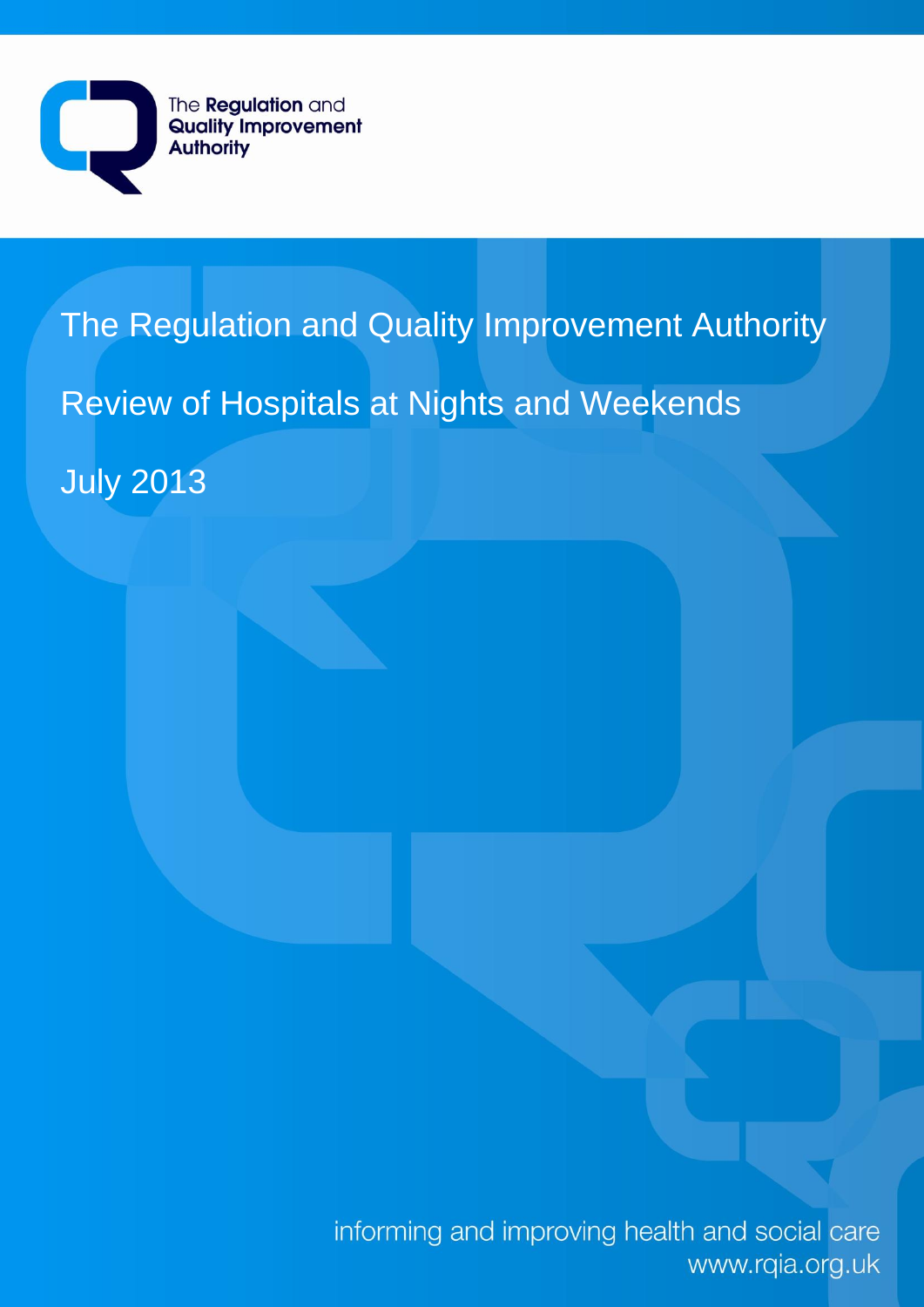# **The Regulation and Quality Improvement Authority**

The Regulation and Quality Improvement Authority (RQIA) is the independent body responsible for regulating and inspecting the quality and availability of health and social care (HSC) services in Northern Ireland.

RQIA's reviews are designed to identify best practice, to highlight gaps or shortfalls in services requiring improvement and to protect the public interest.

Our reports are submitted to the Minister for Health Social Services and Public Safety and are available on the RQIA website at [www.rqia.org.uk](http://www.rqia.org.uk/)

#### **Membership of the Review Team**

| Mrs Anne Brooks                                          | - RQIA Lay Reviewer                                                                                   |
|----------------------------------------------------------|-------------------------------------------------------------------------------------------------------|
| Mr Paul Carter                                           | - Clinical Director of Surgery (The Royal Liverpool<br>and Broadgreen University Hospitals NHS Trust) |
| Ms Liz Coles                                             | - Senior Patient Safety Manager (Guy's and St<br><b>Thomas NHS Foundation Trust)</b>                  |
| Dr Steven Kinnear                                        | - Registrar in Acute Medicine and Medical<br>Manager (HSC Board Liaison Group)                        |
| Mr Peter Vance                                           | - Lead Nurse - Hospital 24/7 (University Hospital<br>Birmingham)                                      |
| Dr David Stewart                                         | - Director of Reviews and Medical Director, RQIA                                                      |
| Dr Hall Graham<br>Ms Patricia Corrigan<br>Mr Jim McIlroy | - Head of Primary Care, RQIA<br>- Project Administrator, RQIA<br>- Project Manager, RQIA              |
|                                                          | People who assisted with the fieldwork for the review                                                 |
| Mrs Sheelagh O'Connor                                    | - Inspector Infection Prevention/Hygiene Team,<br><b>RQIA</b>                                         |
| Mrs Lyn Gawley                                           | - Inspector Infection Prevention/Hygiene Team,<br><b>RQIA</b>                                         |
| <b>Mrs Margaret Keating</b>                              | - Inspector Infection Prevention/Hygiene Team,                                                        |

 RQIA Mrs Liz Colgan - Senior Officer Infection Prevention/Hygiene Team, RQIA

Ms Mary McClean - Project Manager, RQIA Mr David Philpot - Project Manager, RQIA

Ms Liz Hynes - HR Advisor on Medical Staffing Issues (HSC Board Liaison Group)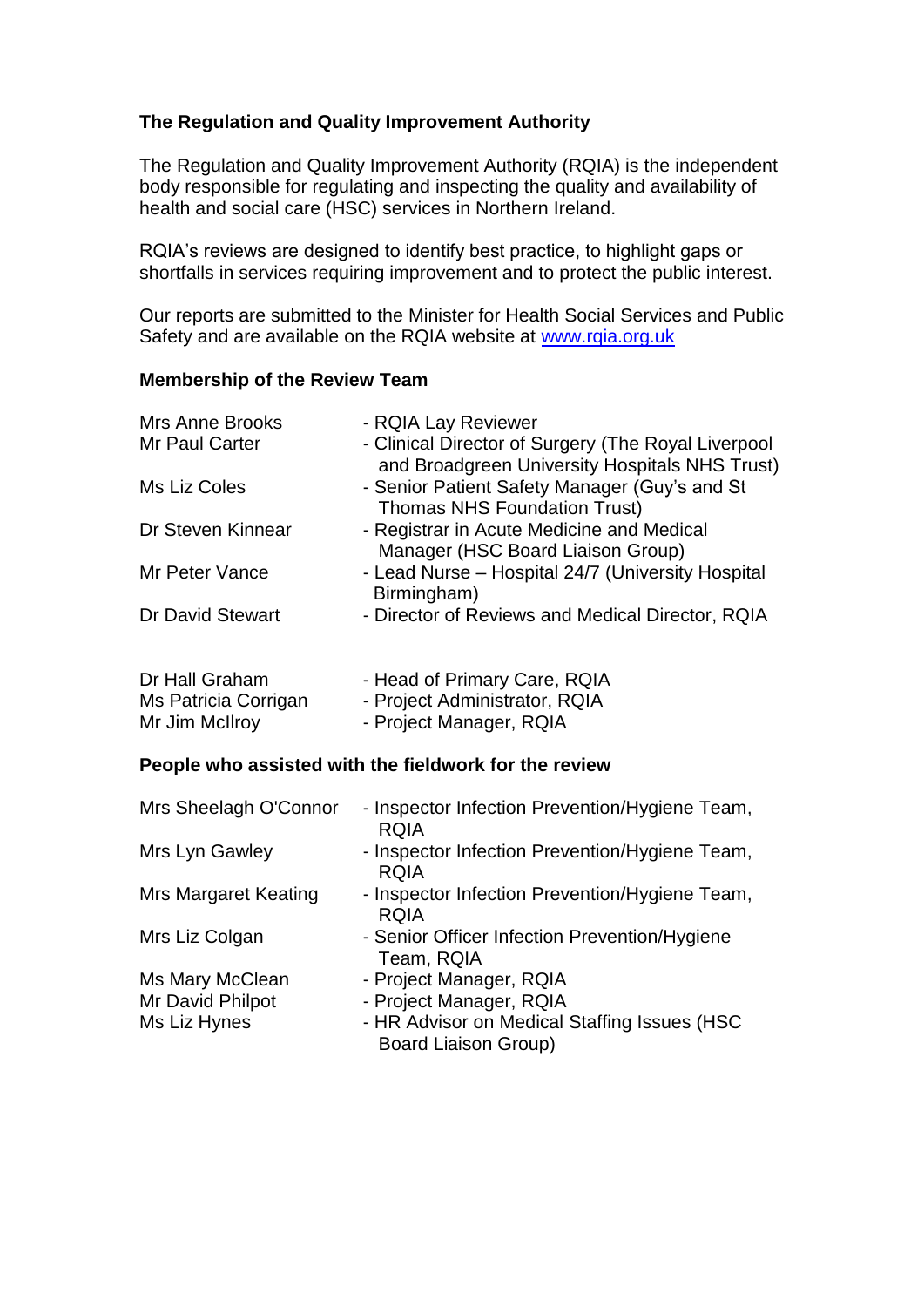# **Table of Contents**

| 1.1 |                                                      |  |
|-----|------------------------------------------------------|--|
| 1.2 |                                                      |  |
| 1.3 |                                                      |  |
|     |                                                      |  |
| 2.1 |                                                      |  |
| 2.2 |                                                      |  |
| 2.3 |                                                      |  |
| 2.4 |                                                      |  |
| 2.5 |                                                      |  |
| 2.6 |                                                      |  |
| 2.7 |                                                      |  |
| 2.8 |                                                      |  |
|     |                                                      |  |
| 3.1 |                                                      |  |
| 3.2 | Availability of Services for Patients and Families50 |  |
|     |                                                      |  |
| 4.1 |                                                      |  |
| 4.2 |                                                      |  |
|     |                                                      |  |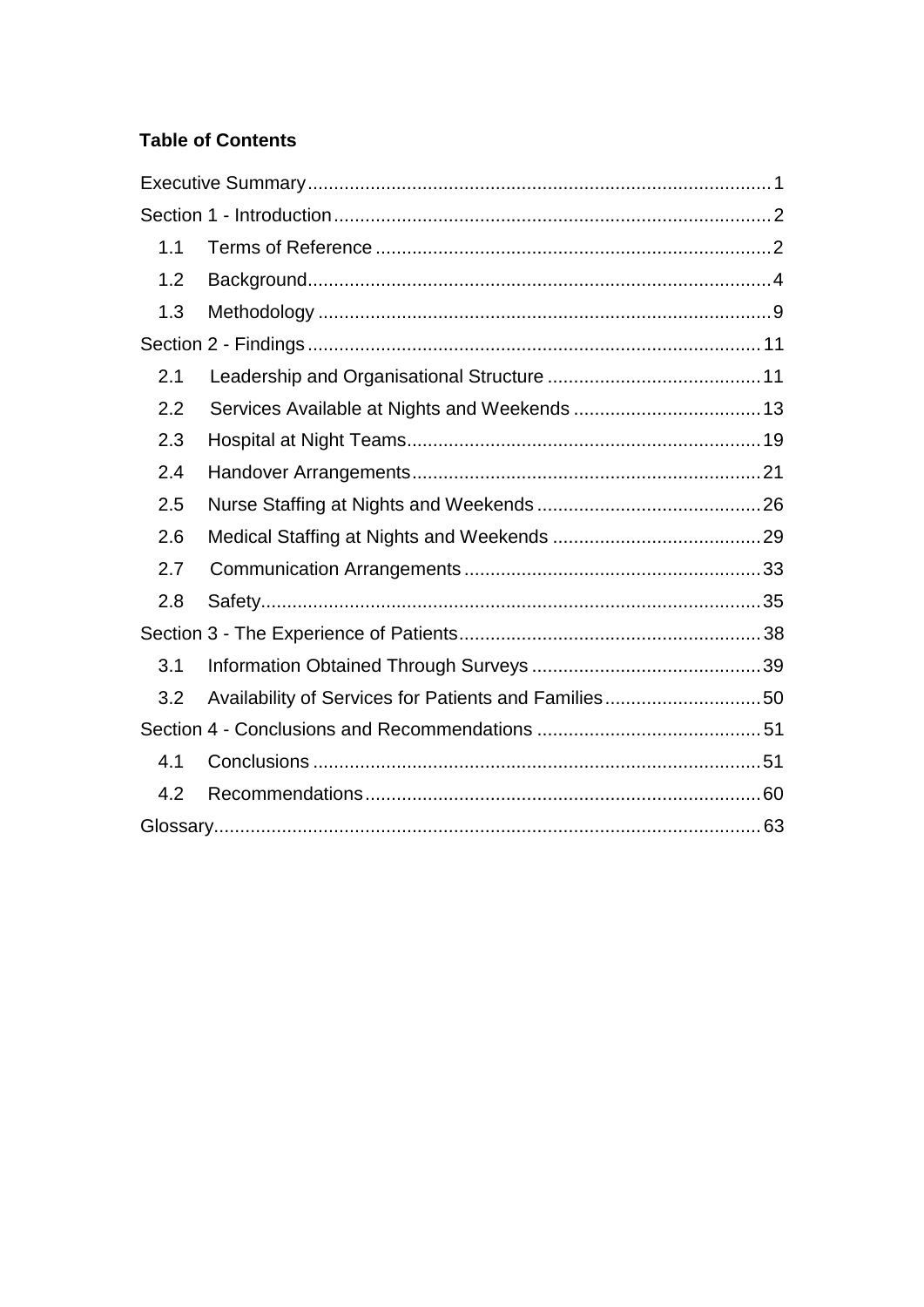#### <span id="page-3-0"></span>**Executive Summary**

The delivery of safe care for patients at nights and weekends is a key area of focus for all hospitals. A growing body of evidence has highlighted increased risks during these periods. Negative impacts of factors on patient's sleep, including noise at night, are increasingly recognised. New models of care are being established to improve access, quality and safety of services outside the normal working week.

The aim of the review was to examine the arrangements in place to ensure the safe delivery of care, during nights and weekends, in acute hospitals across Northern Ireland. The review also considered the experience of patients. Evidence for the review was collected using a range of methods. These included completion of a selfassessment questionnaire by health and social care trusts; focus groups with hospital staff; observations of evening handovers in each hospital admitting emergency medical and/or surgical patients; meetings with trust leads; and two patient surveys.

RQIA found that there were differences between hospitals in the availability of services, staffing, policies and procedures, communication arrangements and access to information for patients. There is a general need to review arrangements for handover back after night shifts, to staff coming on duty.

At times, pressures to accommodate emergency admissions can lead to the transfer of patients between wards at night although hospitals do seek to minimise this. There can also be difficulties in providing staff to accompany patients, who need to be transferred between hospitals at night.

RQIA found many examples of good practice in the delivery of care at nights and weekends in hospitals in Northern Ireland. The introduction of multidisciplinary Hospital at Night teams has enhanced care coordination and handover arrangements. A regional network of Hospital at Night Coordinators has been established to share good practice across the region.

There was evidence of increasing weekend access to a range of services. Hospitals had introduced local innovations to enhance services at nights and weekends, for example: a discharge facilitation service; electronic record systems; an emergency nursing team; specialist consultant ward rounds; formal weekend handovers; and the use of robots to enhance pharmacy and facilitate consultant opinion.

The experience of patients was explored through surveys. Although many patients reported positively on their hospital experience, a large number reported that their sleep was disturbed during their stay. Noise was the main factor but brightness and temperature control were also highlighted.

RQIA has made 29 recommendations for improvement as a result of the findings of this review. Several of these relate to the standardisation of procedures across hospitals in Northern Ireland.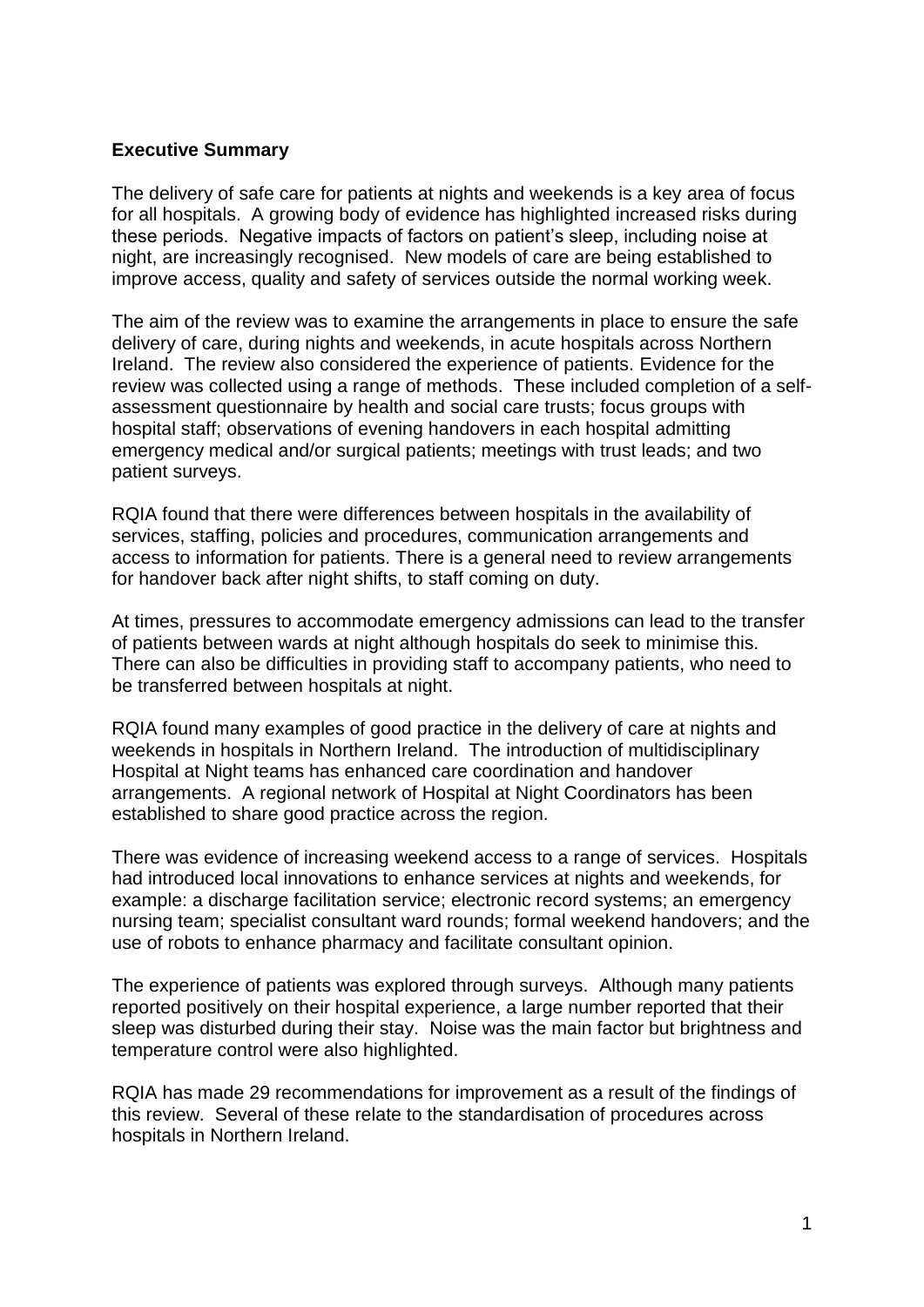# <span id="page-4-0"></span>**Section 1 - Introduction**

Effective and safe management of patients during nights and weekends is increasingly being emphasised as a key challenge for hospitals.

Concerns have been raised that there is not equality of access, to optimum diagnosis or treatment, for patients admitted outside the Monday to Friday, 8am to 6pm, period.<sup>1</sup> Researchers have described increased mortality rates for patients admitted at weekends.  $2^{34}$  Medication errors have been reported to be more frequent during nights and weekends.<sup>5</sup> Staffing levels and working patterns of nurses and doctors have been identified as critical to delivering effective care during this time. 67

Following public consultation in 2011, the Regulation and Quality Improvement Authority (RQIA) developed a programme of reviews to be carried out during the three year period, 2012-2015. This review was included within the programme, to examine the arrangements in place to ensure the safe delivery of care during nights and weekends.

# <span id="page-4-1"></span>**1.1 Terms of Reference**

The terms of reference for this review were:

- 1. To describe the arrangements in place, in HSC hospitals across Northern Ireland, for the management of acute medical and surgical patient admissions at nights and weekends.
- 2. To review the systems in place to ensure the safety and quality of care in hospitals at nights and weekends, with a specific focus on medical and surgical patients.
- 3. To collect information on the experiences of patients using hospital services during nights and weekends.
- 4. To report on the findings and make recommendations for improvements to the provision of care in hospitals at nights and weekends.

<sup>1</sup>  $1$  NHS Improvement, 2012: Equality for all. Delivering safe care- seven days a week:

 $2$  Freemantle N et al: Weekend hospitalization and additional risk of death: an analysis of inpatient data, J R Soc Med 2012:74-84.

 $3$  Dr Foster Hospital Guide, December 2012: Fit for the Future

 $4$  Aujesky et al: Weekend versus weekday admission and mortality following acute pulmonary embolism, Circulation: 2009 119(7) 962-968

<sup>5</sup> Miller AD et al: Night time and weekend medication error rates in an inpatient paediatric population, Annals of Pharmacotherapy 2012; 44 (11) 1739-1746.

 $6$  De Cordova PB et al: Twenty-four/seven: a mixed-method systematic review of the off-shift literature, J Adv Nurs 2012 July 68(7) 1454-1468

<sup>7</sup> Royal College of Physicians, October 2012: Acute care toolkit 4. Delivering a 12-hour 7 day consultant presence on the acute care unit.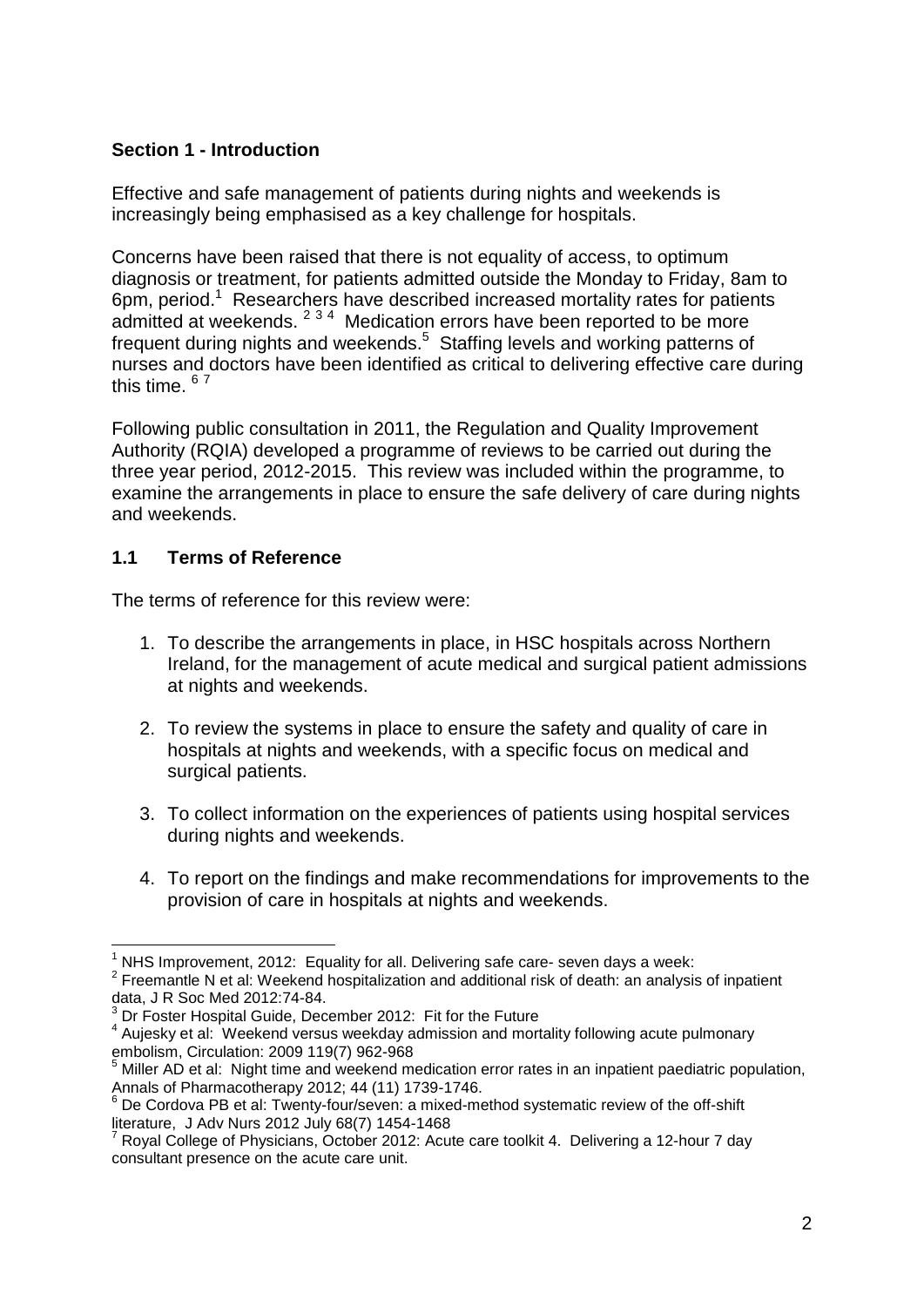For the purposes of this report, the term out-of-hours is also used to describe the nights and weekend period. While there are different interpretations of the out-ofhours period, for this review this period was considered to include public holidays and all periods outside of Monday to Friday, 8am to 6pm.

The focus of the review was specifically on hospitals which admit adult emergency medical and surgical patients. The review did not include:

- Community hospitals.
- Mental health and learning disability hospitals.
- Maternity services (which have been subject to a review of intrapartum care in the RQIA Review Programme published in May 2010).
- Accident and emergency/emergency departments, paediatric departments.
- The following out-of-hours services: general practitioner (GP) services, general dental and community pharmacy services, mental health and other social care services. A review of GP out-of-hours services was carried out by RQIA in 2009-10.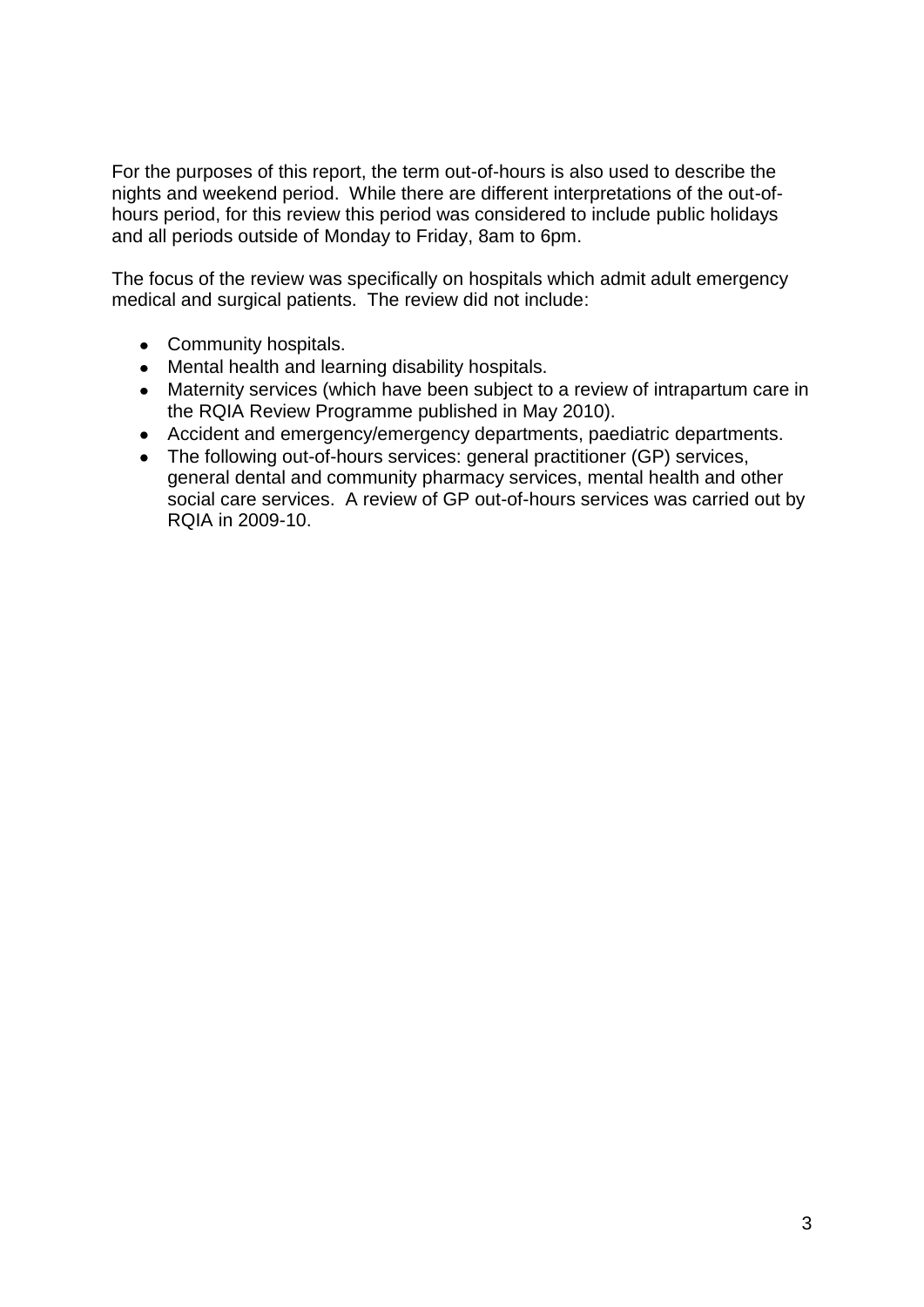# <span id="page-6-0"></span>**1.2 Background**

# **Risks Associated With Out-of-Hours Care**

There is a growing body of research linking poorer outcomes of hospital care to admissions taking place at weekends. There is limited evidence of increased risk when patients are admitted during weekday nights.<sup>8</sup>

In 2010, the Dr Foster Unit at Imperial College London reported there was a higher mortality rate for patients admitted as an emergency at weekends to hospitals in England. Conditions included: heart attacks, heart failure, stroke, some cancers and aortic aneurysms. There was, on average, a 7% higher mortality rate for these patients compared with those admitted between Monday and Friday.<sup>9</sup>

In 2012, the results of a study<sup>10</sup> were reported which analysed all admissions to NHS hospitals in England, during the financial year 2009-10. All patients were followed up for 30 days after admission. The authors reported that admission at the weekend is associated with increased risk of subsequent death within 30 days of admission. The authors did find that the likelihood of death actually occurring on a weekend day is less than on a mid-week day. The findings were similar for both emergency and elective admissions at the weekend. The study included information about some hospitals in the United States of America (USA) and the pattern there was consistent with the results from England.

Studies into the risks of mortality for specific emergencies have reported higher death rates, following weekend admission, for pulmonary embolism $11$  and myocardial infarction.<sup>12</sup> Higher mortality rates for myocardial infarction were considered to be possibly linked to lower rates of invasive procedures taking place in hospitals for these patients at weekends.

In an extensive study, for the period 2000 to 2007, survival rates of patients following cardiac arrest taking place in hospitals in USA, were found to be lower during nights and weekends.<sup>13</sup>

The risk of medication errors linked to time of day has not been extensively studied. Although one hospital in USA found there was a higher rate of errors during evening and night time shifts compared to daytime shifts. Rates were higher during

<sup>1</sup>  $^8$  Mourad M., Adler J. Safe, high quality care around the clock: What will it take to get us there?, J Gen Intern Med, 2011, Sept 26(9) 948-950

<sup>9</sup> Dr Foster: Inside your hospital, Dr Foster Hospital Guide 2001-2011.

<sup>&</sup>lt;sup>10</sup> Freemantle N et al: Weekend hospitalization and additional risk of death: an analysis of inpatient data, J R Soc Med 2012:74-84.

 $11$  Aujesky et al: Weekend versus weekday admission and mortality following acute pulmonary embolism, Circulation: 2009 119(7) 962-968

 $12$  Kostis WJ et al: Weekend versus weekday admission and mortality from myocardial infarction, N Eng J Med, 2007 Mar 15;356(11):1099-1109

<sup>&</sup>lt;sup>13</sup> Peberty MA et al, Survival from in-hospital cardiac arrest during nights and weekends, JAMA. 2008 Feb 20;299(7):785-792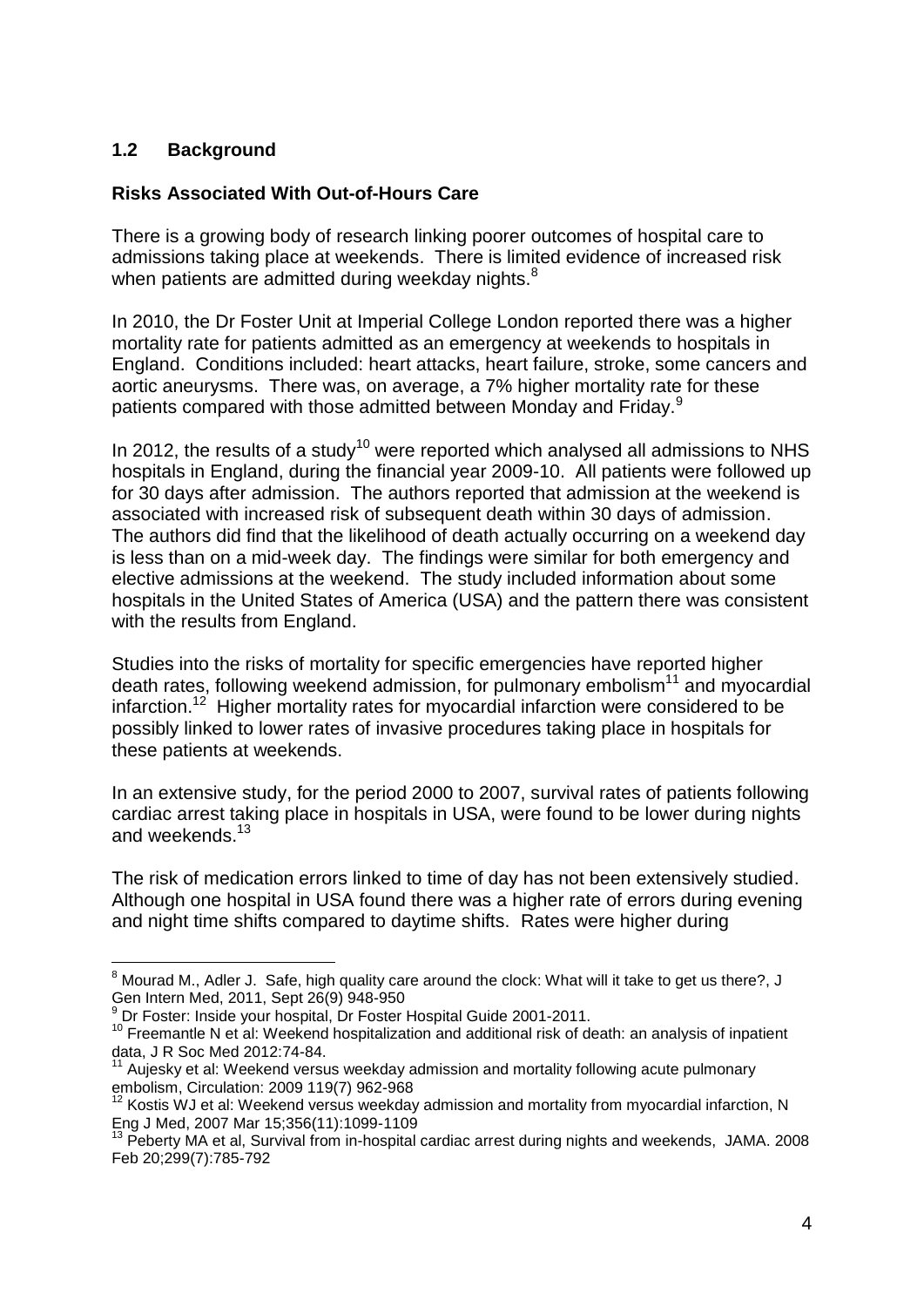weekends compared to weekdays. The authors recommended that, while further research was needed to validate these findings, error prevention efforts should be instituted for evening, night-time and weekend medication dispensing and administration.<sup>14</sup>

In USA, a tool was developed by Dr David Shulkin to help assess risks to hospital safety on nights and weekends. The Safety on Weekends and Nights (SWAN) tool considers eight categories of hospital based services. The tool is designed to assist clinical and administrative leaders in understanding services and processes of care that may eliminate differences in outcomes between day and night care. This tool has been used to inform the data collection processes for this review.<sup>15</sup>

# **Medical Staffing Arrangements at Nights and Weekends**

In recent years there have been fundamental changes in the pattern of medical staffing of hospitals during nights and weekends. Hospitals traditionally relied on tiers of specialty-specific, resident, on-call doctors. These were usually doctors in training. Consultants were non-resident during the night and at weekends, but available on-call from home. Concerns about this approach focused on the impact of working excessive hours on the quality of care provided to patients and the mental and physical health of doctors in training.

The introduction of the European Working Time Directive (EWTD) acted as a major catalyst in changing the working patterns of doctors in training. When fully implemented in 2009, the EWTD limited doctors in training to a maximum 48 hour week, averaged over a six month period. The EWTD also set minimum requirements in respect of rest periods and annual leave.

Several approaches were developed to support the implementation of the EWTD for junior doctors while aiming to maintain or improve the quality of patient care. One system, which was introduced in many hospitals in the United Kingdom, was the Hospital at Night model (Section 2.4 below).

There is an increasing focus on the benefits of having consultant-delivered care in hospitals.<sup>16</sup> Changes have also been taking place in the arrangements for consultant cover at nights and weekends. In 2012, the Academy of Medical Royal Colleges published a report of a review of the evidence for medical care being delivered by consultants. The key benefits identified in the evidence were found to be:

- rapid and appropriate decision making
- improved outcomes

<sup>1</sup>  $14$ Miller AD et al: Nighttime and weekend medication error rates in an inpatient pediatric population, Annals of Pharmacotherapy 2012; 44 (11) 1739-1746.

<sup>&</sup>lt;sup>15</sup> Shulkin D.J. Assessing hospital safety on nights and weekends: the SWAN tool,

J Patient Safety, 2009 Jun; 5(2) 75-78

<sup>&</sup>lt;sup>16</sup> Academy of Royal Colleges 2012; The benefits of consultant-delivered care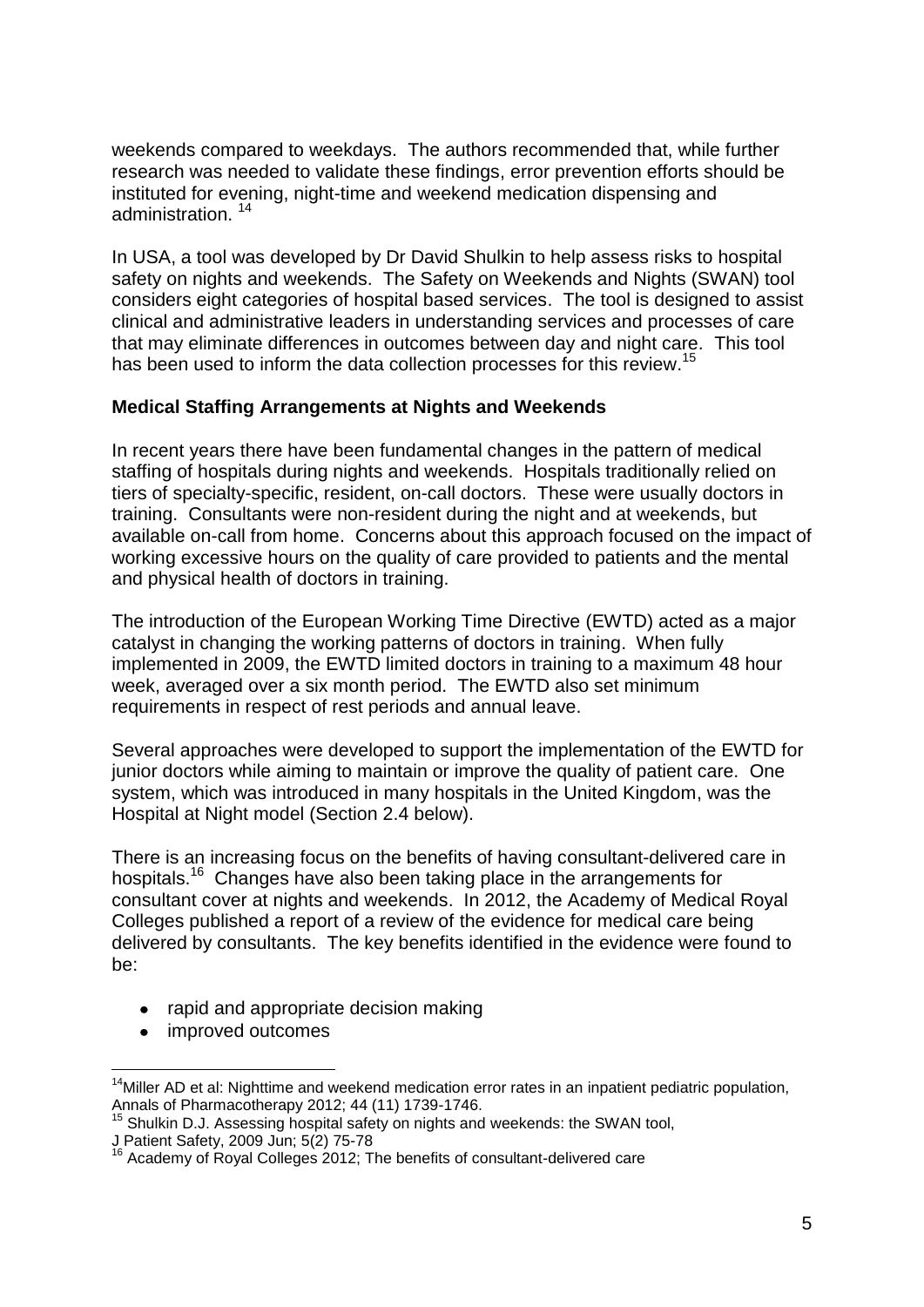- $\bullet$ more efficient use of resources
- enhanced GP access to the opinion of a fully trained doctor  $\bullet$
- $\bullet$ meeting patient expectations of access to appropriate and skilled clinicians and information
- benefits for the training of junior doctors  $\bullet$

The report attributed the increased mortality among patients treated in hospitals at weekends to decreased consultant involvement in care.

In October 2012, the Royal College of Physicians (RCP) and the Society for Acute Medicine (SAM) published an acute care toolkit Delivering a 12-hour, 7-day Consultant Presence on the Acute Medical Unit. The aim of the toolkit was to provide guidance and describe working practices to help achieve this objective.<sup>17</sup>

In December 2012, the Academy of Medical Royal Colleges published a set of three patient-centred standards for the delivery of consistent inpatient care, irrespective of the day of the week.<sup>18</sup> The standards are designed to reflect the importance of daily consultant review and the consequent actions, to ensure progression of the patient's care pathway. The standards are:

- 1. Hospital inpatients should be reviewed by an on-site consultant at least once every 24 hours, seven days a week, unless it has been determined that this would not affect the patient's care pathway.
- 2. Consultant-supervised interventions and investigations along with reports should be provided seven days a week if the results will change the outcome or status of the patient's care pathway before the next normal working day. This should include interventions which will enable immediate discharge or a shortened length of hospital stay.
- 3. Support services both in hospitals and in the primary care setting in the community should be available seven days a week to ensure the next steps in the patient's care pathway, as determined by the daily consultant-led review, can be taken.

# **The Hospital at Night Model**

1

The Hospital at Night model was developed by the Joint Consultants Committee (representing the British Medical Association and the Academy of Medical Royal Colleges) and the Modernisation Agency. It was designed to help trusts comply with the EWTD. The approach proposed that a multidisciplinary team comprising doctors, nurses and allied health professionals, provide clinical care across the hospital, outside normal working hours.

 $17$  Royal College of Physicians: Acute care toolkit 4: Delivering a 12-hour, 7-day consultant presence on the acute medical unit, October 2012.

 $18$  Academy of Royal Colleges 2012; Seven day consultant present care.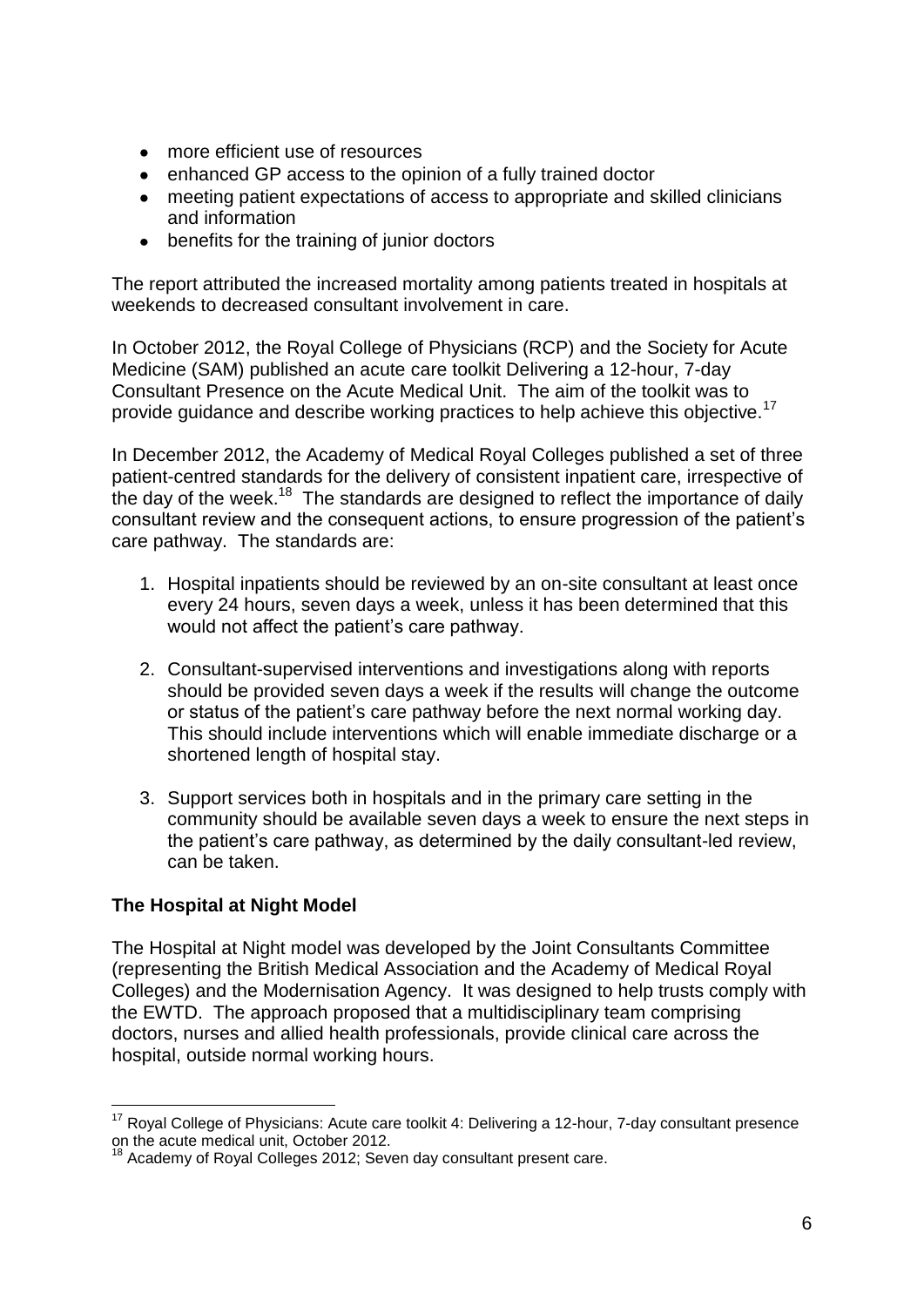Key elements underpinning the approach include: multidisciplinary handovers, bleep filtering (i.e. minimising the inappropriate bleeping of doctors and helping to redistribute work effectively) and extended roles of practitioners other than doctors<sup>19</sup>.

An evaluation of the pilot projects for this model demonstrated that it had achieved the aims of: helping trusts comply with the EWTD; improve the working lives of clinical staff; and improve clinical care. Team working was found to provide valuable support to staff at night. Through handover and improved clinical coordination, the model was found to result in better clinical prioritisation and management of patients.

In Northern Ireland, health and social care trusts have been putting in place Hospital at Night systems, supported by the Health and Social Care Board. A regional network of Hospital at Night coordinators has been established to share good practice across the region.

#### **Nurse Staffing Arrangements**

1

There is a growing body of research examining the relationships between nurse staffing levels and patient outcomes. A study of one large hospital concluded that, when staffing levels of registered nurses fell below target levels, this was associated with increased mortality of patients.<sup>20</sup> In this study, day and evening shifts were more likely to be below target levels than night shifts.

A systematic review has been carried out of the literature relating to the impact of 'off-shifts' (nights, weekends and/ or holidays) on quality and employee outcomes in hospitals.<sup>21</sup> The review concluded that a slight majority of the published studies found working at nights and weekends may be associated with poor patient and employee outcomes. Nurses working at night were found to suffer more from fatigue, sleep disturbance and reduced well-being compared to those who worked during the day.

The authors recommended further research is carried out to determine if there are differences between the day and out-of-hours nursing workforces. They considered there should be increased education and training opportunities for permanent night nurses and the rotation of day nurses to work at nights and weekends should be minimised. Arrangements should be put in place to encourage night nurses to selfschedule working times to decrease fatigue, sleep disturbance and improve wellbeing.

<sup>&</sup>lt;sup>19</sup> The implementation and impact of Hospital at Night pilot projects: An evaluation report (Department of Health (The University of Manchester Business School/ York Health Economics Consortium, August 2005)

 $^{20}$  Needleman J et al: Nurse staffing and inpatient hospital mortality, N Eng J Med 2011; 364:1037-1045

 $21$  De Cordova P.B. et al: Twenty-four/seven: a mixed-method systematic review of the off-shift literature'; J Adv Nurs, 2012 July 68(7) 1454-1468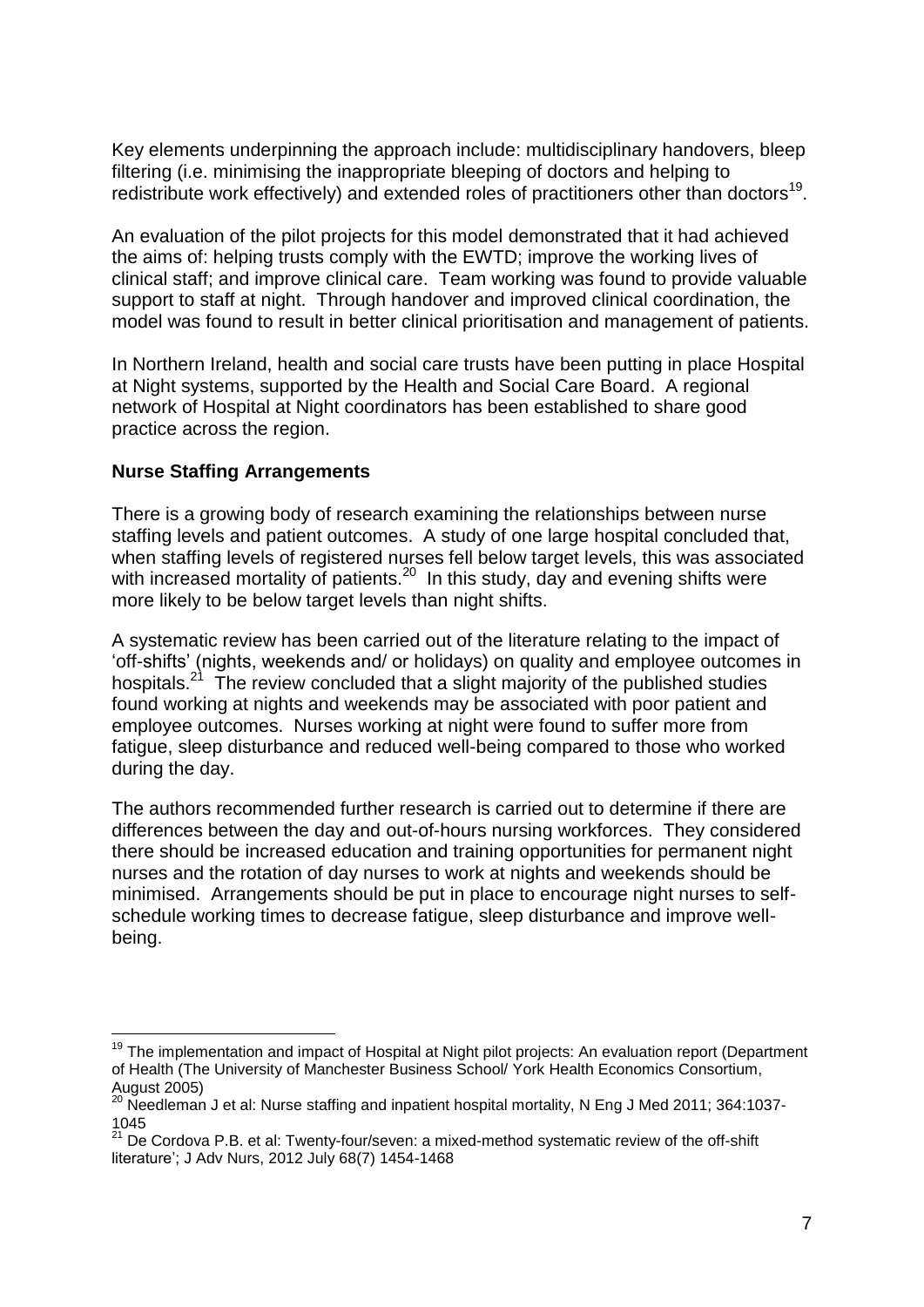# **Focus on Provision of "24/7 Care"**

In December 2012, NHS Improvement published a guide for health services which describes case studies where services are being extended, outside standard working hours, and across the weekend period.<sup>22</sup> The guide sets out four levels for services to consider, in moving towards improved service access at nights and weekends.

Level 1 - Services limited to one department or service which is beginning to deliver some services beyond the 8am-6pm, Monday to Friday, period.

Level 2 - Services that are delivered seven days per week, but not always offering the full range of services that are delivered on week days.

Level 3 - A whole service approach to seven day service delivery that requires several elements to work together to facilitate clinical decision or treatment, often covering more than one work force group.

Level 4 – A whole system approach to seven day service delivery by integrating the requirements for elements of seven day services across more than one specialty area.

The guide sets out practical examples which have demonstrated service improvement at each of these levels.

#### **Patient Experience**

The impact of noise has been the most frequently reported, negative experience by patients spending nights in hospital.

In 2010, the NHS Confederation publication: Feeling Better? Improving Patient Experience in Hospital, highlighted the Care Quality Commission inpatient surveys in England which had shown 21% of respondents reported being bothered by noise at night from hospital staff. This had risen from 18% in 2005.<sup>23</sup>

The Scottish Inpatient Patient Experience Survey for  $2012<sup>24</sup>$  reported that 30% of patients felt they were bothered at night by noise, during their hospital stay. Improvements were reported in scores from some Health Boards, most noticeably NHS Forth Valley, following the opening of a new hospital.

In USA, the Hospital Consumer Assessment of Healthcare Providers and Systems (HCAHPS) is a national standardised survey of patients' experience of hospital

<sup>1</sup>  $22$  NHS Improvement 2012: Equality for all: Delivering safe care – seven days a week.

<sup>&</sup>lt;sup>23</sup> NHS Confederation. 2010: Feeling better? Improving patient experience in hospital.

<sup>24</sup> Scottish Government. Scottish Inpatient Patient Experience Survey 2012 Volume 1: National Results (4)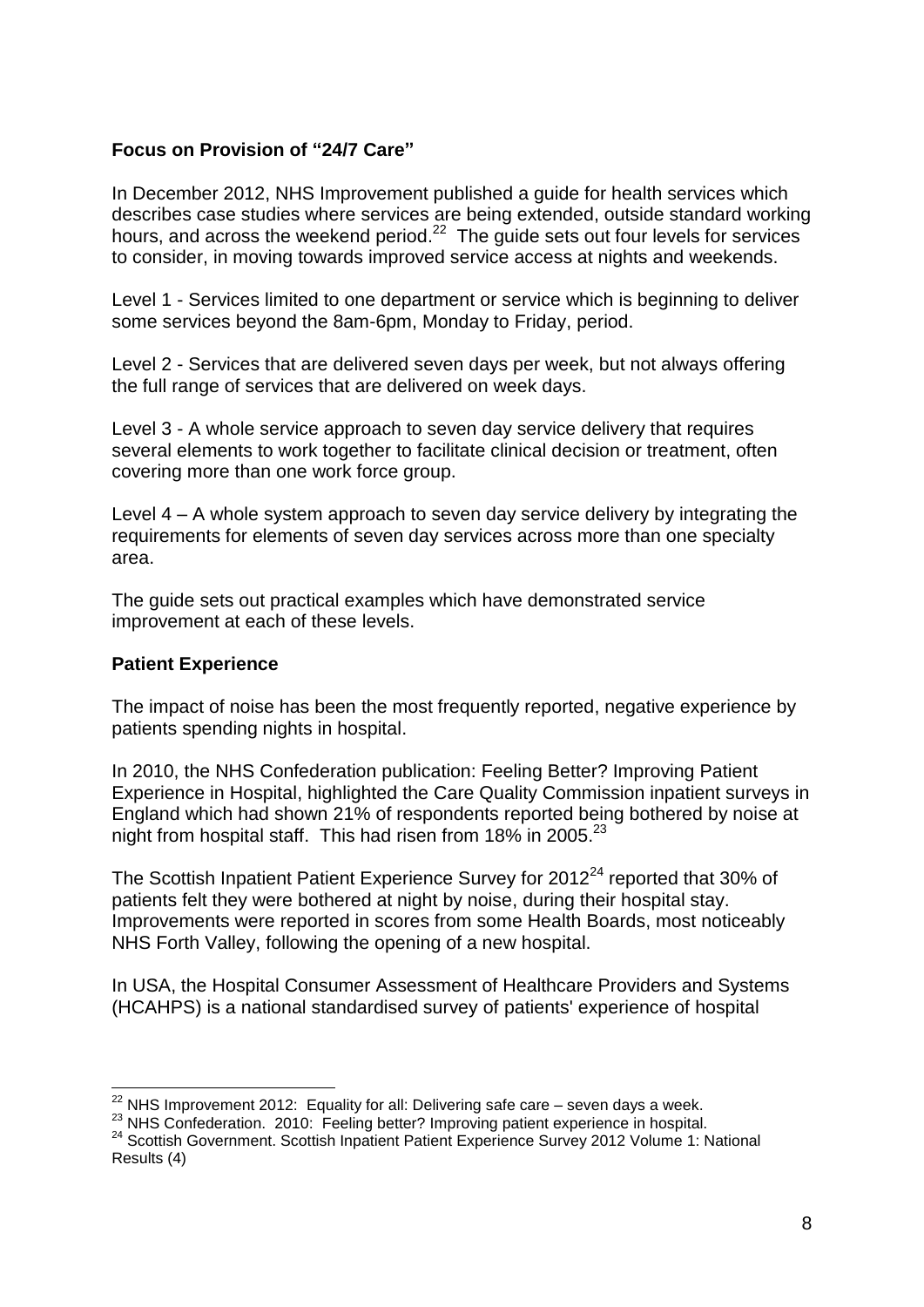care.<sup>25</sup> Survey participants are asked; During this hospital stay how often was the area around your room quiet at night? In December 2012, the HCAPS report identified the national average of patients who responded to this question as always, was 60%. State responses varied from 49% in New York to 73% in Louisiana. Some hospitals in USA are now instituting strategies to reduce noise at night.

A recent study has examined the relationship between sleep disruption and hospital noise. The authors concluded that hospital sounds during sleep influence both cortical brain activity and cardiovascular function. They considered that it is essential to improve the acoustic environments of new and existing healthcare facilities, to enable the highest quality of care. $26$ 

# <span id="page-11-0"></span>**1.3 Methodology**

1

During the planning of the review, it was identified that the HSC Board Liaison Group was undertaking its annual review of the Hospital at Night teams across the trusts. As both pieces of work were similar in nature, after discussion, it was agreed the two organisations would work together. This would reduce duplication of work in this area and minimise the workload for the trusts.

The methodology adopted for this review was designed to gather information about each hospital, including the views of staff and patients, about hospitals at nights and weekends. The methodology included the following steps:

- 1. A review of relevant literature was undertaken to examine the context for the review. Lines of enquiry were developed to explore the operation of hospitals at nights and weekends. A tool for the safety assessment of hospitals at nights and weekends (SWAN Tool)<sup>27</sup> was identified which had been used in the United States. The author, David J. Shulkin, M.D., was contacted and gave permission for the tool to be adapted for use in Northern Ireland.
- 2. A self-assessment questionnaire, based on the SWAN Tool, was forwarded to each hospital included within the scope of the review. The questionnaire included sections on organisational structure, services available, staffing, communication and safety.
- 3. Observation visits to each hospital were undertaken during the evening period, to view how the handover of information about patients and the hospital, was communicated between staff going off and coming on duty. Although hospitals differed in relation to the composition of teams on duty, observations of handovers were carried out for patient flow teams, medical

<sup>&</sup>lt;sup>25</sup> HCAHPS. CAHPS Hospital Survey, December 2012 Public Report: April 2011 to March 2012 discharges.

 $26$  Buxton O.M et al, Sleep disruption due to Hospital Noises: A Prospective Evaluation. Ann Intern Med 12 June 2012.

 $27$  Shulkin David J. - Safety Assessment on Nights and Weekends- The SWAN Tool (Safety at Weekends and Nights) - Journal of Patient Safety- Accepted on Publication - January 2009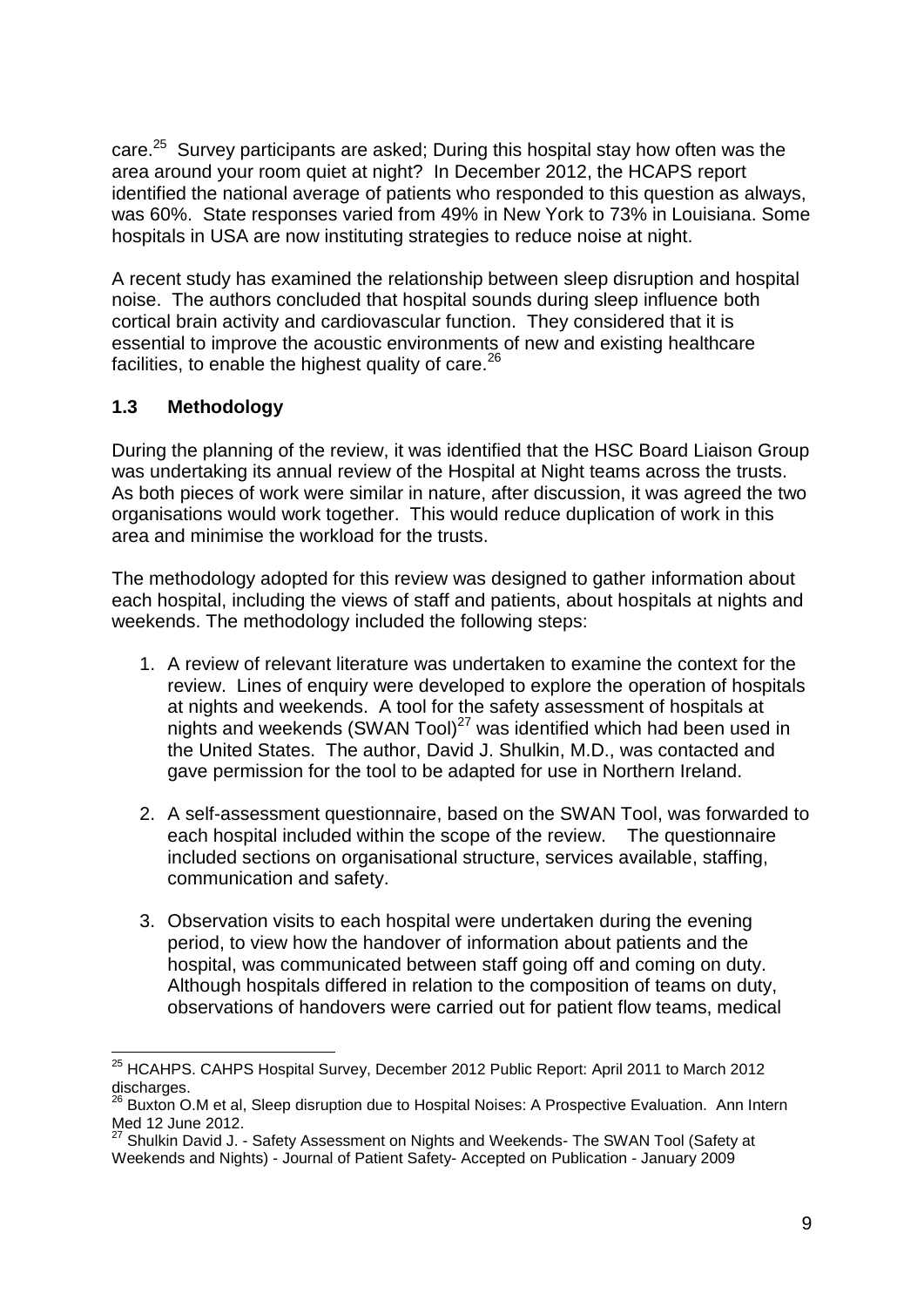and surgical nursing teams and the Hospital at Night team in each of the hospitals visited. Additional observations were also carried out for critical care outreach teams at two of the hospitals and one weekend handover was observed.

- 4. The view of staff was a key element of this review. Focus groups were held with key staff in all hospitals. Staff interviewed included: senior clinical and nursing leads for medicine and surgery; nursing staff from medical and surgical wards; junior doctors; staff from other services, such as medical records, pharmacy, radiology, laboratories, allied health professionals and portering.
- 5. A survey was carried out to obtain the views of patients who had been admitted to medical and surgical wards. To maximise the number of responses, two approaches were adopted. Current patients and those being discharged were given questionnaires by hospital staff and asked to complete and return them directly to RQIA. RQIA also worked in partnership with the Patient Client Council<sup>28</sup> (PCC) who emailed the questionnaire to all people on their membership list. The PCC asked for members or members with relatives who had stayed on a medical or surgical ward to complete the questionnaire.
- 6. Validation visits were undertaken to HSC trusts to meet representatives of senior management and senior clinical and nursing leads responsible for each hospital.
- 7. Publication of a report on the findings from the review, including recommendations for improvement.

1

 $^{28}$  The Patient and Client Council is an organisation that was established in Northern Ireland to represent the interests of the public, by engaging with them to obtain their views on health and social care services. The PCC operates a voluntary membership scheme for anyone interested in health and social care and regularly engages with the membership to obtain their views about particular services.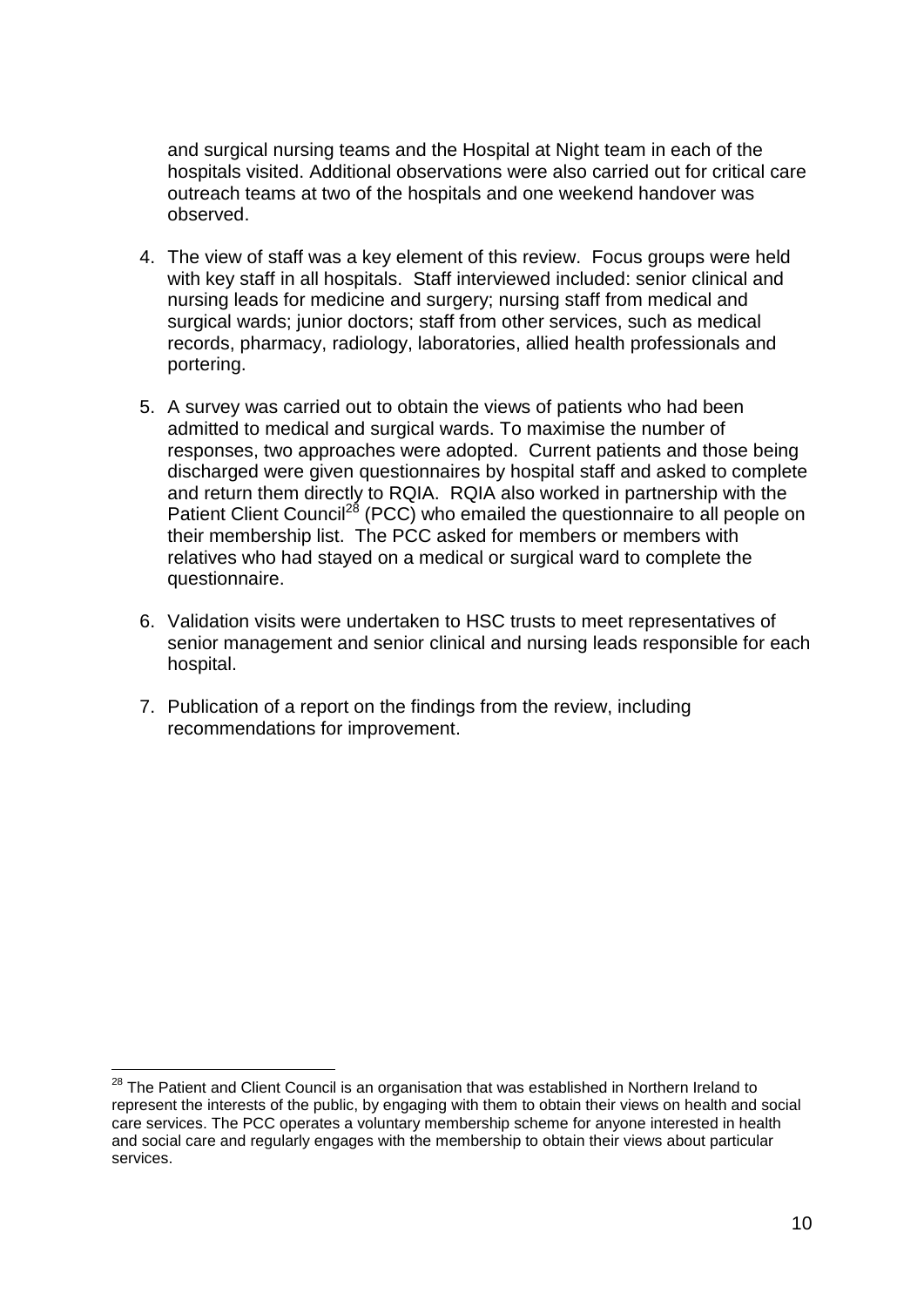# <span id="page-13-0"></span>**Section 2 - Findings**

# <span id="page-13-1"></span>**2.1 Leadership and Organisational Structure**

The review team found each hospital to have clear accountability arrangements in place for the delivery of services at nights and weekends.

On each hospital site there is a senior nurse who has a lead role in the management of the hospital. The title of this nurse differs between hospitals and could either be the night sister, the patient flow coordinator or the bed manager. The roles, however, are similar and include: nurse staffing management, coordination of patient flow, liaison with services within and outside the hospital, and responding to incidents and emergencies. In most hospitals, these nurses generally work only at nights or weekends in a single hospital. However, in some hospitals they alternate between days and nights. In the Belfast Health and Social Care Trust (Belfast Trust), patient flow coordinators rotate between the three different hospital sites, resulting in the sharing of experience between sites. In all trusts, there was no succession planning in place for this role, although in some hospitals, ward sisters can be asked to cover during periods of leave.

The medical cover arrangements differ between hospitals depending on the services provided. There are clear lines of accountability between on-site doctors, who may be doctors in training, and on-call consultants for individual specialties.

Arrangements are in place in each trust to enable issues, emerging at nights or weekends, to be escalated to on-call senior managers. The Southern Health and Social Care Trust (Southern Trust) has developed a protocol that sets out the escalation arrangements. All trusts maintain logs of issues, and serious adverse incidents, which are identified out-of-hours. Issues arising can be escalated to senior management teams and boards of organisations when required.

Some trusts provided examples of issues relating to nights or weekends which had been placed on organisational risk registers such as the risks of staff working alone at night and the isolated location of some wards. Trusts do not maintain separate risk registers for services at nights and weekends, although this was being considered by some organisations.

All trusts advised there are systems capable of identifying issues or trends, which might occur during the out-of-hours period. The Southern Trust, Northern Health and Social Care Trust (Northern Trust), South Eastern Health and Social Care Trust (South Eastern Trust) and Western Health and Social Care Trust (Western Trust), each advised that relevant quality and safety indicators are recorded and monitored separately for the out-of-hours period. The South Eastern and Belfast trusts advised report on mortality rates for the out-of-hours period, but other trusts did not, at the time of the review.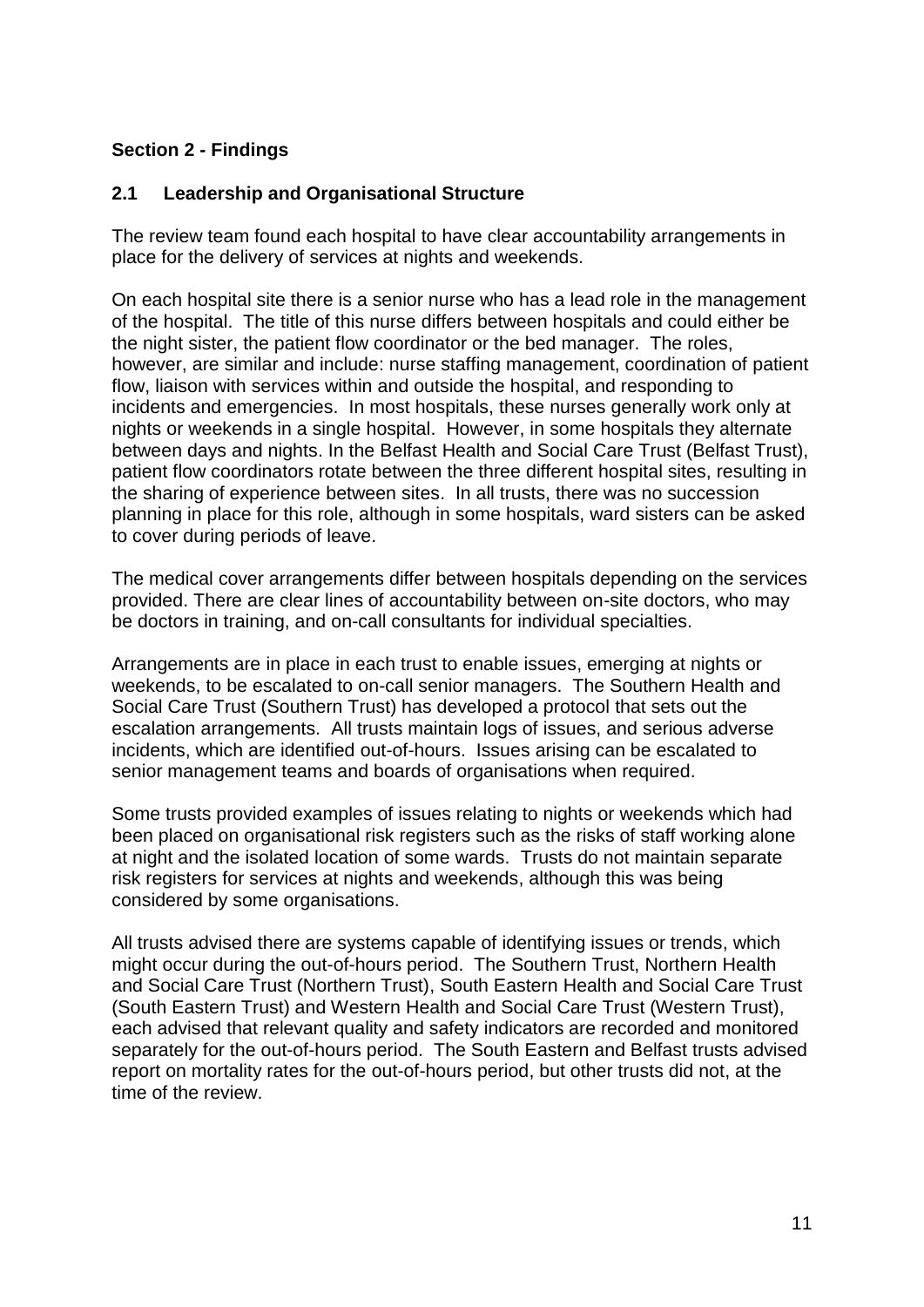The review team met with directors and senior managers in each trust. Each organisation is committed to ensuring the safety of patients, and improving the availability of services, at nights and weekends.

In general, it was found there are no regular arrangements in place in any trust for directors to carry out management visits to wards at night or weekends.

In the Western Trust, senior managers visit wards on bank holidays. In the Belfast and Western trusts, senior manager visits are carried out at night, in line with their established schedules. The Southern Trust has an established process of regular visits to all departments in Craigavon Area and Daisy Hill hospitals at nights and weekends by the assistant director on-call. The on-call head of service regularly visits specific services out-of-hours.

Trusts described strategic developments which have impacted positively on the delivery of services at nights and weekends. Examples include:

- In the Belfast Trust, new specialty-specific arrangements for consultant cover in medical specialties have improved access to relevant specialists.
- In the Northern Trust, patients are now admitted to individual sub-specialties, which enhances specialist care.
- In the South Eastern Trust, the Downe and Lagan Valley hospitals do not admit emergency surgical patients, which have eliminated difficulties in ensuring emergency surgical cover at these hospitals.
- $\bullet$ In the Southern Trust, the introduction of robot technology has facilitated the delivery of specialist advice and assessment from intensive care consultants based in Craigavon Area Hospital, to patients in the high dependency unit at Daisy Hill Hospital.
- In the Western Trust, the new South West Acute Hospital provides patients with single rooms, thereby reducing problems from noise and light at night.

Trusts also described significant challenges in providing and enhancing services at nights and weekends. In particular, growing pressures for emergency admission are impacting on how services are being delivered. This can lead, for example, to the need to transfer patients between wards in hospitals during the out-of-hours period which creates additional pressures for staff. Evidence of transfers between hospital sites was also noted in the Belfast Trust. Trusts described arrangements to enhance the flow of patients, including having increased numbers of consultant ward rounds.

All trusts support the enhancement of services, in particular at weekends, to increase service access for patients and improve patient flow through hospitals. Identification of resources to achieve this objective is a challenge for all organisations.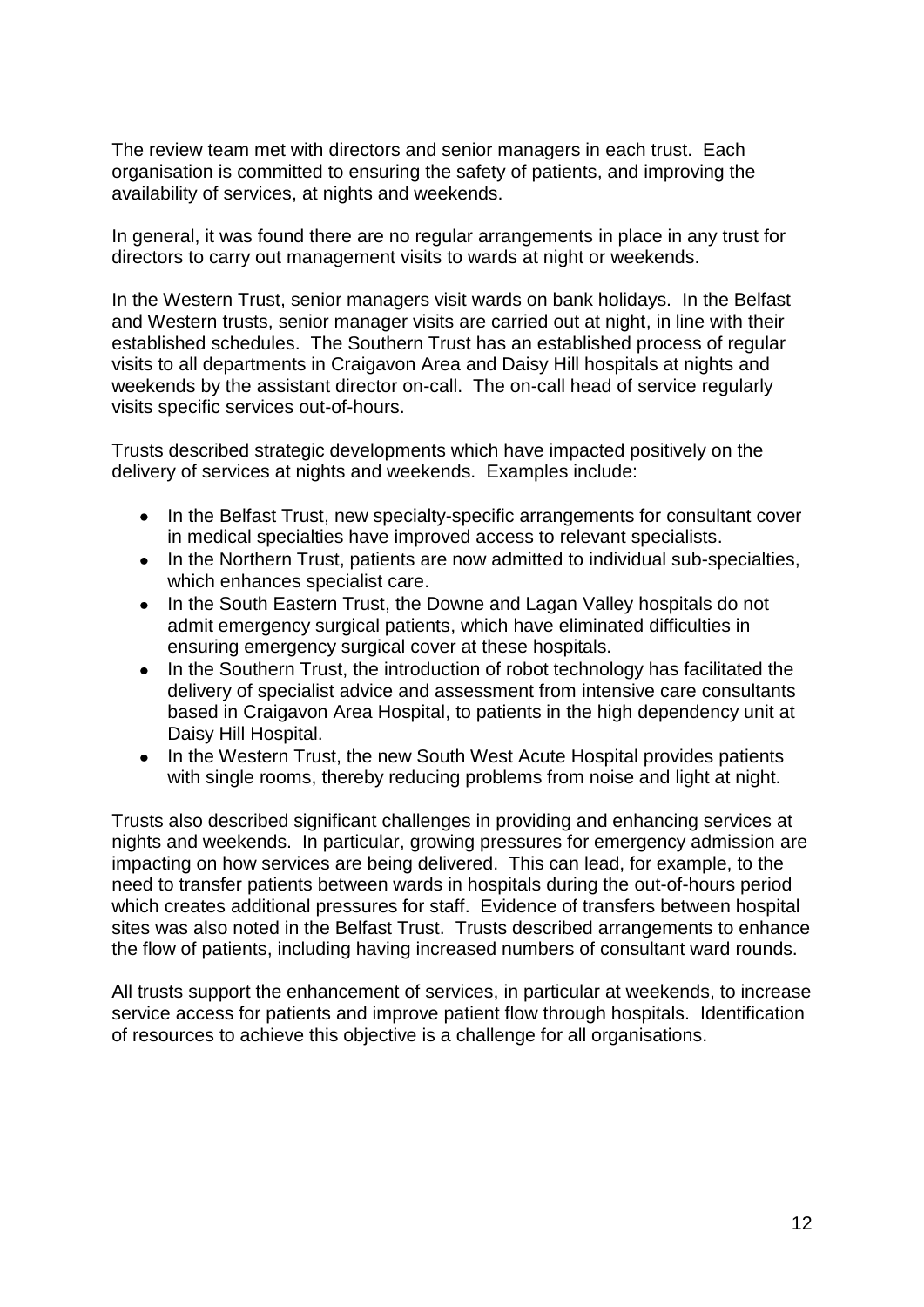# <span id="page-15-0"></span>**2.2 Services Available at Nights and Weekends**

The review team sought information from trusts about the availability of a range of services in hospitals at nights and weekends. Access to services was also discussed during focus groups with staff from all hospitals.

# **Medical Records**

All trusts advised there is access to individual medical records at nights and weekends. However, differences were reported in the arrangements of how to access the records and the availability of medical records administrative staff during the out-of-hours period. The only hospitals to staff medical records at both nights and weekends were the hospitals in the Belfast Trust, the Ulster Hospital and Altnagelvin Hospital. Antrim Area Hospital staffed medical records at the weekend. In the Southern Trust hospitals and at the South West Acute and Causeway hospitals, the medical records departments are not staffed at night or weekends.

All hospitals advised they have documented procedures for accessing medical records in the out-of-hours period, with the exception of Altnagelvin Hospital.

During focus groups, staff from a range of disciplines advised that, in general, they could access most medical records at nights and weekends. Although in some instances, access to full medical records was not possible until the following day. Staff advised it can take time to retrieve previous medical records for patients who had received treatment in other hospitals. Staff from the Ulster and Daisy Hill hospitals reported favourably on electronic record systems at these hospitals, which enabled information to be provided more rapidly.

#### **Pharmacy**

Hospitals advised that pharmacy services are provided on an on-call basis at night. At weekends, the hospital pharmacy may be open for a limited period to facilitate dispensing. In the Southern Trust and at the South West Acute Hospital, the use of robots to facilitate pharmacy services has enhanced service delivery at nights and weekends.

Hospitals have different arrangements in place for accessing drugs when the pharmacy is closed. Staff at the focus groups advised they would often borrow drugs from other wards and replenish them when the pharmacy opened. At Lagan Valley and Downe hospitals, for example, there are central stores of commonly required drugs, which can be accessed when required.

During focus groups, staff from both pharmacy and other disciplines considered that increased hours of access to on-site pharmacy would enhance service provision and, potentially facilitate more rapid discharge of patients at weekends.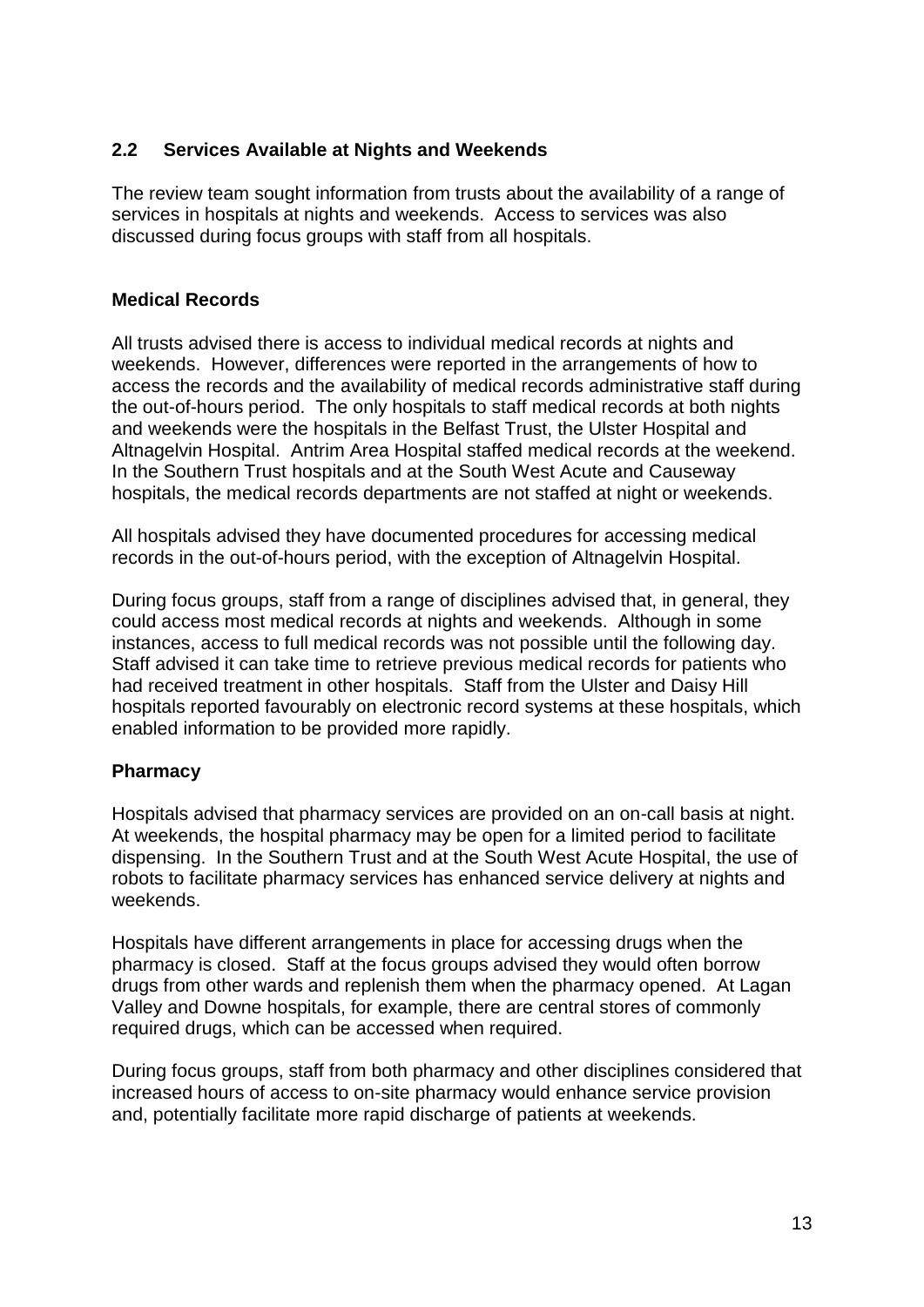# **Radiology**

In urgent situations all hospitals have arrangements in place for the reporting of radiological investigations by on-call radiologists. Routine reporting of plain x-rays is generally not available at nights and weekends.

All hospitals can arrange for a portable chest x-ray to be taken within 60 minutes at nights and weekends. All hospitals can arrange for a computerised tomography (CT) scan to be taken throughout the out-of-hours period. This can be reported within 30 minutes.

All hospitals advised that ultrasonography is available at nights and weekends, with the exception of hospitals in the Southern Trust. The use of Doppler ultrasound  $i$ nvestigations<sup>29</sup> in possible cases of deep vein thrombosis was reported to be available in hospitals in the Northern and Western trusts, but not routinely at nights and weekends in other hospitals.

All hospitals advised they did not have continuous access to magnetic resonance imaging (MRI) scans at nights and weekends.

Belfast Trust advised there was access to interventional radiology at nights and weekends, but no other trust provided this.

Some trusts advised that initiatives have been put in place to improve access to radiology. In the South Eastern Trust, for example, routine CT sessions are being provided at weekends. All trusts advised there are arrangements in place to enable on-call radiologists to access radiological investigations remotely during the out-ofhours period.

Staff at focus groups advised that access to radiology at nights and weekends is generally good, with urgent x-rays, and opinions on x-rays, available when required. One issue raised by staff was in relation to delays in transporting patients to radiology, as there was not always sufficient capacity in portering services.

#### **Laboratory Services**

1

All trusts provided details of the access to laboratory services at nights and weekends.

Haematology services are available at all times. Results for urgent samples are available between 30 minutes and one hour for all hospitals. There is 24 hour access to medical haematology telephone advice.

 $^{29}$  A Doppler ultrasound uses reflected sound waves. It can assess the flow of blood in veins and arteries. It can be used to determine if the patient has a deep vein thrombosis (DVT) when blood has stopped flowing due to clotting in a vein.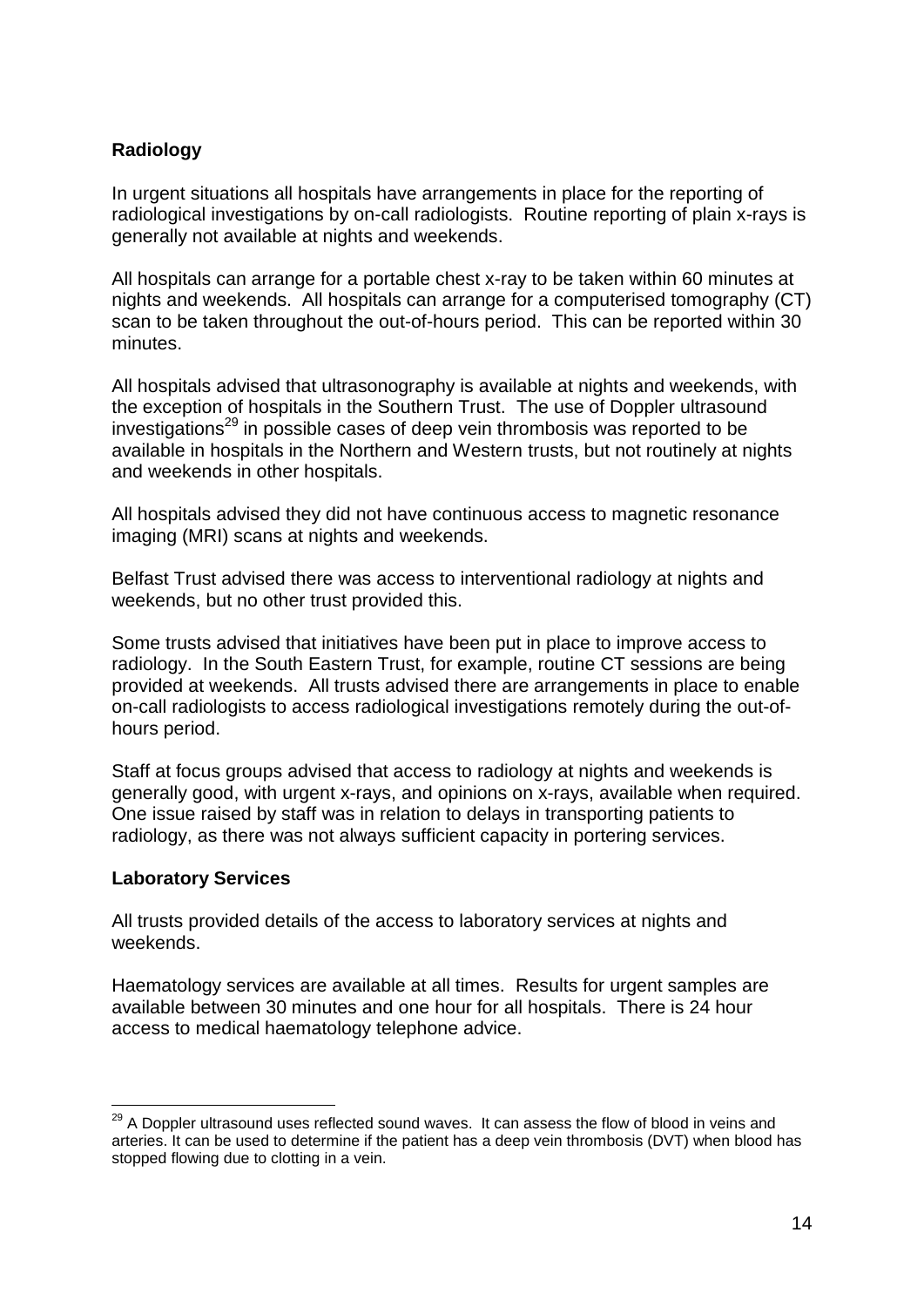Clinical biochemistry services are also available at all times. All trusts advised that results for urgent samples are available between 30 minutes and one hour. There is 24 hour access to telephone advice in relation to clinical biochemistry for all hospitals. All trusts advised that previous laboratory results can be accessed at hospitals at all times.

Four trusts advised there is continuous access to Toxbase, an online database, established by the National Poisons Information Service. The Northern Trust advised that access to this database is not available at nights and weekends in Antrim Area or Causeway hospitals.

In all hospitals, there is equipment available for point of care testing at nights and weekends. This enables trained medical and nursing staff to carry out specific tests. The range of investigations that can be carried out differs within and between hospitals, reflecting local circumstances. Examples of available tests include: blood gas analysers; blood glucose monitoring; troponin levels (which assist in diagnosis of suspected myocardial infarction); monitoring of drugs of abuse; and urinalysis.

Trusts advised that technology is available for on-call clinicians to access laboratory results remotely from hospitals in the Belfast, South Eastern and Southern Trusts. Such access is not available at hospitals in the Northern or Western Trusts.

Staff in focus groups stated that access to laboratory services at nights and weekends is generally good. Some staff indicated there can be delays at night in getting results from laboratories. An example of this was in the South West Acute Hospital. Here the laboratory only had one member of staff on duty that covered haematology, bloods and biochemistry, which may account for any delays. Laboratory staff advised that, at night, there may be occasional delays in telephones being answered by staff at ward level, when they are phoning through results.

#### **Cardiac Services**

Each hospital has access to a cardiac crash team on a 24 hour basis to respond to emergency situations.

The Belfast Trust advised that there is access at all times for patients to a cardiac catheterisation laboratory within 90 minutes of request. The Northern, Southern and South Eastern trusts advised that there is access within 90 minutes for patients through a referral pathway to cardiac catheterisation provided by the Belfast Trust. The Western Trust advised there is not continuous out-of-hours access to a cardiac catheterisation laboratory, within 90 minutes of request, for Altnagelvin or South West Acute hospitals

Four trusts reported there is not access to stress testing and/or echo scanning, throughout the out-of-hours period. The Southern Trust advised that access is provided to echo testing at weekends, with planned sessions on Saturdays and for urgent inpatients on Sundays.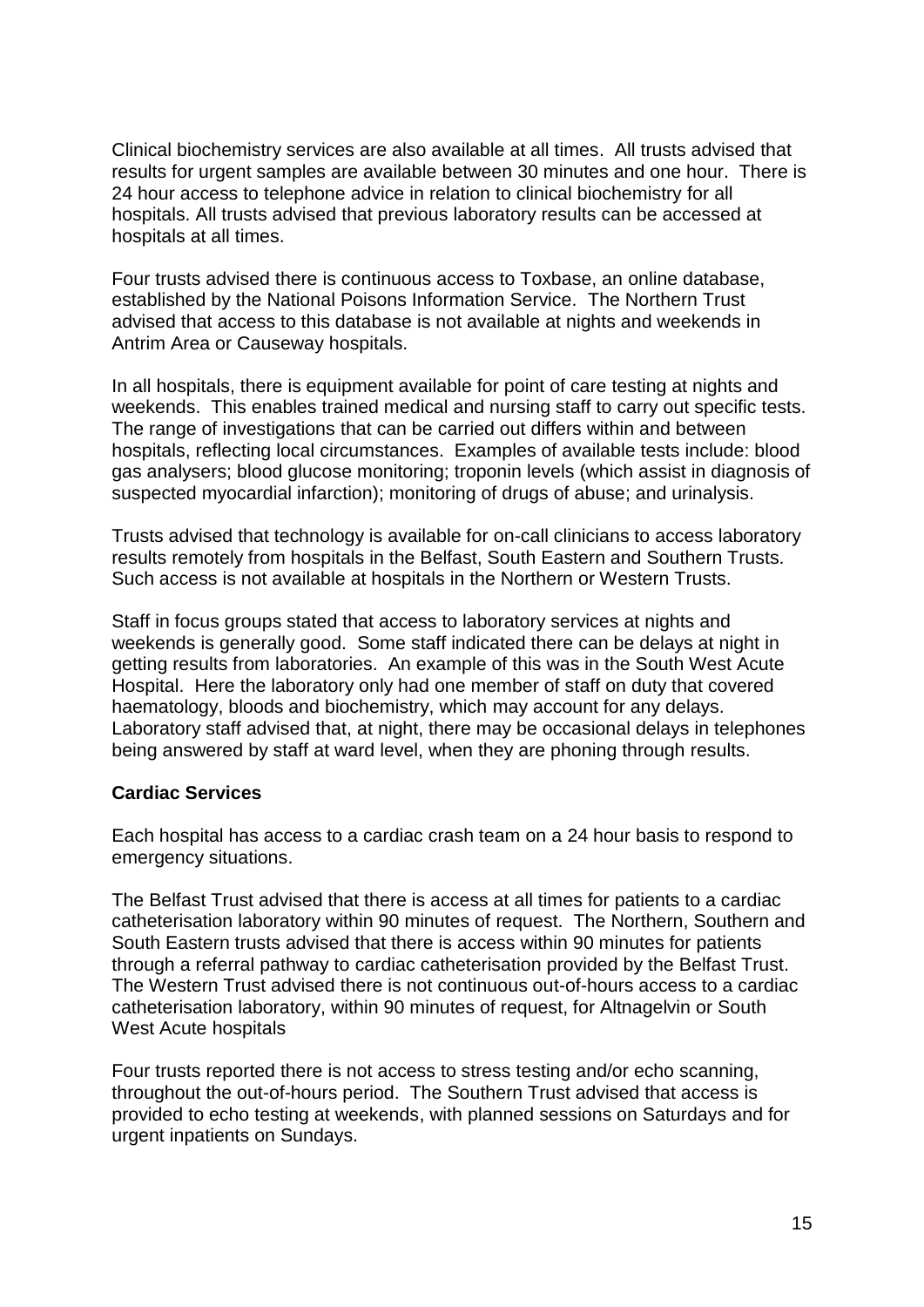Staff did not raise any specific issues with the review team at focus groups about access to cardiac services at nights and weekends.

#### **Pain Management**

With the exception of the Belfast Trust, where a pain management service is provided for hospitals at the weekend, no other hospital provided a pain management service out-of-hours. The other trusts advised there was access to pain management advice at nights and weekends if required.

Staff attending focus groups indicated they could access advice out-of-hours, usually from anaesthetic colleagues, the consultant or from voluntary organisations.

# **Critical Care**

Hospitals informed the review team there are staff available, at all times, who can intubate and ventilate a patient. These staff are available on-site, with the exception of Downe and Lagan Valley hospitals, where they are on-call at nights and weekends.

The review team asked if two types of intervention were available at nights and weekends. All hospitals have continuous access for patients in acute medical units to non-invasive positive pressure ventilation (NIPPV) which can assist patients with lung conditions. All hospitals, with the exception of the Downe Hospital, reported they had access to continuous positive airway pressure (CPAP) for patients at nights and weekends.

The review team also asked if hospitals had access to critical care outreach teams at nights and weekends. There is continuous access to this model of care in the Royal Victoria Hospital. At the weekend, there is also access to a critical care team at Altnagelvin Hospital. In the focus group meeting in Altnagelvin, staff advised they would like this service extended to cover the full out-of-hours period.

At Daisy Hill Hospital there is 24 hour access to clinical advice from consultant intensivists from Craigavon Area Hospital through the use of a telepresence robot.

#### **Theatres**

All trusts advised that those hospitals which provide inpatient surgical services can access an operating theatre throughout the out-of-hours period. The Downe and Lagan Valley hospitals do not provide inpatient surgical services.

Each hospital that provides theatre services at nights and weekends advised that a theatre can be fully staffed within 30 minutes for an emergency, during the out-ofhours period.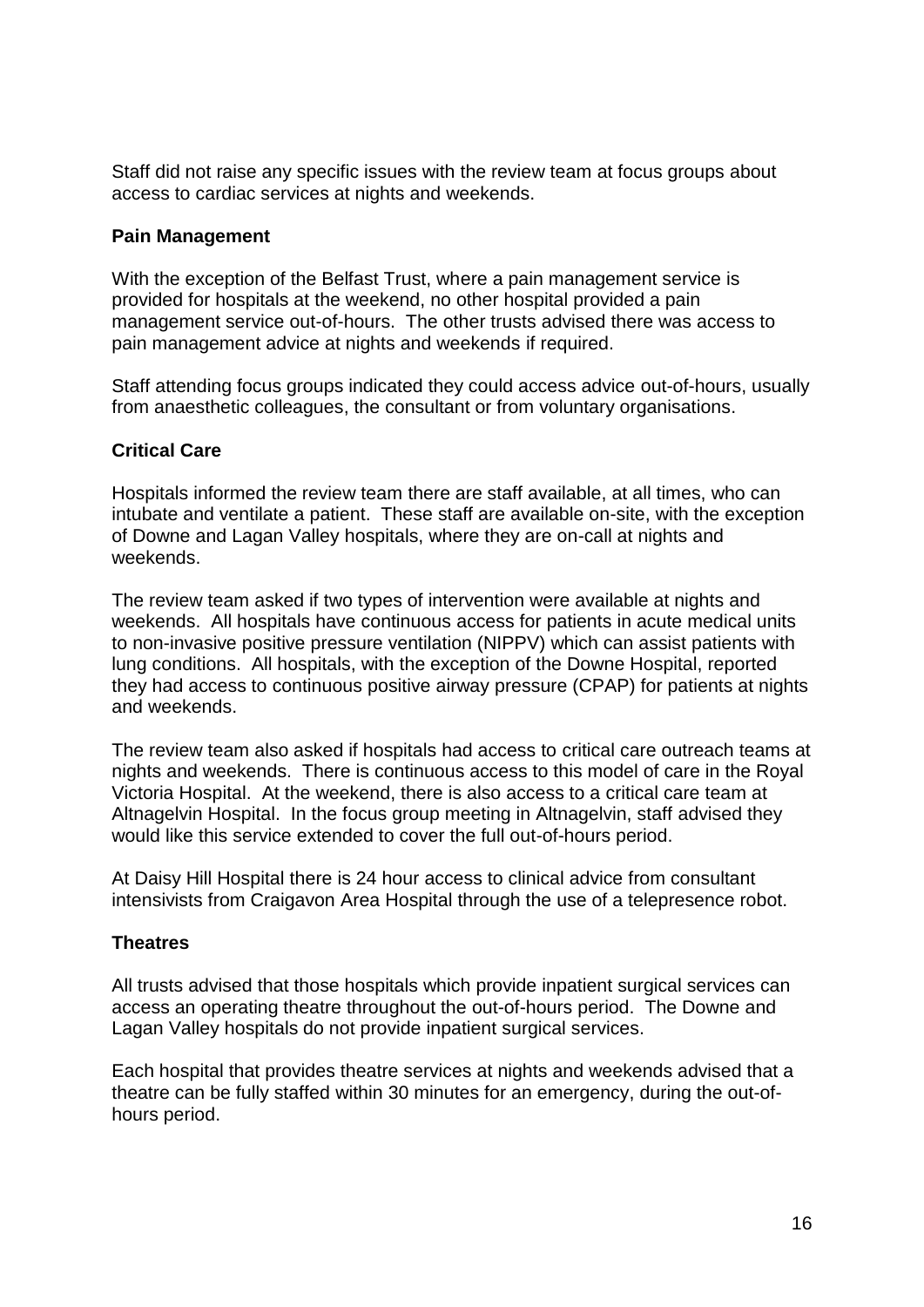In each hospital, a second theatre can be made ready, if required out-of-hours. On average a second theatre can be available within 30 minutes to one hour for hospitals in the Belfast, South Eastern, Southern and Western trusts. The Northern Trust advised that a second theatre can be made available within one to two hours.

For most hospitals that provide theatre services at night, there are on-site nurses to staff the theatre. In the South West Acute Hospital, theatre nurses are on-call at nights, however, they are expected to be on-all from the hospital accommodation.

Each hospital providing surgery has on-site anaesthetists. Surgeons may be on site or on-call.

During focus groups no specific issues were raised about difficulties with providing access to theatres when required at nights and weekends.

#### **Physiotherapy**

Trusts advised that physiotherapy is generally not available on-site at nights and weekends, with the exception of Daisy Hill and Craigavon Area hospitals where onsite services are provided. During out-of-hours, physiotherapy can be accessed through an on-call service, if required. As part of an initiative to enhance provision of physiotherapy at the weekend, services are being extended at the Ulster Hospital. At the time of the review, physiotherapists at Antrim Area and Causeway hospitals were providing a service to facilitate discharge at weekends and bank holidays, which was funded non-recurrently.

During focus groups with staff, daily access to physiotherapy was considered to be an essential service for each hospital, even if it is not available on-site at all times. In particular, medical and nursing staff emphasised the requirement to provide chest physiotherapy for patients at weekends.

# **Speech and Language Therapy**

Neither on-site nor on-call speech and language therapy is provided at any hospital at nights and weekends.

During focus groups, the review team was advised that at several hospitals there were trained nurses available to carry out a swallowing assessment for patients. In some wards, where a trained nurse was not available, a nurse could attend from another ward if required, although this was dependent upon the pressures in the wards. In some wards, lists were available of nurses who had been trained in swallow assessment.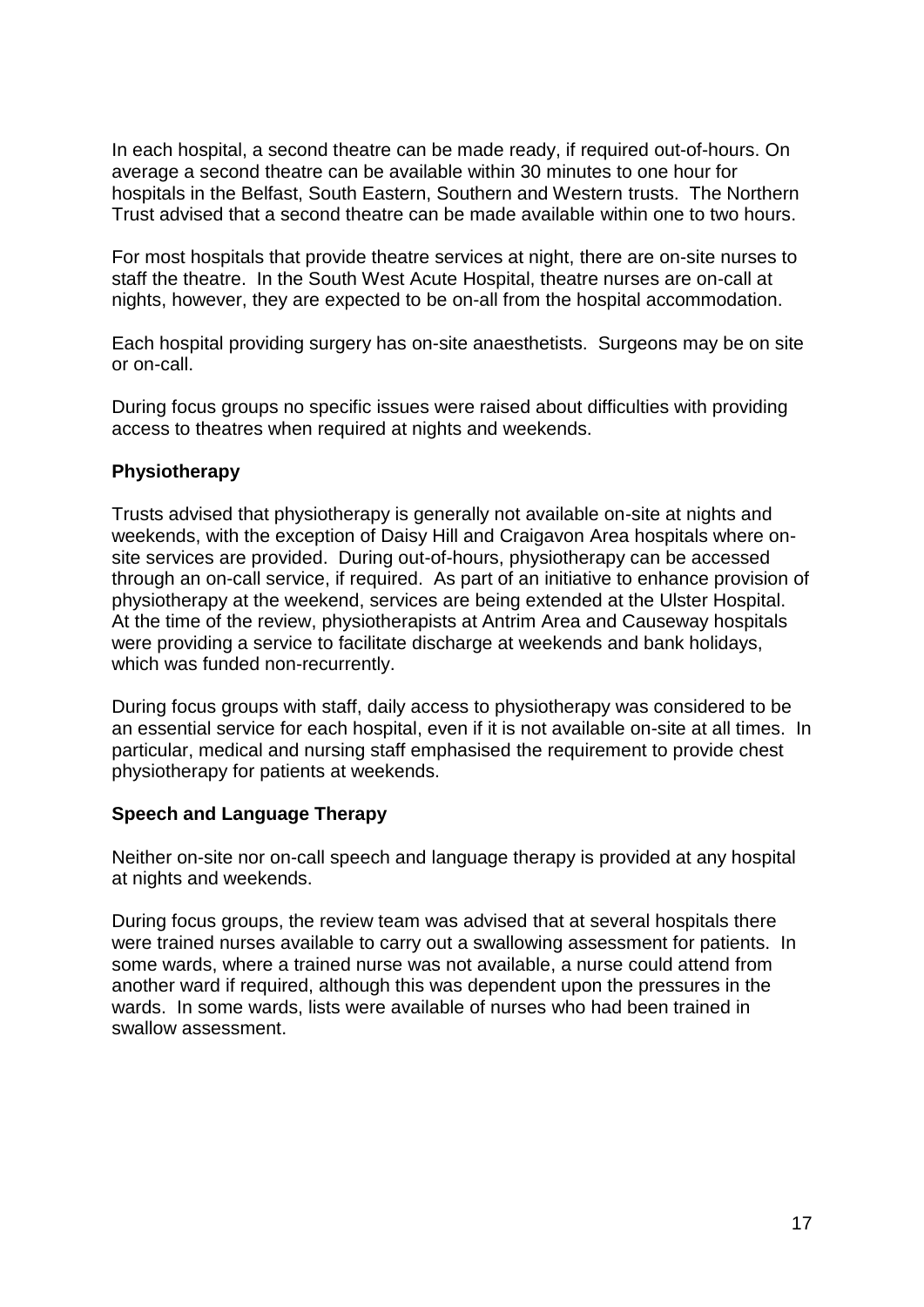# **Occupational Therapy**

On-site occupational therapy services are not provided at nights and weekends at any hospital. However, the Northern Trust provided an on-call service at Antrim Area and Causeway hospitals.

# **Social Work Services**

The only provision for on-site social work during the full out-of-hours period was at Antrim Area Hospital. The Ulster Hospital provided on-site social work cover at the weekends. In other hospitals, there is a mixed pattern of on-call provision. A regional on-call social work service for the out-of-hours period can be accessed by all trusts.

During focus groups, it was evident that the level of on-call social work service varied between hospitals. Staff at both the Downe and Lagan Valley hospitals advised the on-call social worker was Belfast-based and considered this limited the service they received. In Altnagelvin Hospital, staff advised there were on-call arrangements, but on occasion, had difficulty accessing the service. The review team was advised that a lack of access to social work can delay arranging discharge of patients. However, even when social work services are available, a lack of access to community services at weekends was described as a factor in delaying discharge.

In an attempt to improve discharge at weekends, the Northern Trust has appointed discharge facilitators at Antrim Area Hospital. Staff at focus groups considered this was a very useful enhancement to services.

# **Cleaning Services**

1

While trusts advised of cleaning services being available during the out-of-hours period, staff in the focus groups advised this was not always the case in several hospitals. Staff in the Craigavon Area and Ulster hospitals reported no issues with accessing cleaning services. At the Royal Victoria, Antrim Area and Causeway hospitals, staff advised that access to cleaning services had improved, but at times there were issues with accessing this service at nights and weekends. At the Downe and Lagan Valley hospitals cleaning services were available up to either 8pm or 9pm and after that time; nurses would assume responsibility for cleaning. At Daisy Hill Hospital there is an on-call responsibility within domestic services for the provision of emergency cleaning services out-of-hours, for example terminal cleaning<sup>30</sup>. At Altnagelvin Hospital cleaning services were available up to 1am, with one cleaner on duty via bleep after 9pm.

 $30$  Terminal cleaning is the thorough cleaning/disinfection of all surfaces including floors and reusable equipment either within the whole care facility or within a particular part of the facility (e.g. an individual ward/department/unit). - Public Health Agency - Advice on the Management of Incidents and Outbreaks for Nursing & Residential Homes - Page 21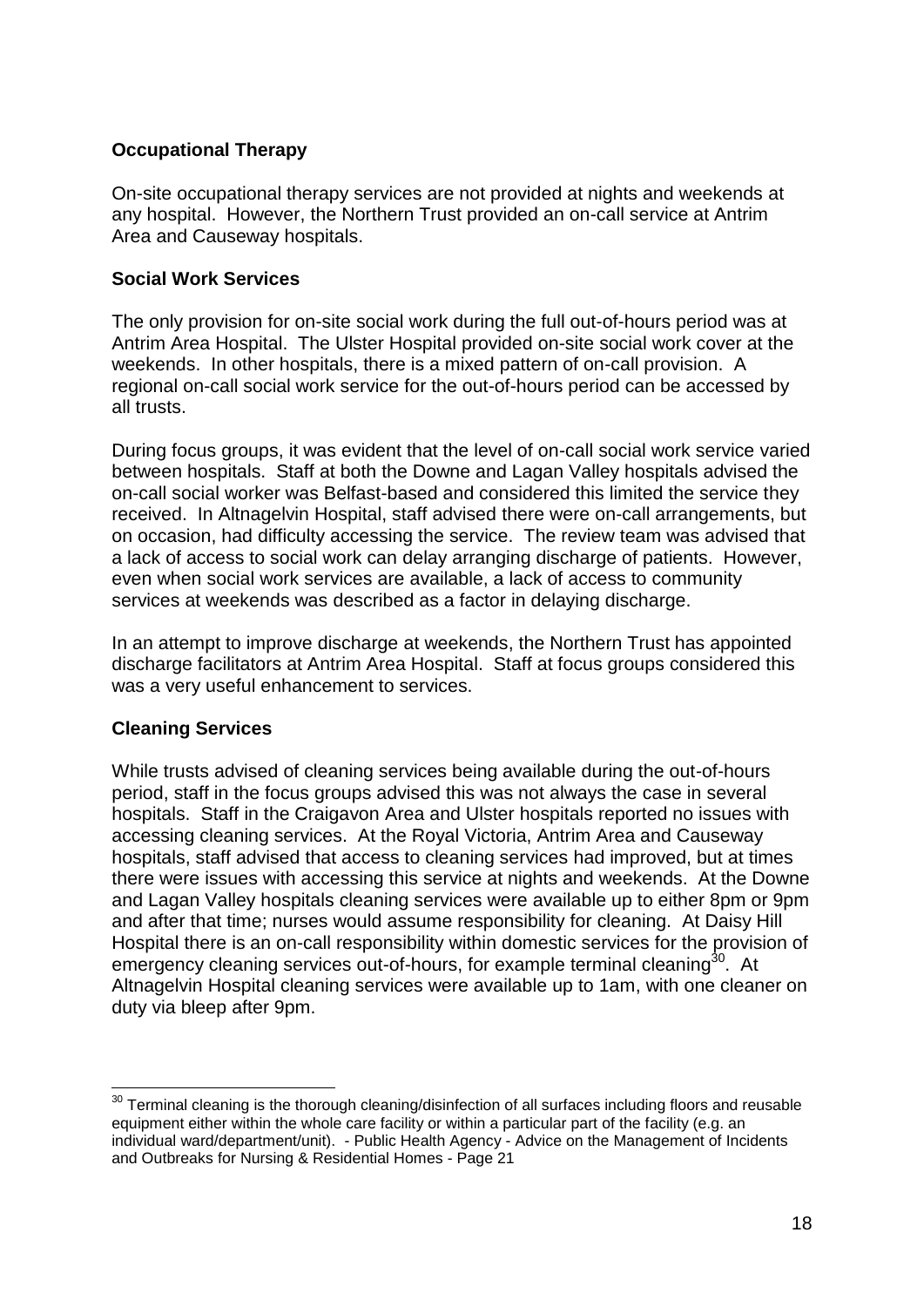During the focus groups staff at several hospitals highlighted the need for increased cleaning support out-of-hours, particularly when a terminal clean of a bed or room was required.

# **Portering Services**

Portering services are available in all hospitals at nights and weekends. In six of the hospitals, the porters also had responsibility for security duties.

During focus groups, staff at Lagan Valley, Antrim Area and Causeway hospitals reported having no issues with portering services. Staff at several other hospitals considered there were not enough porters on duty at nights and weekends. Both a lack of porters, and porters having to carry out security duties were reported to lead to delays on the wards, such as taking bloods to laboratories for testing.

#### <span id="page-21-0"></span>**2.3 Hospital at Night Teams**

All hospitals advised they have Hospital at Night teams in place, except Downe and Lagan Valley hospitals.

The hours of cover provided by the teams differ between hospitals. Cover generally starts at an agreed time between 7pm and 9pm. At Daisy Hill Hospital cover starts at 5pm. At Ulster Hospital cover starts at 5pm Monday to Friday and at 1pm at weekends and public holidays. Cover ends at an agreed time between 7am and 8am, except at the South West Acute Hospital, where cover finishes at 1am.

All Hospital at Night teams provide cover during the weekend and public holidays.

The teams have some differences as to which specialty areas they cover:

- All teams provide cover to medical patients in emergency departments (if available), with the exception of Craigavon Area Hospital.
- All teams provide cover to general surgery and inpatient surgical subspecialties with the exception of Antrim Area Hospital.
- All teams provide cover to general medicine and medical sub-specialties.
- Some teams provide cover to other specialties, such as in the Royal Victoria Hospital, to obstetrics and gynaecology.

All hospitals advised that resident Hospital at Night teams are supported by on-call registrars and consultants. There are some differences between hospitals as to the escalation arrangements for teams to call senior doctors. Formal escalation protocols are in place for hospitals in the Belfast and Southern trusts.

The constitution of Hospital at Night teams differs to reflect the size of the hospital and the specialties covered. There are some differences in the job titles, between teams, for staff who carry out similar roles: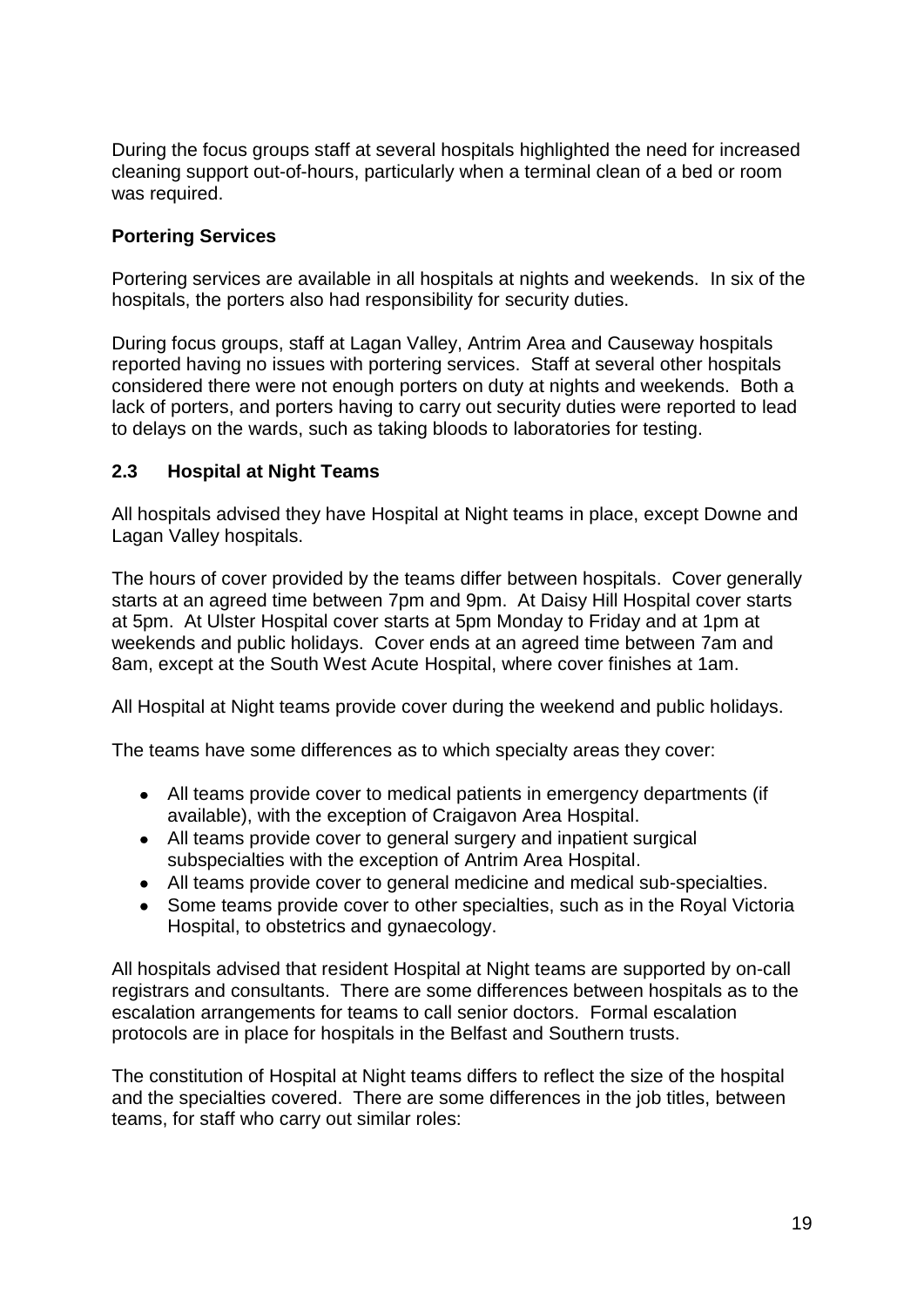- All teams have a senior nurse known as either the clinical nurse coordinator or Hospital at Night Coordinator.
- All teams have members known as either health care assistants or practitioner assistants, who can carry out a specified range of clinical activities.
- Junior doctors on teams are generally led by an on-site medical registrar or middle-grade doctor.
- Other team members are in line with local medical or surgical cover arrangements.

RQIA discussed Hospital at Night teams with staff from each hospital during focus groups. RQIA also met with members of the regional forum, which has been established to bring together Hospital at Night teams across Northern Ireland to share good practice.

There is strong support for this model of working across disciplines. The majority of staff who attended the focus groups spoke highly of the Hospital at Night teams and the service they provided. Teams are considered to have enhanced patient safety; used staff time more effectively; and facilitated better coordination of care at nights and weekends. Teams are recognised as having been particularly beneficial in ensuring that care is delivered effectively to patients outlying from their main specialty ward. In most hospitals, staff spoke highly of the service provided by the practitioner assistants and considered they were invaluable in assisting the running of the wards.

In the Northern Trust, staff considered that if the services which the Hospital at Night team could provide, were promoted more, the benefits of the service could be utilised better within the wards.

Some staff suggested improvements which could be beneficial to the functioning of teams including:

- adopting the same job title for similar roles in teams across the region would  $\bullet$ avoid confusion for junior medical and agency nursing staff, who move between hospitals
- ensuring that teams have access to a dedicated room for handovers
- standardising bleep filtering policies between hospitals  $\bullet$
- standardising early warning score charts between hospitals with common  $\bullet$ escalation arrangements
- extending the team cover to surgical services, where this is not provided and,  $\bullet$ in some hospitals, greater input by surgical staff to teams
- standardising documentation between teams
- increasing the number of practitioner assistants within the team  $\bullet$
- ensuring all team members are able to deploy a minimum skillset, such as:  $\bullet$ practitioner assistants trained to site and flush venflons; clinical nurse coordinators trained to prescribe and administer intravenous fluids, common and emergency drugs, in line with patient group directives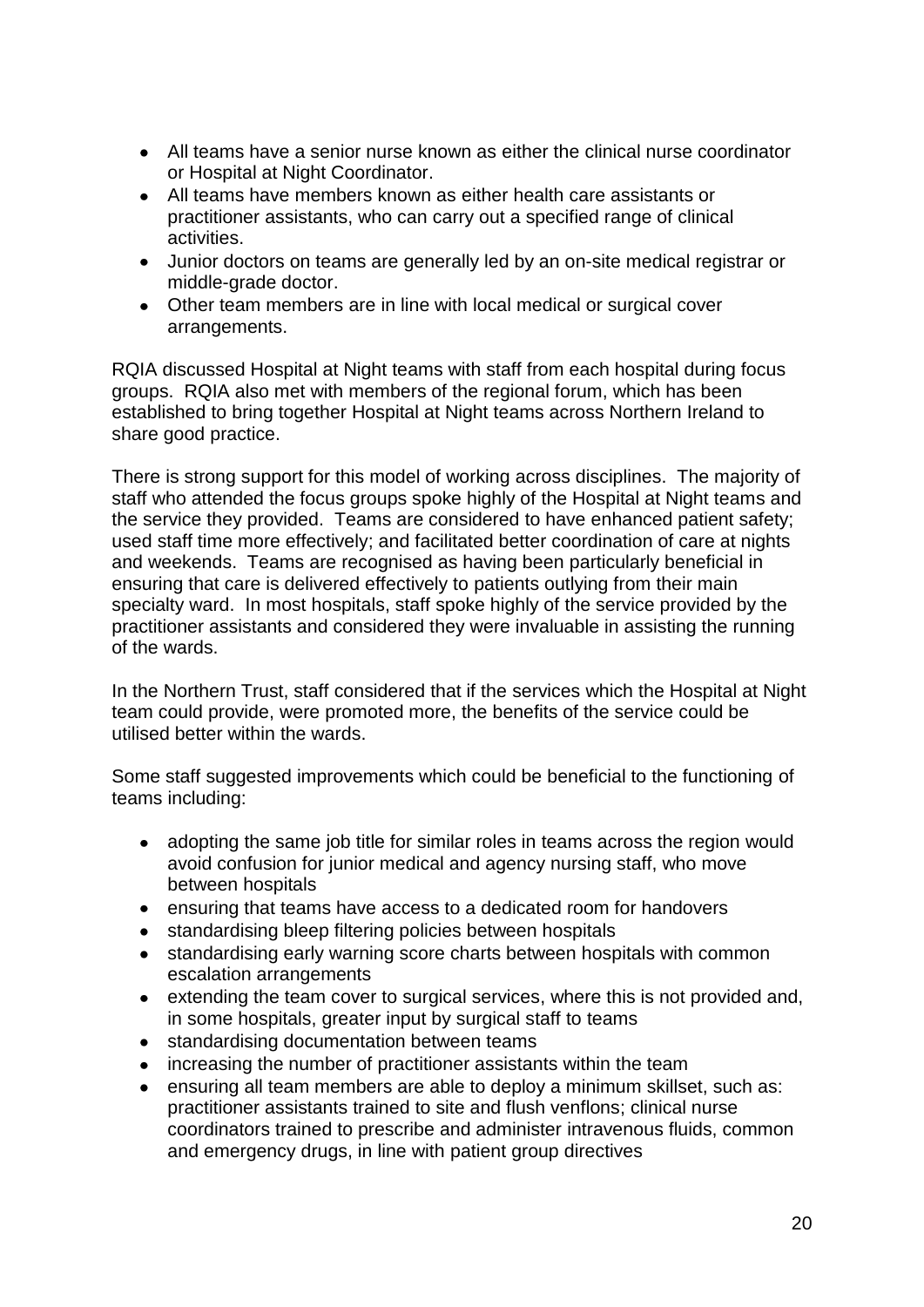$\bullet$ team leaders being more easily identifiable, such as an alternative coloured uniform

# <span id="page-23-0"></span>**2.4 Handover Arrangements**

Effective handover is recognised as an essential component of safe practice in hospitals. RQIA carried out visits to each hospital to observe evening handovers. Observations generally included the following types:

- patient flow handovers
- nursing handovers in a surgical ward and a medical ward
- handovers to the Hospital at Night team or the medical team coming on duty

In addition, RQIA observed critical care outreach handovers at the Royal Victoria and Ulster hospitals and a weekend handover at Daisy Hill Hospital.

# **Patient Flow Handovers**

Patient flow handovers usually took place at a fixed time between 7:30pm and 9pm and lasted for a period of 15 to 30 minutes. At the Ulster Hospital, RQIA observed a handover that took place at 5:30pm.

Handovers involved the respective coordinators going off and coming on duty, with other nursing or medical staff occasionally attending the handover. The coordinators involved in the handovers were experienced nurses. The coordinator role at night is a key management role in the hospital and is usually filled by the most senior nurse on duty.

RQIA found that handovers require the coordinators to share information about a wide range of significant issues. This included current and projected bed states, as well as information about patients, staffing issues and service issues. Handovers observed started on time, with the relevant staff present. The time for the handovers was adequate on most occasions, but less so when hospitals were very busy.

The handovers were led by the coordinators going off duty and were considered effective as they were focused and structured. In most cases, the handover commenced with an introductory briefing to provide situational awareness of issues, such as current and predicted pressures on beds.

The arrangements for documenting the information being transmitted at handovers differed between hospitals. Methods observed included:

- the coordinator finishing a shift verbally providing information, which was written down by the coordinator starting a shift
- the coordinator finishing a shift providing both verbal and written information to the coordinator starting a shift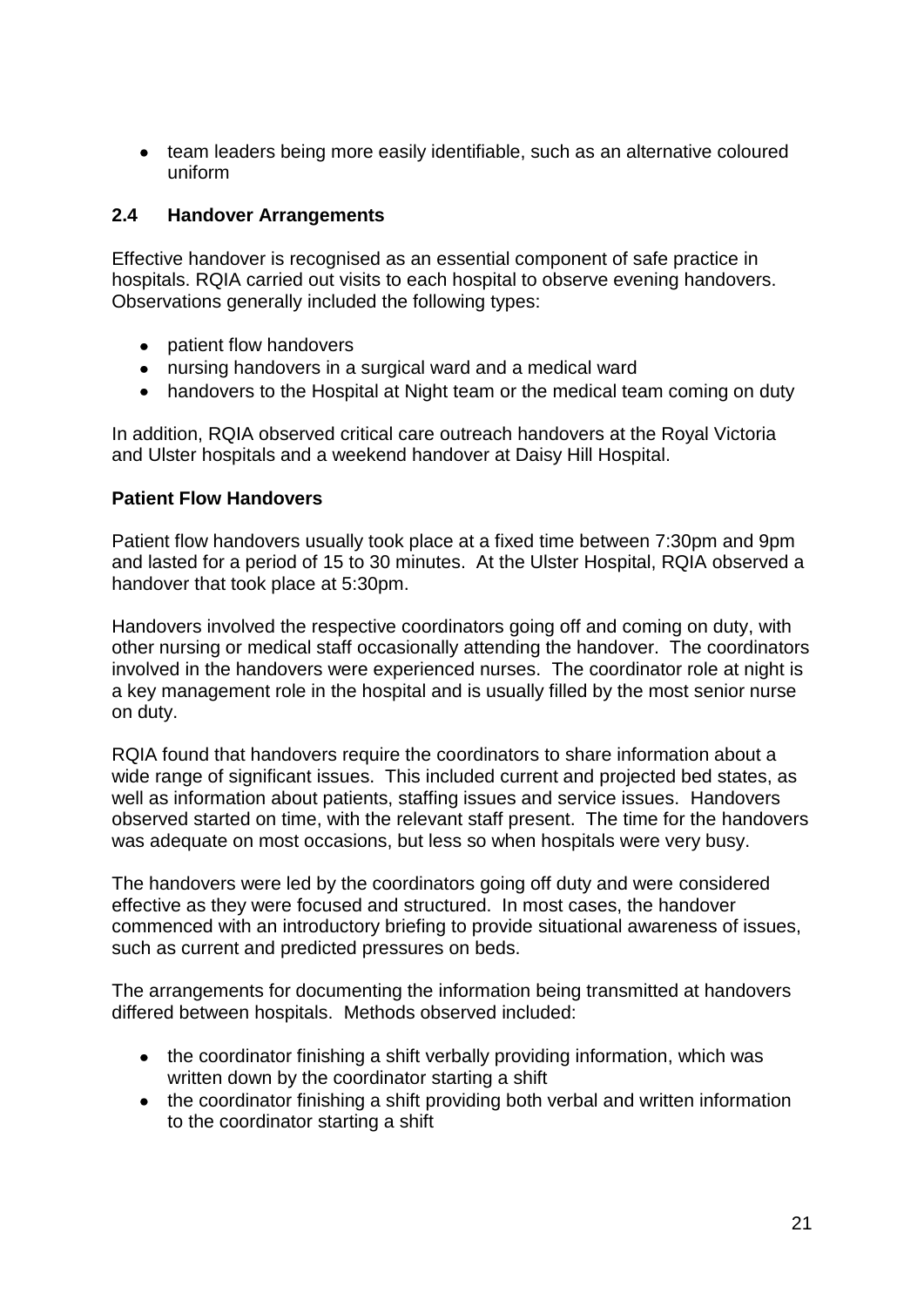• the use of electronic information systems to support information sharing, such as the Electronic Patient Management System (EPMS)<sup>31</sup> at the Ulster Hospital

Most handovers took place in an office environment and were not impacted by external noise. During some handovers, bleeps and telephone calls were answered; however, this did not appear to impact negatively on the communication of relevant information.

The handovers between patient flow coordinators were effective and efficient. Factors contributing to this included:

- coordinators were very experienced practitioners
- coordinators had significant background knowledge of the hospital where they were working
- coordinators were clear as to what information should be communicated at the handover
- coordinators knew each other
- the methods of communicating and documenting information for that hospital were understood by those involved in the handover

#### **Nursing Handovers**

RQIA observed the evening nursing handover at ward level in each hospital. These were usually scheduled to start at a fixed time between 7:30pm and 8:45pm. Although most handovers started at the scheduled time, several were delayed due to pressures in the wards, or staff not being available at the start time.

Handovers lasted for different periods of time. Most lasted between 15 and 30 minutes, but the range observed varied between 5 and 60 minutes. Observers considered the shorter handovers sometimes appeared rushed whereas the longest could reduce the time available to complete ward tasks, particularly if they involved several staff. Some staff advised that on their wards, adequate time was not allocated for handover, with consequent delays for nurses going off duty.

The number of nurses present at the handover varied within, and between, hospitals. Some handovers were on a one-to-one basis between the nurses in charge of the ward. Others involved several nurses going off, or coming on, duty.

Handovers were usually led by the senior nurse going off duty. Most were focused and structured. Observers attended some handovers where significant pressures in the ward at the time impacted on the handover. This led to less structured communication of information and the lead nurse being interrupted to respond to issues on the ward. There was some evidence of handovers taking longer if staff coming on duty had not previously worked on that ward.

<sup>1</sup> <sup>31</sup> The Electronic Patient Management System (EPMS) is a web based software solution for managing the flow of information and tasks on the acute medical take and streamlines the communication process.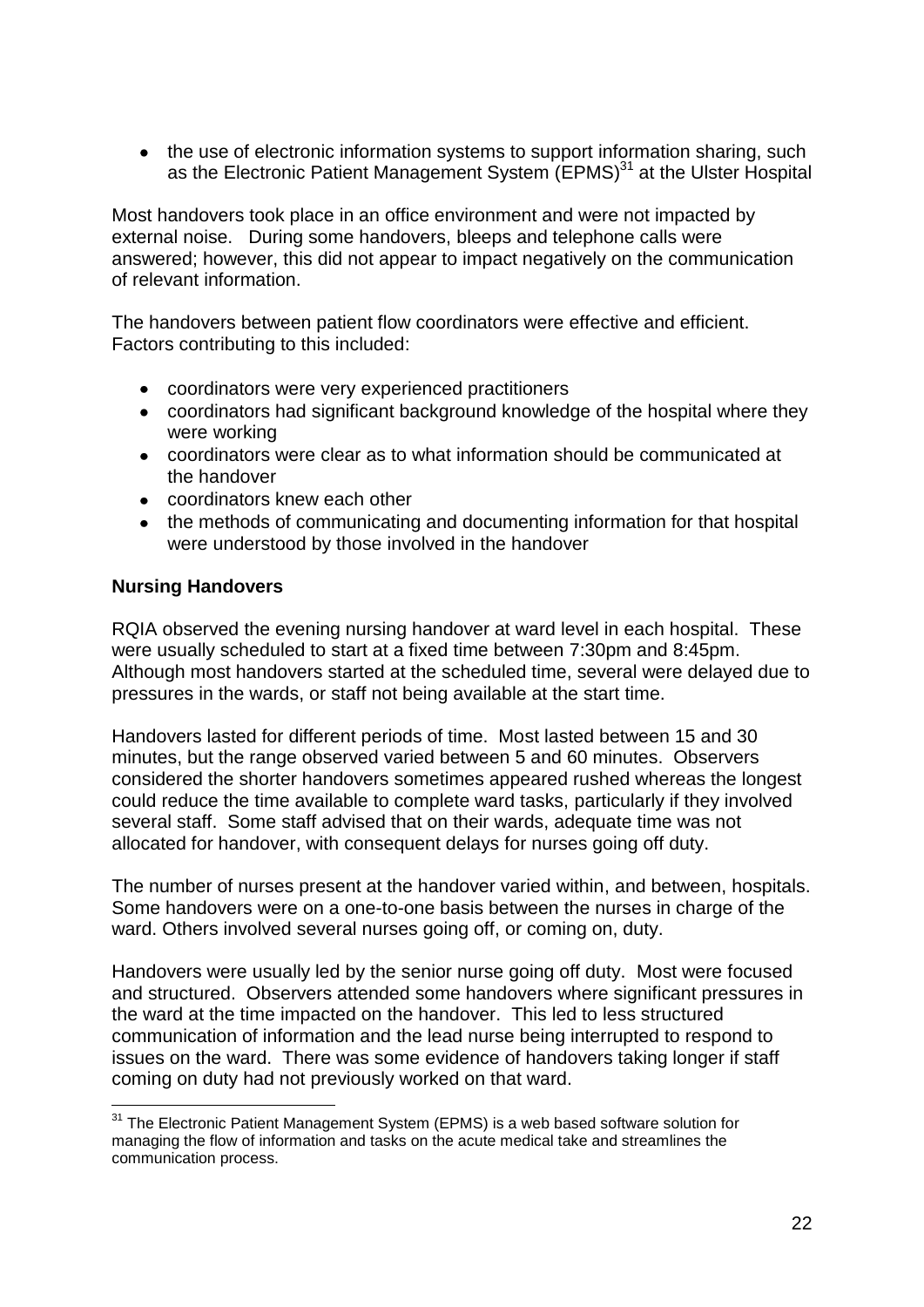Most handovers did not commence with introductions as staff usually knew each other. Observers noted different practices in relation to situational briefing on issues such as bed pressures in the ward or hospital. Some handovers included this, but others focused more on specific issues such as the transfer of patients. All handovers were observed to include information about patients who were unwell. Where available, the use of standardised and sometimes populated handover sheets was observed to facilitate a more effective handover.

Observers considered that nurses referred to patients respectfully. At several handovers, information provision to relatives was included during the briefing.

Most handovers were effective and delivered by nurses who were competent in the role. Factors which were observed to contribute to handovers being less effective included:

- very busy wards at the time of the handover
- staff not available for the scheduled start of the handover
- staff starting a shift who were not familiar with the ward
- the handover sheet structure not being followed
- extensive information being provided, leading to a longer handover
- some staff being required to undertake other ward functions, or awareness training, at the start of a night shift
- patients being admitted at handover time
- multiple new admissions to the ward before handover, resulting in patient information not being available

#### **Handovers to the Hospital at Night Team**

To operate effectively, the Hospital at Night team model is dependent on effective handover arrangements from staff going off day duty to the team covering the night. RQIA observers attended handovers in each hospital, where this model is in operation. Medical handovers were observed at Downe and Lagan Valley hospitals, which do not have Hospital at Night teams.

Hospitals at Night handovers were scheduled to take place at a fixed time between 8:30pm and 9:30pm at each hospital. Handovers generally started on time, or a few minutes late. A delay of 20 minutes was observed at one hospital due to several staff attending an emergency case. Handovers lasted between 20 and 35 minutes.

Observers considered the time taken for the handovers was generally adequate to communicate the required information.

Attendance at the handovers varied. Members of the Hospital at Night team were always present, including the clinical nurse coordinator and the medical registrar or middle grade doctor. The senior nurse on duty for the hospital that night was usually present throughout the handover. Doctors from the medical team going off duty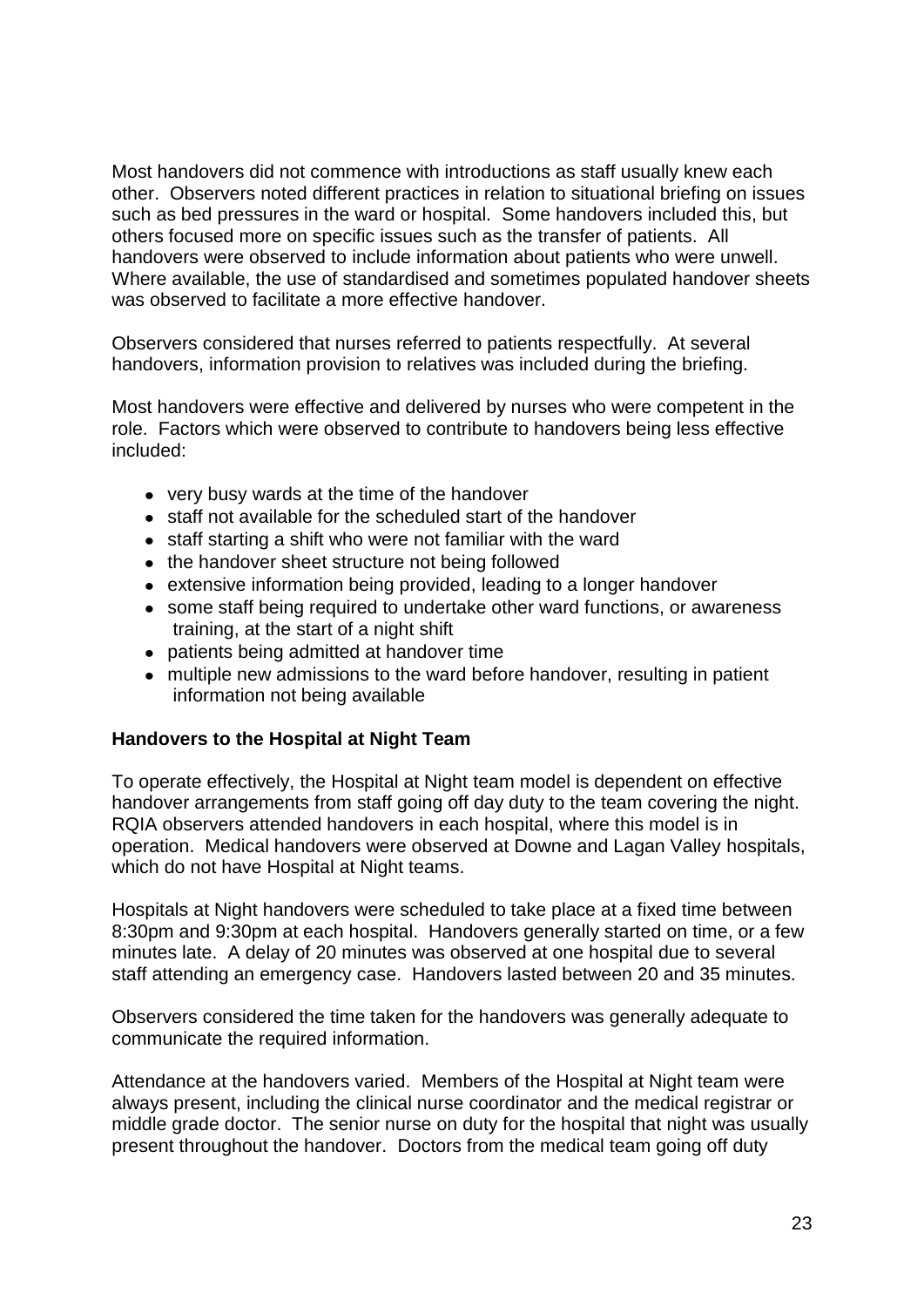were always present. However, the attendance of doctors from surgical teams varied from no doctors being present to several doctors at different grades being present. Observers noted that some staff did arrive late at several handovers, and others left to answer telephone calls or bleeps.

Observers noted some differences in who acted as lead for the handover. Most commonly, the lead was the most senior doctor from medicine going off duty (medical registrar or middle grade doctor). In some hospitals, clinical nurse coordinators were observed to lead the handovers.

Observers considered that most handovers were effectively led and were focused and structured. Areas noted for potential improvement in handover practice included:

- Several handovers did not follow an agreed written agenda structure.
- Handovers did not always start with introductions, even when it was clear that some staff were not known to each other.
- A short situational briefing was provided at some handovers but this was not universal practice.
- The approach to communicating information is not standardised between  $\bullet$ hospitals. In some cases SBAR<sup>32</sup> was observed.
- There were different approaches to transferring information. At several handovers, photocopies of written information were provided, but at others, communication depended on staff writing down information shared verbally.
- $\bullet$ Good practice was observed in some handovers where there was clear delegation, to specific individuals, of the prioritised tasks to be carried out. At others, observers were unclear as to who was responsible for taking forward specific, agreed actions.
- $\bullet$ It was not always clear to observers what the policy was at handovers in relation to bleeps or pagers. Staff sometimes answered calls in the handover room and sometimes left the room to take calls.

The location and facilities for handover varied between hospitals. Very good facilities were observed at a number of sites, such as the Mater Hospital, where there is a dedicated Hospital at Night room. Located close to clinical areas, the room is large enough to enable all those attending to sit and the door can be closed to afford privacy. Computers, printers and a supply of all relevant forms are available in the room. On a white board, there is a list recording everyone who is on duty for the night, including their name, grade, bleep and phone numbers.

In some hospitals, the room was not large enough to accommodate all who attended the handover. Some rooms did not have access to phones or computers. At the time of the review, Antrim Area Hospital did not have access to a room for the

<sup>1</sup>  $32$  SBAR is a structured method of communicating critical information that requires immediate attention and action. SBAR stands for Situation, Background, Assessment and Recommendations.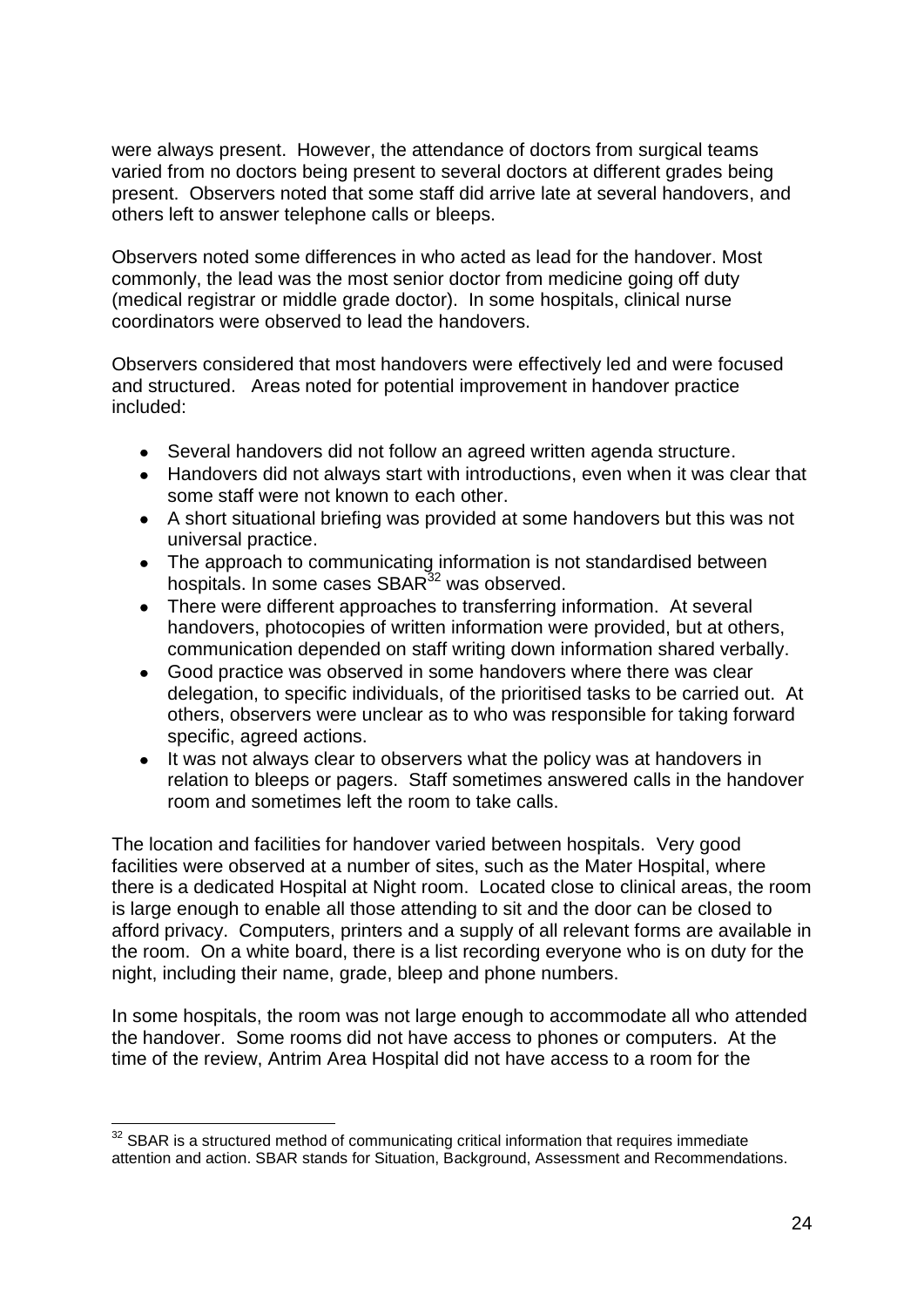handover which took place in the outpatient waiting area, with no resources to support the handover.

At all handovers, unwell patients were identified to the team coming on duty. In some handovers this led to a short discussion on individual patients between the staff present. During some handovers, such information was discussed but not always documented.

Observers noted the use of electronic information systems facilitated communication where these could be accessed during the handover. For example, the Electronic Patient Management System (EPMS) system at the Ulster Hospital provided useful information on new patients being admitted as emergencies to the hospital that night.

Following the programme of observational visits, the observers concluded the task of effective leadership of a Hospital at Night handover does require specific skills. These were clearly displayed by several of those observed who had obvious experience in the role. The development of a training package would be beneficial to prepare staff to take on this role.

#### **Critical Care Outreach Handovers**

1

RQIA observers attended handovers involving members of critical care outreach teams at the Ulster and Royal Victoria hospitals. At the Ulster Hospital, the handover was between the critical care outreach nurse going off duty and the Hospital at Night clinical nurse coordinator, coming on duty. At the Royal Victoria Hospital, the handover was between the critical care outreach nurses going off and coming on duty.

Both handovers started on time. The handovers were well structured and were on a one-to-one basis. The handovers took place in rooms that were free from unnecessary distraction. At both, there was access to relevant information on computers.

Unwell patients were identified and relevant information was shared. Outstanding tasks were identified and documented. Participants discussed relevant points in relation to the information provided.

At the Royal Victoria Hospital, the information was provided verbally and in writing. A desk diary is maintained to record activity and patients to be handed over and to facilitate the passing of messages from one day shift, through the night shift, to the subsequent day shift. The nurses use baton bleeps to facilitate contact by other staff.<sup>33</sup> At the Ulster Hospital, information was provided verbally and in writing.

 $33$  The use of a baton bleep is where a bleep is passed to person coming on duty from the person going off duty. This means that the member of staff on duty can be contacted easily using a consistent bleep number, without reference to a list of named individuals on a rota.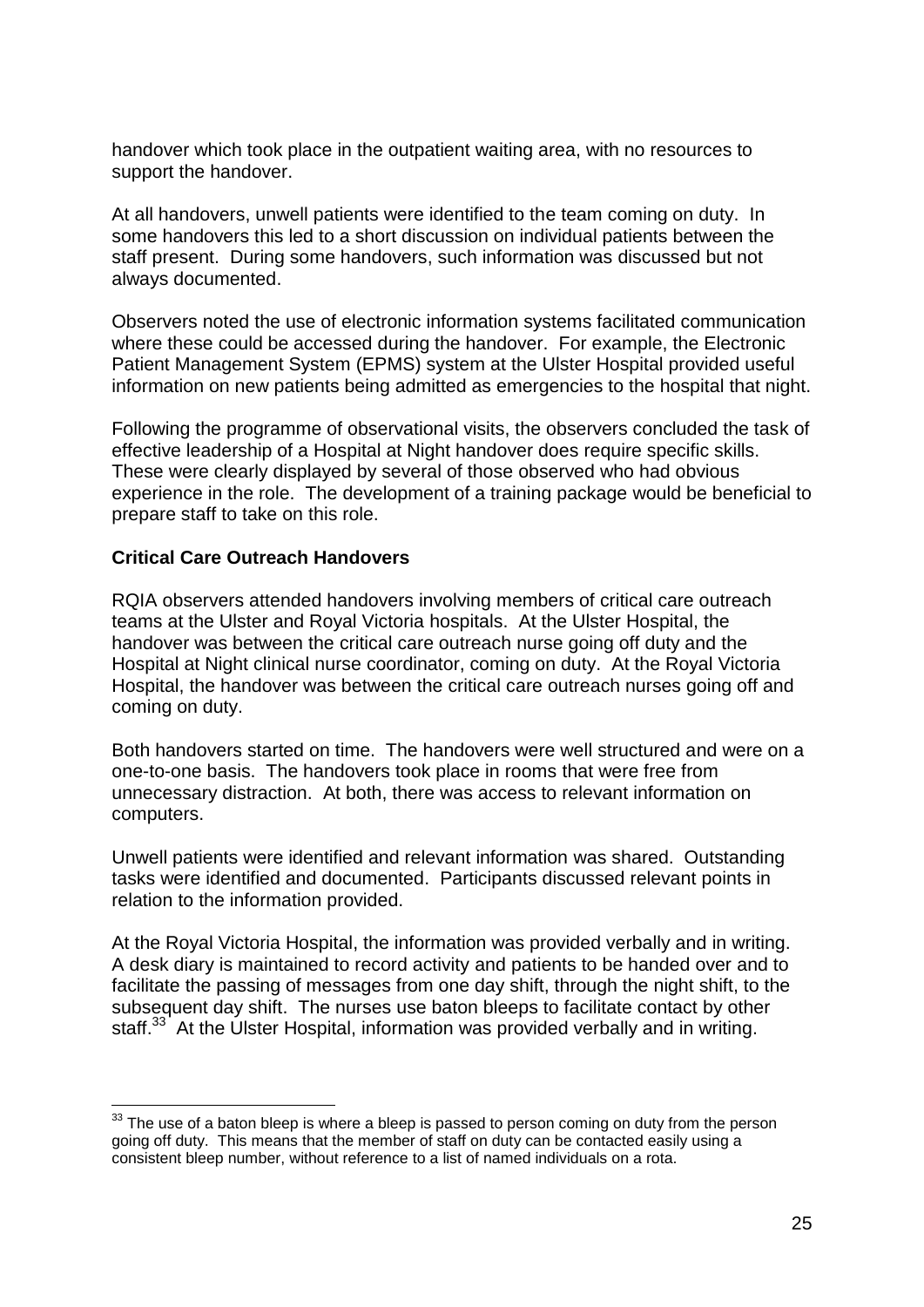Observers considered the handovers were effective in leading to clear plans of action.

At the Royal Victoria Hospital, the critical care outreach team has seven nurses who all know each other. Bank nurses are used very occasionally.

At the Ulster Hospital, the critical care outreach team is available from 8am to 8pm Monday to Saturday. Further funding is being sought to expand the service to Sundays. The team previously handed over patients at the Hospital at Night meeting. The change to having a dedicated handover was found to be more appropriate and efficient. As this handover occurs before the Hospital at Night meeting, the coordinator is aware of relevant information to take to the later meeting.

#### **Weekend Handover**

RQIA observers attended a weekend handover at Daisy Hill Hospital. The weekend handover had been developed as a local initiative to plan for the care of medical patients. It also provided an educational opportunity for members of the medical team.

At Daisy Hill Hospital, the weekend handover takes place at 12:45pm each Friday and lasts for around 45 minutes. The handover includes medical staff from across the hospital and is led by a consultant physician.

RQIA observed the handover was well attended by consultants and junior doctors. The handover was very well structured and followed a clear format. This enabled information to be shared, usually at consultant level, on medical patients across the hospital, where intervention was required or anticipated at the weekend.

The handover made effective use of an electronic data system. When patients were required to be seen, they were flagged on the system to have either a consultant review, or a junior doctor review, as appropriate. A summary list of patients was then generated at the end of the handover which set out the agreed reviews and tasks to be undertaken at the weekend.

RQIA was advised that weekend handovers also take place at Downe Hospital. Junior doctors at this focus group considered this to be a helpful innovation.

#### <span id="page-28-0"></span>**2.5 Nurse Staffing at Nights and Weekends**

#### **Levels of Staffing**

All trusts advised they have recommended nurse to patient staffing ratios for medical and surgical wards at nights and weekends.

From figures provided by trusts, the review team noted there were some differences in ratios between organisations. During the focus groups, staff indicated that the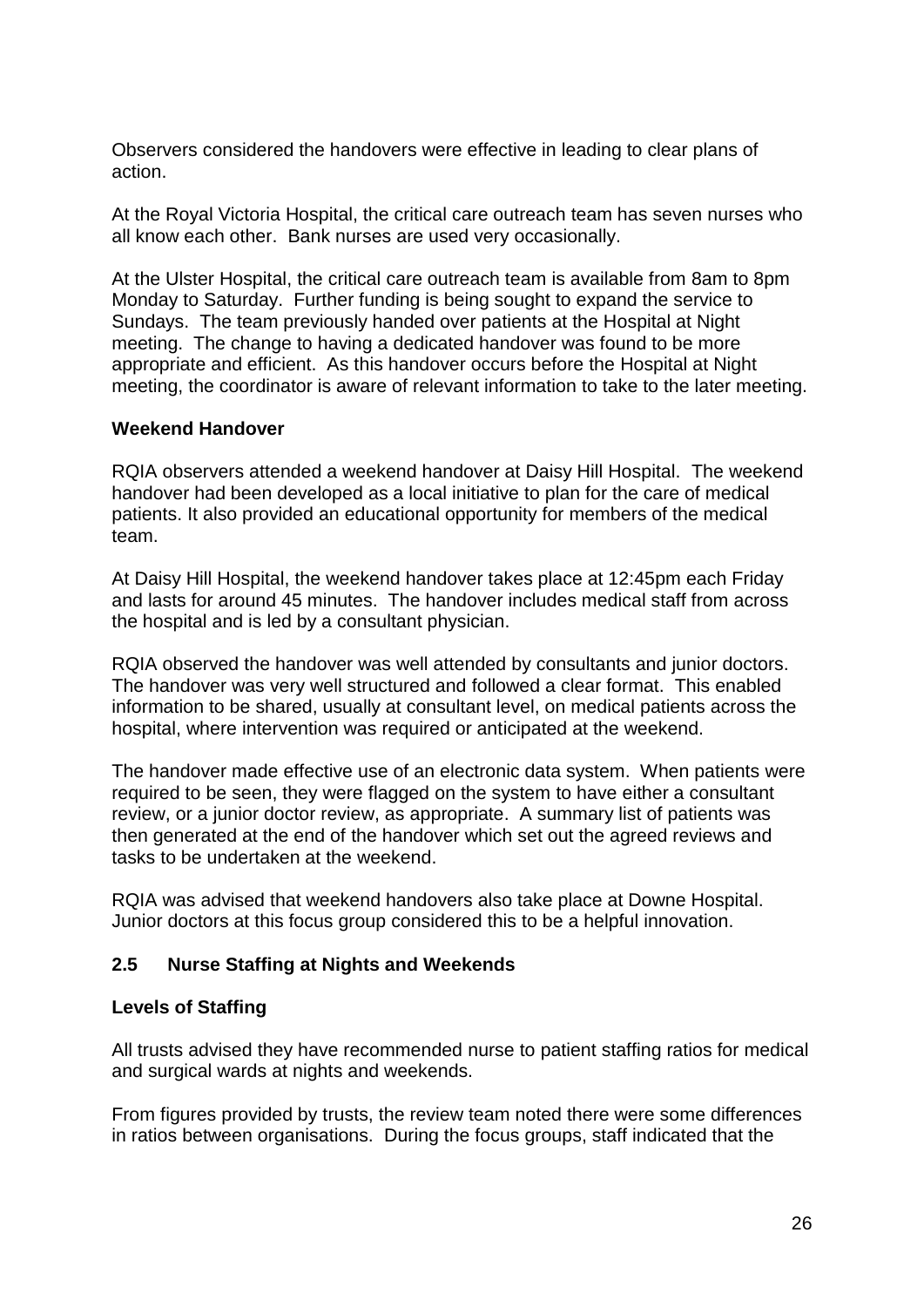ratios did not always reflect the dependency of patients. Recommended staffing at ward level can reflect differences in the types of patient looked after and the ward environment. The Western Trust, for example, indicated the single room environment of the South West Acute Hospital has required an increase in nurse to patient ratio.

Trusts informed RQIA that a regional benchmarking exercise for nurse staffing is being carried out by the Director of Nursing and Allied Health Professional at the Public Health Agency (PHA) to which they are all contributing.

Trusts were asked how often their staffing levels of nurses meet the recommended nurse to patient staffing ratios:

- For general medical wards, all trusts advised they regularly met these levels. The Southern Trust advised they had a floating member of out-of-hours staff to mitigate short notice sick leave, to assist in achieving recommended staffing levels.
- For general surgical wards, the Belfast, Northern, Southern and Western trusts advised that they regularly met the levels. The South Eastern Trust advised that at the Ulster Hospital, the recommended levels of nurse staffing were met regularly.

Trusts were asked to advise of nurse vacancies at the time of completion of selfassessment questionnaires.

- $\bullet$ For general medical wards, there were no nurse vacancies for the out-ofhours period at hospitals in the South Eastern or Southern trusts, or at Causeway Hospital. All other hospitals did have vacancies.
- For general surgical wards, all trusts, with the exception of Belfast Trust,  $\bullet$ advised they had no nurse vacancies for the out-of-hours period.

#### **Patterns of Work**

RQIA asked trusts if there were any nurses who only work during the out-of-hours period.

- The Northern Trust advised that at Antrim Area and Causeway hospitals there are nurses who only work at night in both medical and surgical wards. At Antrim Area Hospital there are some nurses who only work at weekends.
- The Belfast Trust advised there are some nurses in each hospital who only work at night or at weekends, in both medicine and surgery.
- The South Eastern Trust advised there are no nurses who only work out-ofhours in general medicine. In general surgery, there are some nurses who only work out-of-hours at the Ulster Hospital.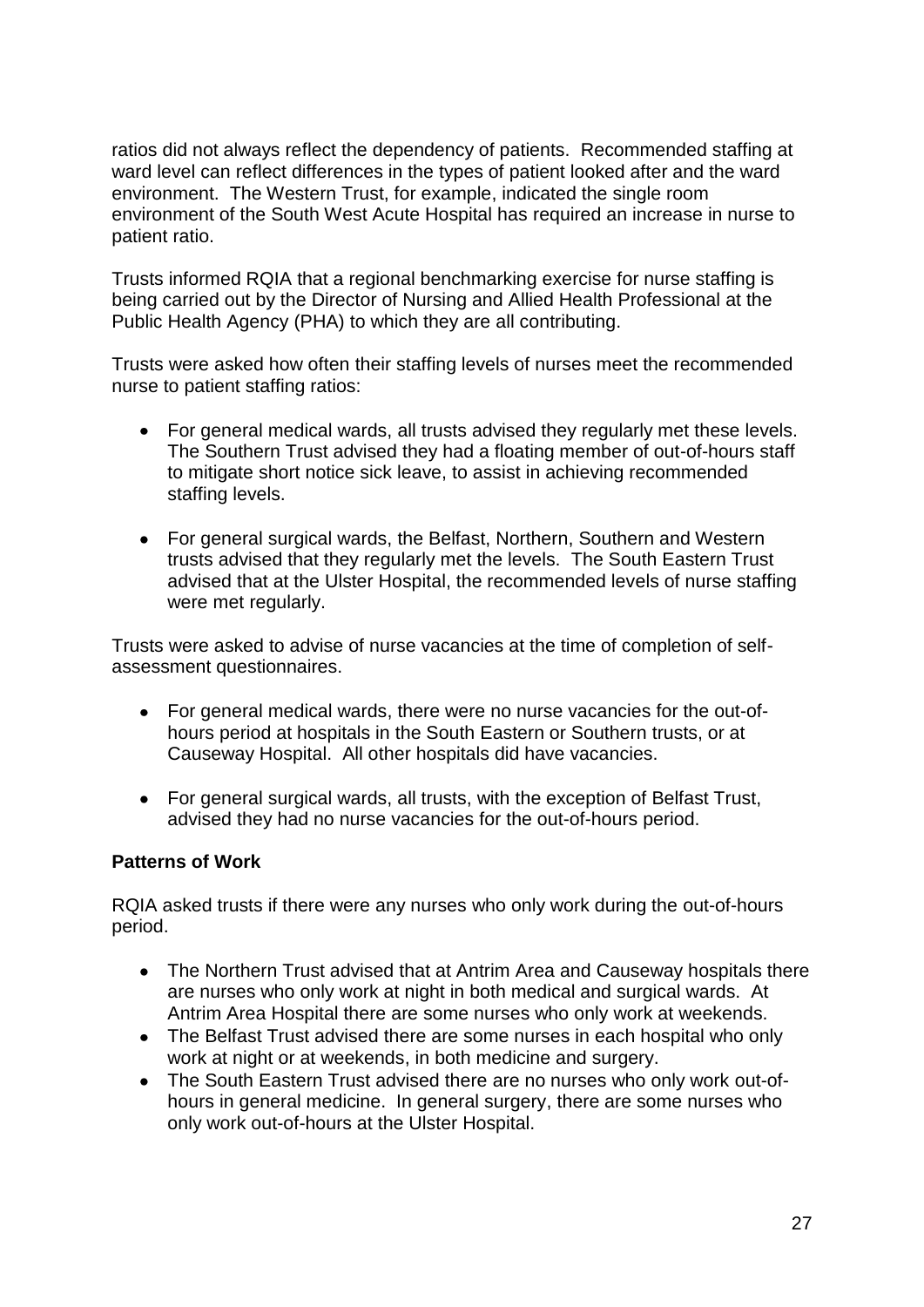- The Southern Trust advised there are some nurses who work only at night, but none who work exclusively at weekends.
- The Western Trust advised there are no nurses working only out-of-hours on general surgical wards. There are a small number of nurses in the general medical wards at Altnagelvin and South West Acute hospitals who only work out-of-hours. The trust advised these staff had requested this work pattern, in keeping with flexible working.

The Belfast Trust advised that electronic rostering for nurses, is being rolled out across the trust. This will facilitate nurse managers and nurses in scheduling periods of duty and ensuring appropriate cover.

# **Providing Cover for Nursing Vacancies**

All trusts have a nurse bank arrangement to enable nurses to be contacted and invited to cover shifts when required. Bank offices generally operate during traditional office hours, between Monday and Friday and close between 5pm and 6pm.

Trusts advised that, as far as possible, bank staff are used to cover short term vacancies, with agencies contacted to provide staff only if trust staff are not available.

The Western Trust advised that, at Altnagelvin Hospital, two additional staff are available each night who can be allocated by the senior nurse on duty to where they are most required.

RQIA observed this model in action. It was clear that it facilitated the provision of nurse cover in circumstances such as a nurse phoning in sick or the need to provide cover when a nurse was required to support a patient transfer.

In focus groups, nursing staff indicated there can be issues in relation to the use of temporary staff including:

- The opening hours of bank offices means the use of bank staff is restricted to situations where a need for cover is known during the weekday period.
- The training and experience of bank staff may restrict the areas they can cover, particularly in specialty areas, and this may lead to the transfer of other staff between wards to provide suitable cover.
- The willingness of some bank staff to only work in locations or specialties where they have previous experience.
- The requirement for agency staff at short notice means they may not have sufficient training or experience to cover a specific hospital or a particular service area.
- If the vacancy requires a nurse to have a specific skill set, it may be difficult to  $\bullet$ identify a suitable nurse at short notice to provide cover.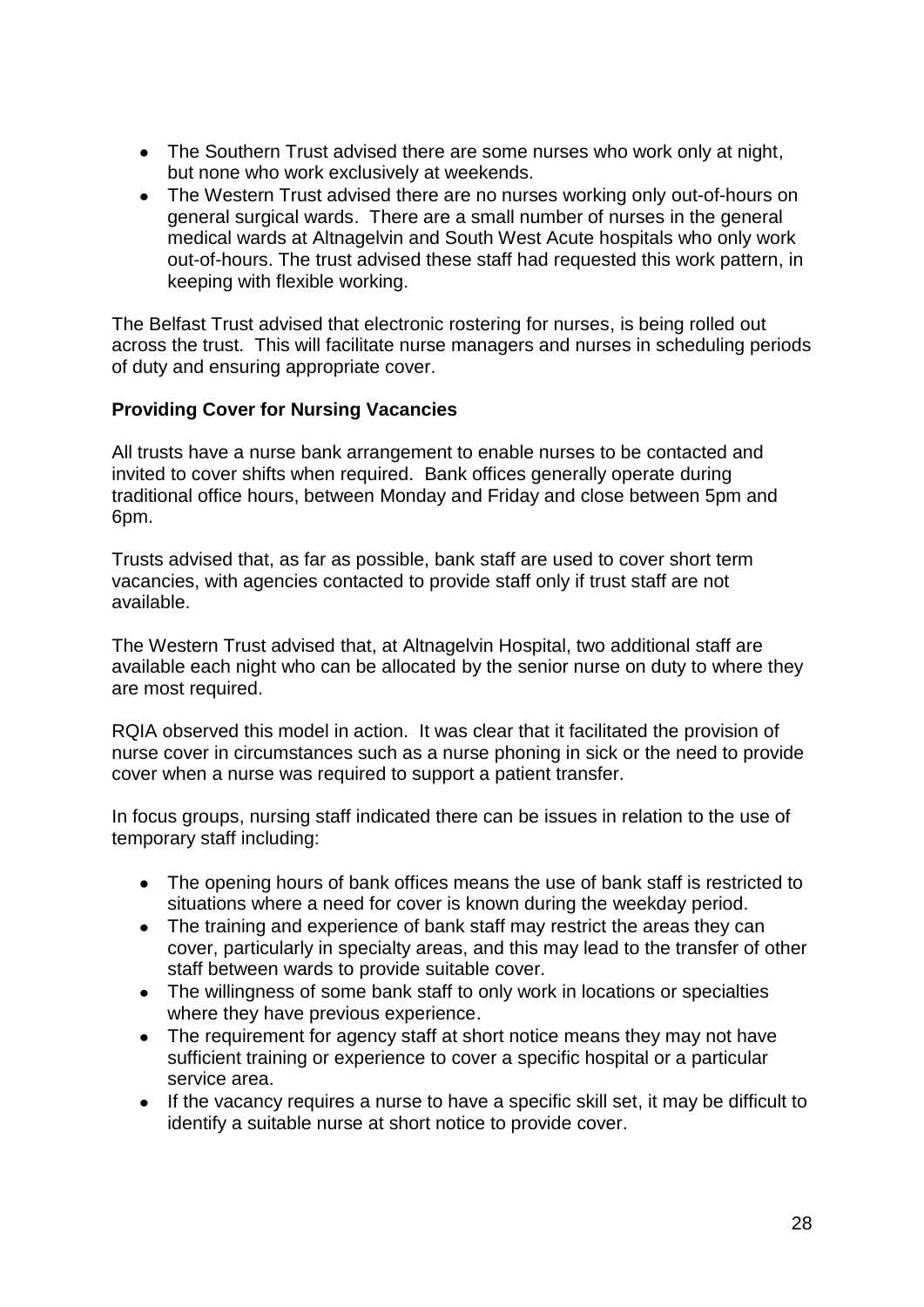Trusts have arrangements with specific agencies and advised that agency staff often have worked previously in the hospital needing cover. The agreements with agencies are designed to ensure there are appropriate governance arrangements in place.

# **Education and Training**

The Northern and South Eastern trusts informed RQIA they have documented procedures that set out how policies and procedures are provided to staff who work out-of-hours. Belfast, Southern and Western trusts advised that their procedures relate to all staff, including those working out-of-hours.

At focus groups, nurses did not raise particular concerns about access to education and training if they work at night. However, the training was usually only provided during the day, as the level of staff available at night does not generally enable staff to have training at that time. Staff advised they had to attend the training in their own time. While most staff got time off in lieu, some staff were unable to get this time back. In an attempt to better facilitate training at appropriate times, more courses were being delivered through on line packages.

# <span id="page-31-0"></span>**2.6 Medical Staffing at Nights and Weekends**

# **General Medicine**

1

Trusts reported the following vacancies of doctors in general medicine at the time of the review:

- Belfast Trust was the only trust to have gaps in the  $F1^{34}$  medical rota, at the  $\bullet$ Royal Victoria, Belfast City and Mater hospitals.
- Causeway, Royal Victoria, Belfast City, Mater, Ulster, Daisy Hill and Craigavon Area hospitals all had gaps in the F2/CT medical rotas.
- Ulster, Daisy Hill and South West Acute hospitals had gaps in registrar/middle grade/ specialty rotas.

Gaps in rotas were being filled using a range of approaches, including appointment of internal, external and agency locum doctors.

In all hospitals medical consultants are available on call at night. At weekends and on public holidays consultants carry out ward rounds.

Hospitals in the Belfast, Southern and Western trusts and Antrim Area Hospital reported they have documented procedures for calling medical consultants during the out-of-hours period.

 $34$  After graduation, newly qualified doctors enter two years of Foundation Training known as F1 and F2 years. They then enter Specialist Training and are known as Specialty Registrars. The first year of specialty training is Core Medical Training 1 (CT1)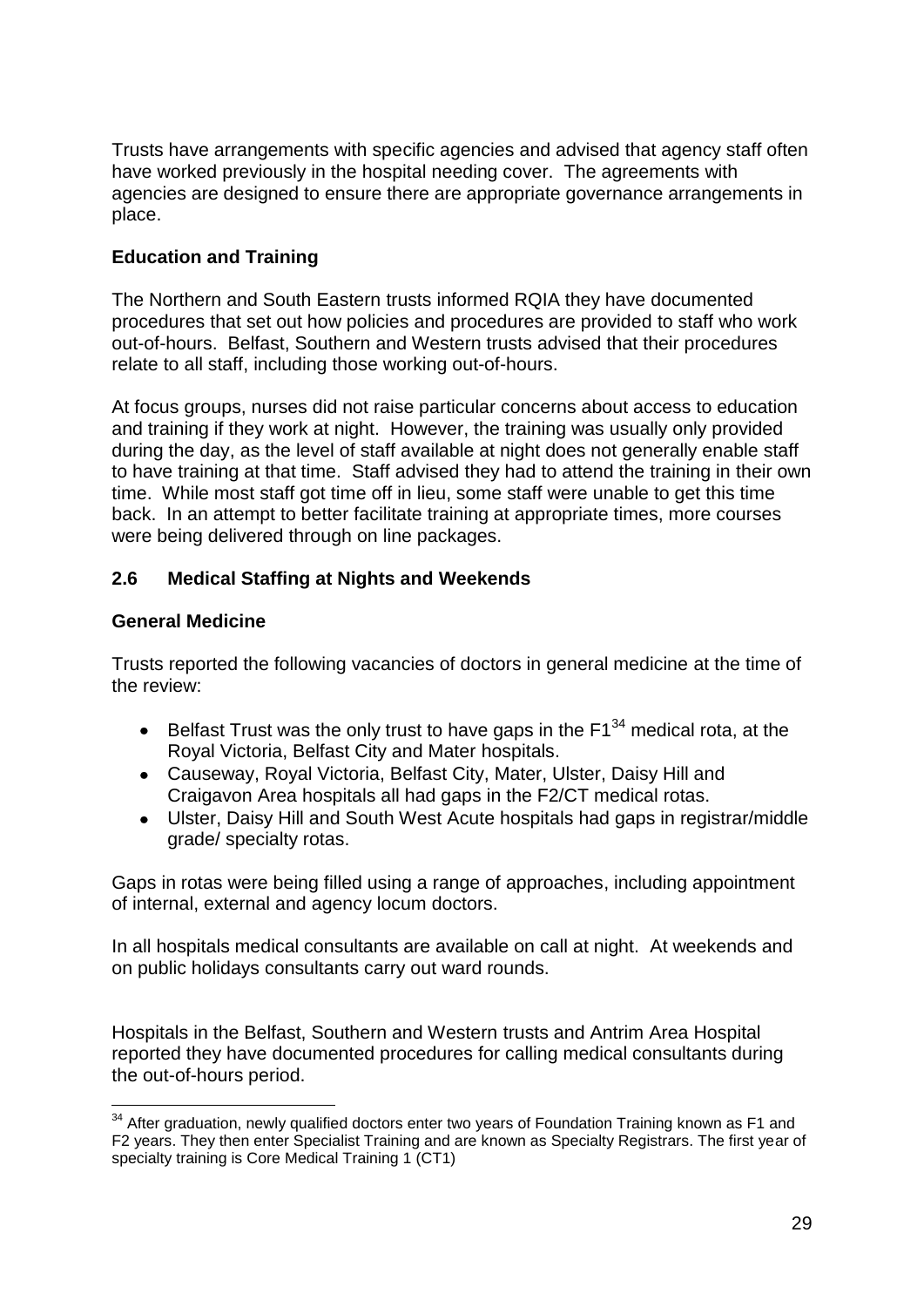Antrim Area, Ulster, Craigavon Area and Daisy Hill hospitals reported having documented procedures for the induction of locum medical staff engaged during the out-of-hours period. Other hospitals did not have a documented procedure. In the focus groups, staff indicated there can be difficulties for locums being provided with passwords for clinical information systems and access control passes.

# **General Surgery**

Trusts reported the following vacancies of doctors in general surgery at the time of the review:

- All hospitals providing general surgery, except Ulster, Altnagelvin and South West Acute hospitals, had gaps in F2/CT general surgical rotas.
- All hospitals except Ulster, Daisy Hill, Craigavon Area and Altnagelvin  $\bullet$ hospitals had gaps in registrar/middle grade/ specialty doctor general surgical rotas.

There were no gaps in F1 surgical rotas. The most commonly reported method of filling gaps in general surgical rotas was through the use of external agency locums.

In all hospitals, consultants in general surgery are available on call at night. At weekends, and on public holidays, consultants carry out ward rounds.

All hospitals, except Antrim Area and Causeway, reported they have documented procedures for calling general surgical consultants during the out-of-hours period.

Craigavon Area and Daisy Hill hospitals reported they have documented procedures for the induction of locum surgical staff engaged during the out-of-hours period.

# **High Dependency and Intensive Care Units**

Trusts reported the following gaps in medical rotas for high dependency/ intensive care units (HDU/ ICU) at the time of completion of the self-assessment:

- In the Northern Trust, there were gaps in the registrar/ middle grade/ specialty  $\bullet$ rota at Causeway Hospital and a gap was anticipated at Antrim Area Hospital.
- In Belfast Trust, there were gaps in the F1 and F2/ CT rotas at Royal Victoria, Belfast City and Mater hospitals.
- In South Eastern Trust, there were no gaps in the rotas at Ulster. HDU/ICU is not provided at Downe or Lagan Valley hospitals.
- In Southern Trust, there were gaps in the F2/CT rota at Daisy Hill Hospital.
- In Western Trust, there were gaps in the registrar/ middle grade/ specialty doctor rota at South West Acute Hospital.

Trusts advised that internal or external agency locums were being used to fill gaps in rotas or sometimes they were being covered without locums.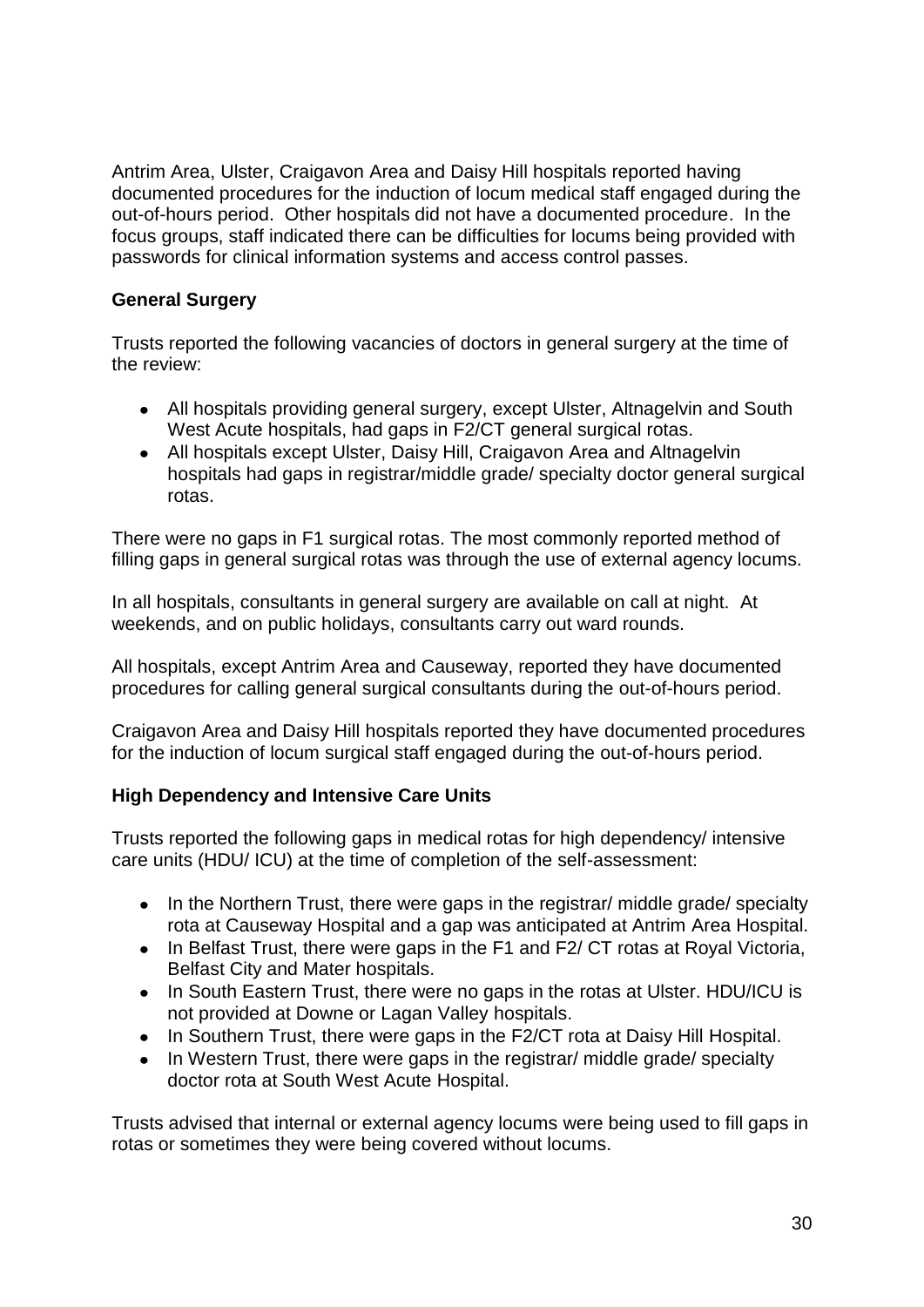All hospitals reported that consultant intensivists are available on-call at nights and weekends. Ulster Hospital advised they were generally not resident on site, but attend the hospital to carry out ward rounds.

All hospitals, except the Ulster Hospital, advised there are consultant intensivist ward rounds at nights and weekends. The Ulster Hospital has ward rounds at weekends.

At the time of the review visit, Daisy Hill Hospital had recently introduced a robot to the high dependency unit to facilitate consultant advice from Craigavon Area Hospital intensive care unit. Consultant intensivist ward rounds are provided through the telepresence robot for the HDU seven days a week. A consultant at Daisy Hill Hospital, who is responsible for the patient, also carries out daily ward rounds.

All hospitals had documented procedures for calling consultant intensivists during the out-of-hours period.

No hospitals had documented procedures for the induction of locum intensivist staff engaged to work during the out-of-hours period.

#### **Feedback from Focus Groups**

RQIA met with junior and senior medical staff at separate focus groups in each hospital. Junior doctors indicated that, in general, they had good access to on-call consultants at nights and weekends. Consultants responded positively when called and would come to the hospital if required. In some hospitals junior doctors felt a clearer system for central recording of which consultants were on-call for each specialty, would be beneficial.

Many of the junior doctors who took part in focus groups had experience of a number of hospitals. They described examples of systems and initiatives which they felt worked well including:

- At Causeway Hospital, the surgeon of the week model provided clear access to surgeons for emergencies.
- The appointment of weekend discharge coordinators at Antrim Area Hospital had been beneficial and reduced pressure on junior doctors.
- $\bullet$ Consultant reviews at the weekend at the Royal Victoria Hospital in areas including the acute medical unit and gastroenterology facilitated decision making communication with junior doctors and the discharge of patients.
- At Belfast City Hospital, there was a culture of collaborating between specialty areas, which was beneficial.
- At the Mater Hospital, the Hospital at Night team arrangements were considered by the junior doctors to have been a successful initiative.
- Junior doctors at Lagan Valley Hospital considered the arrangements in place provided good opportunities to gain experience at nights and weekends.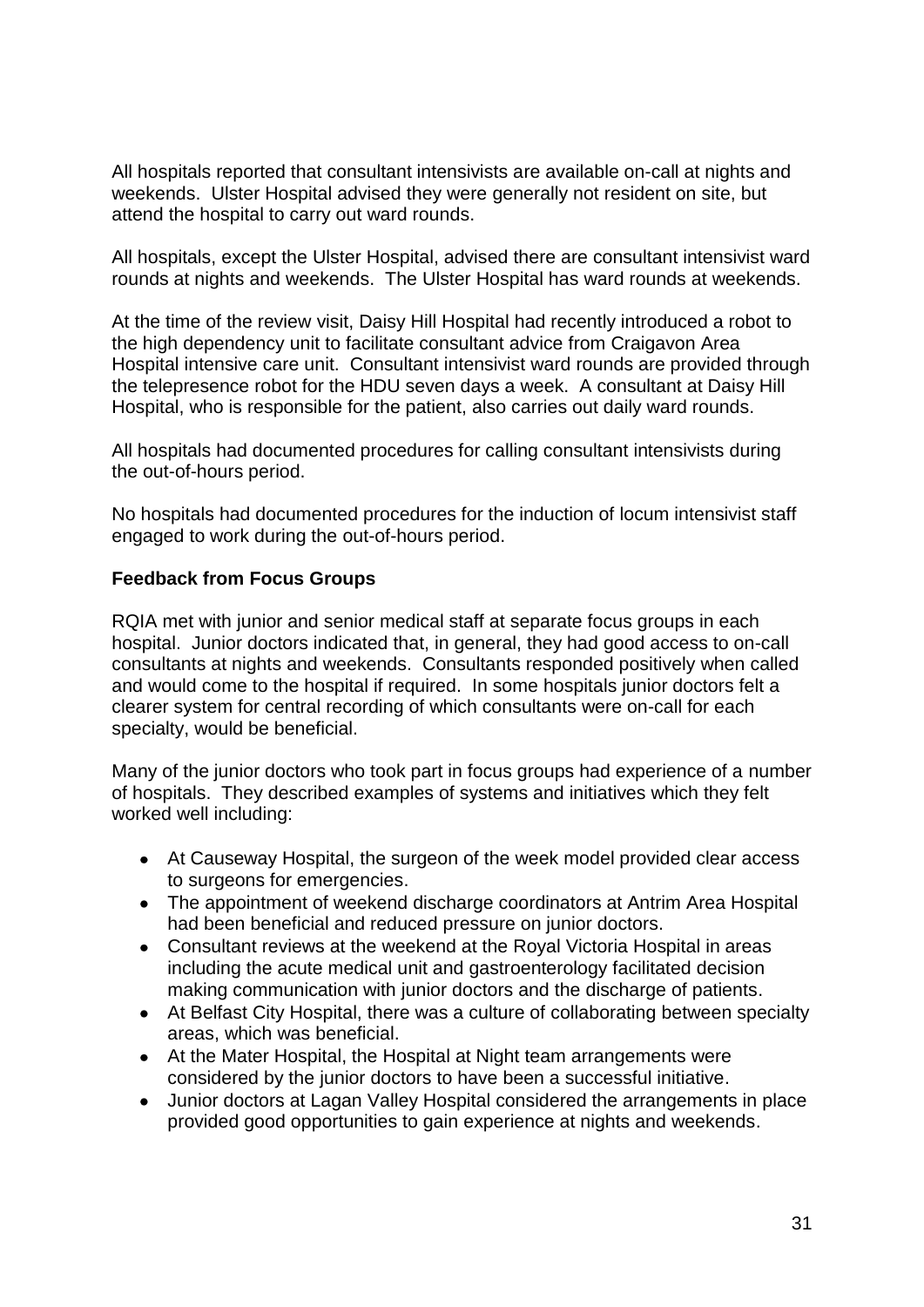- Formal weekend handovers at Downe and Daisy Hill hospitals were considered to set out clear plans for patient management and were good learning experiences.
- At Altnagelvin Hospital, specific protocols had been introduced for a number of conditions, including neutropenic sepsis and acute stroke, which clearly set out what actions were to be taken.
- At South West Acute Hospital joint ward rounds between the Hospital at Night nurse and F1 doctor after the evening handover were considered to be very useful.
- Junior doctors who had previously worked a rotation at the Ulster Hospital spoke highly of the EPMS system and the benefits it could provide.
- At Craigavon Area Hospital, junior doctors advised that access and availability of consultants during the out-of-hours period was good.

Junior doctors made a range of suggestions for improvements to facilitate care at nights and weekends:

- the use of electronic take/ workflow systems in those hospitals where these were not in place
- improving the arrangements for handovers in the morning as these were not standardised in several hospitals
- if not routine, increase on-site consultant presence at weekends
- standardise the arrangements for handover at weekends, as practice is variable within and between hospitals
- where not routine, enhance phlebotomy cover at weekends
- review rostering arrangements for junior doctors to ensure that busy periods are appropriately covered.

Senior clinicians raised issues at focus group about the availability of services and cover arrangements including:

- In Causeway Hospital the resident middle grade doctors cover the Ear, Nose and Throat (ENT) department as well as general surgery. There is an ENT consultant on-call.
- $\bullet$ In Antrim Area Hospital, surgeons do not consider the Hospital at Night model is appropriate to cover general surgery, based on their experience of the model at other hospitals.
- In the Belfast Trust: nurse staffing levels were considered to be stretched to manage the complexity of patients in hospitals; clerical support is limited at weekends which can delay processes; there can be delays in discharging patients at weekends and transferring patients at night.
- At Ulster Hospital, nurse staffing was also considered to be stretched and arranging discharges and transfers could be difficult at nights and weekends.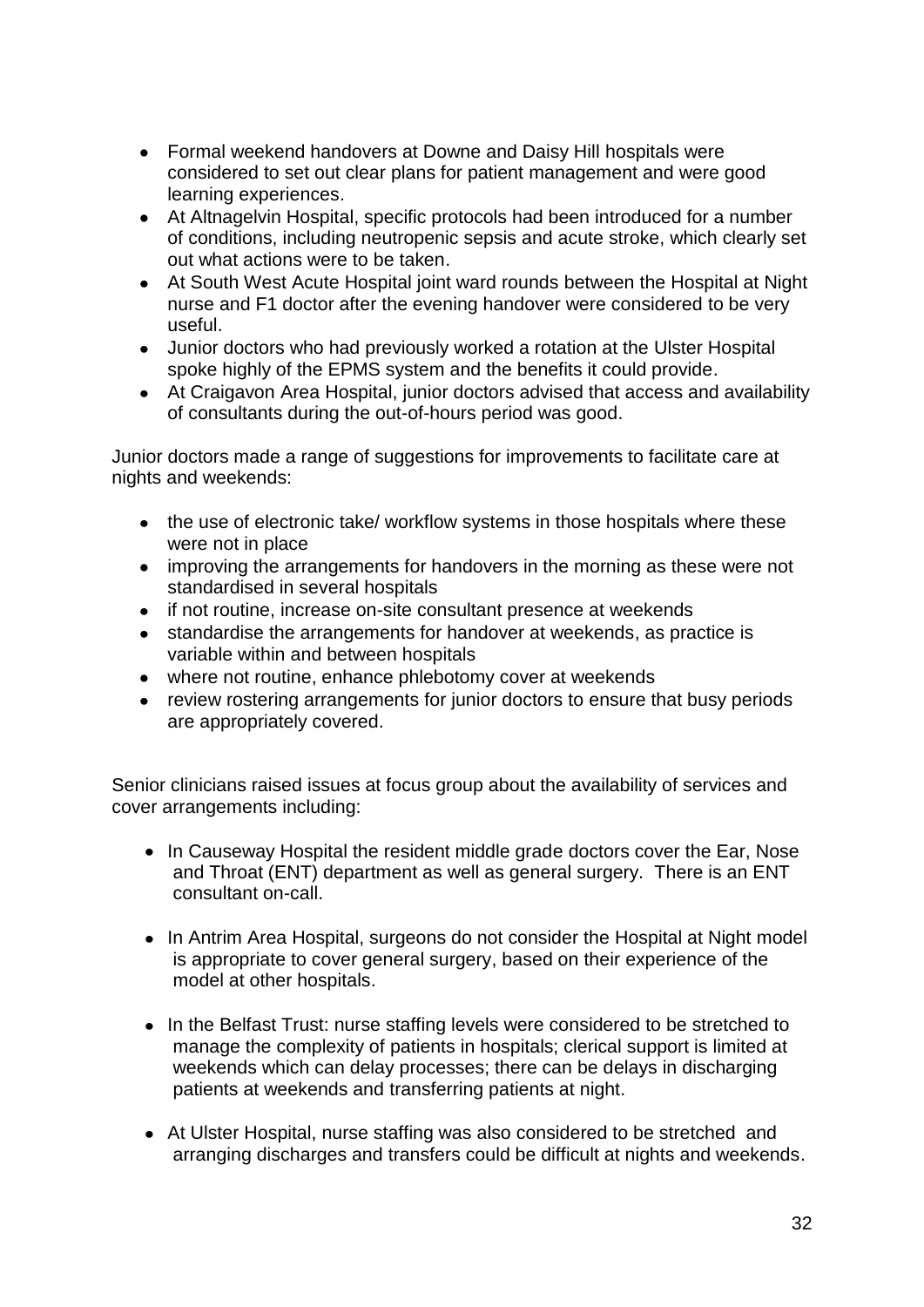- At Lagan Valley Hospital arranging transport for transfers and discharges can cause delays.
- At Craigavon Area Hospital, limited access to social work at weekends was considered to delay discharges.
- For Western Trust hospitals, transfers of patients to Belfast can require staff working at nights and weekends to leave the hospital for extended periods.

Senior clinicians suggested actions to improve delivery of services at nights and weekends including:

- Antrim Area Hospital is proposing the development of a surgical assessment unit to enhance rapid access to services. Physicians at the hospital would welcome increased availability of phlebotomy services at weekends.
- Belfast Trust clinicians recommended greater access to radiology, cardiac investigations, endoscopy and social work.
- At the Ulster Hospital, increased access to mental health services and allied health professionals would enhance service delivery at weekends.
- Downe Hospital welcomed the development of improved access to relatives facilities in the new hospital which could usefully be examined for other sites.
- At Daisy Hill Hospital the potential for enhancing service provision through further networked arrangements was proposed, following the experience of using a robotic link with Craigavon Area Hospital for intensive care.
- Clinicians at Craigavon Area Hospital recommended improved access at nights and weekends to ultrasound for guided drainage and enhanced cover arrangements for responding to bleeding oesophageal varices.
- Western Trust clinicians recommended that improved technology could be usefully examined for contact with staff in the hospital, as bleeps and phones can be very disruptive for patients.

#### <span id="page-35-0"></span>**2.7 Communication Arrangements**

The review team requested information about the arrangements which are in place for effective communication with staff working at nights and weekends.

All hospitals in the Northern, Belfast and Southern trusts, and the Ulster Hospital, have documented handover protocols for shift changes between the normal working day and the out-of-hours period. In Downe and Lagan Valley hospitals there are tools in place to facilitate communication between the senior nurse on duty, medical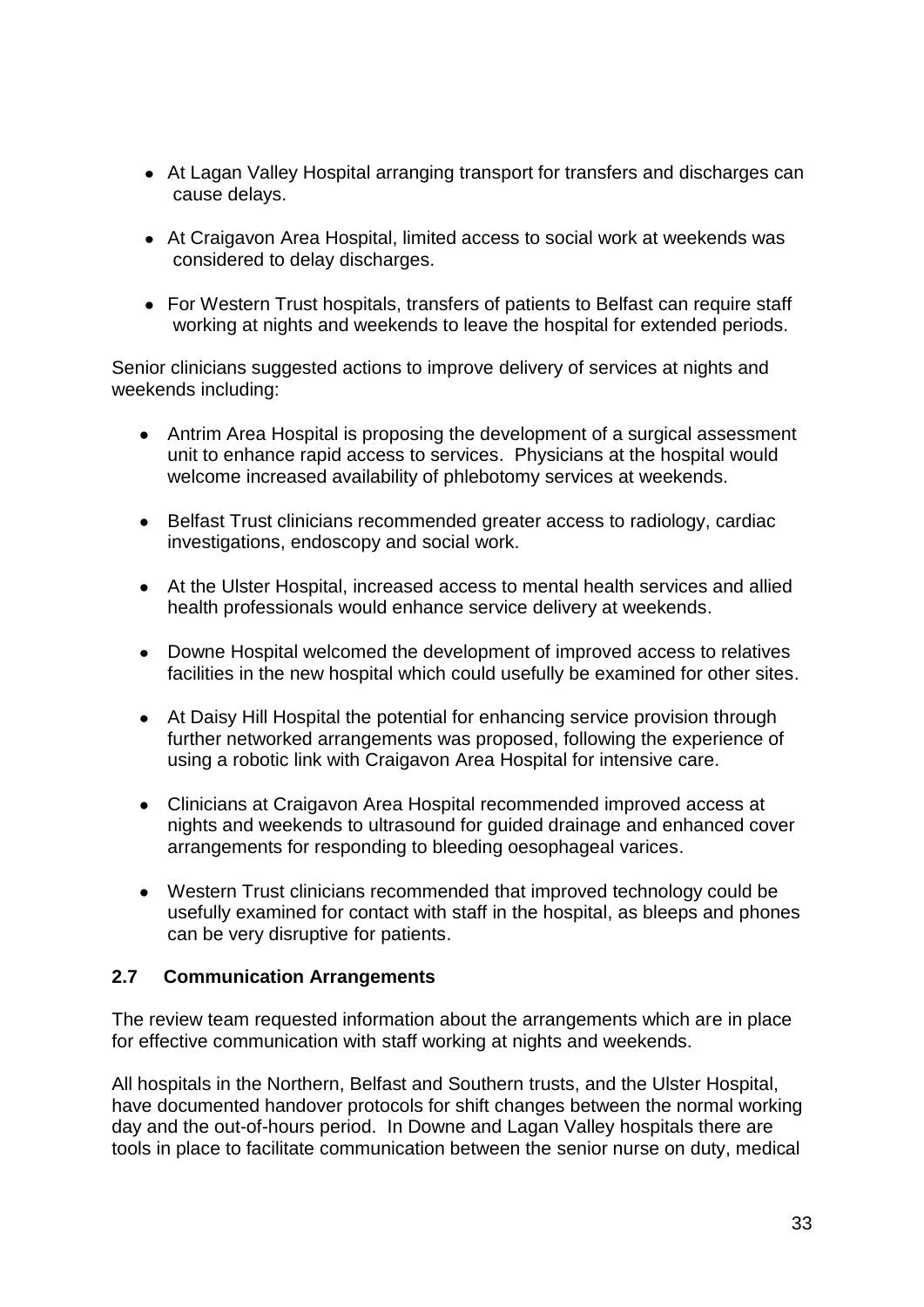staff and the GP out-of-hours Services. The Western Trust advised there are documented protocols for medicine and surgery, but not intensive care.

Each hospital described policies and protocols which specifically relate to nights and weekends. Examples include:

- hospital at night policies (where Hospital at Night teams are in place)
- escalation policies in relation to hospitals at nights and weekends
- bleep / bleep filtering policies
- local protocols, for example, to bring in extra staff

Hospitals in Belfast, Southern and Western trusts, and the Ulster Hospital hold staff meetings during the out-of-hours period. In the Northern Trust and at Downe and Lagan Valley hospitals, staff can attend staff meetings during the day. Other methods used to keep staff up-to-date include: email; information from colleagues; the use of information files; and notice boards.

The review team asked if managers and clinical leaders from different areas, who are present out-of-hours, meet on a regular basis. Trusts advised this did happen in the following circumstances:

- $\bullet$ In the Belfast Trust, there are monthly meetings of Hospital at Night coordinators and practitioner assistants from the Royal Victoria, Belfast City and Mater hospitals. The meetings include the sharing of information, learning and good practice across all three sites.
- In the Northern Trust, the senior manager on-call and the director on-call  $\bullet$ attend escalation meetings at weekends if these are required. Each night the patient flow coordinator, night service coordinator, doctors and Hospital at Night coordinator meet. Bed meetings with patient flow staff and ward managers take place at weekends. Senior managers are available on site at bank holiday weekends.
- In the South Eastern Trust, the Ulster Hospital advised that management and  $\bullet$ clinical leaders from different areas and disciplines, who are present during the out-of-hours period, meet on a regular basis. The trust advised the medical consultant and senior nurse on-call at Downe and Lagan Valley hospitals meet regularly through their normal working hours.
- In the Southern Trust, there are bi-monthly meetings involving relevant staff  $\bullet$ from both Daisy Hill and Craigavon Area hospitals and trust managers. These meetings are designed to inform teams about operational and managerial developments relating to them and the trust. Scheduled meetings also take place on a regular basis of the director/assistant directors with the Hospital at Night coordinators, the out-of-hours site managers and the patient flow manager to discuss relevant issues.
- In the Western Trust, there are formal meetings each night involving night  $\bullet$ managers, Hospital at Night clinical coordinators and the medical registrar on site for that night.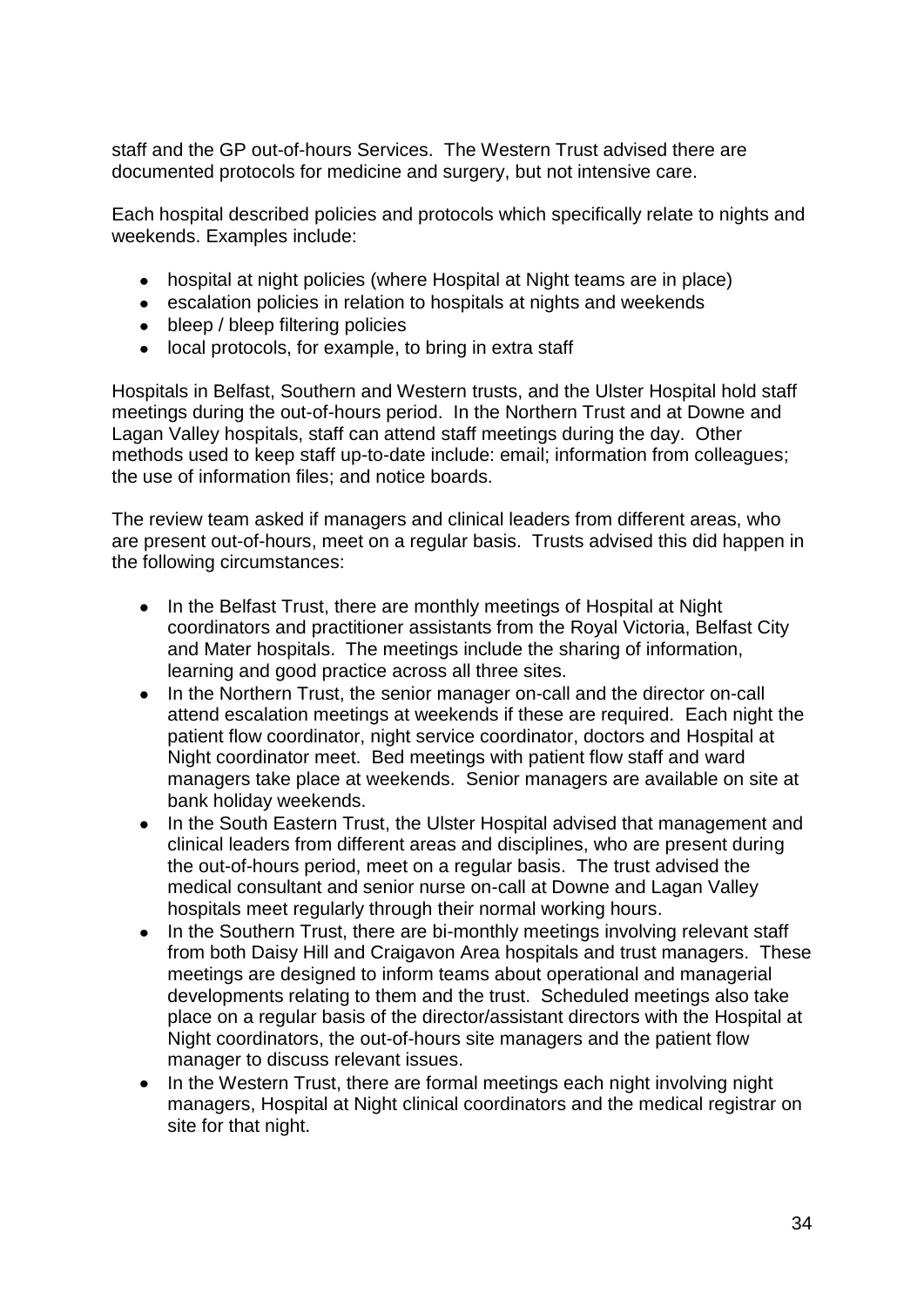All trusts, except the Western Trust, advised that standard communication tools, such as SBAR, were used widely on medical and surgical wards.

During focus groups, staff described a number of issues and initiatives in relation to communication.

Junior doctors informed the review team that SBAR was not always used. They would prefer a standard agreed method for communicating information for action, to be in place at all hospitals, as they rotate between them.

Junior doctors, from the Belfast City hospital, advised they were provided with a contact list at induction which was very useful.

Consultants at Daisy Hill and Craigavon Area hospitals described formal arrangements which had been put in place for contact after evening handovers. At Daisy Hill Hospital, each evening, the on-call medical consultant telephones the registrar/ middle grade doctor in the hospital, to discuss any issues. At Craigavon Area Hospital, the doctor in the hospital is expected to contact the on-call consultant following the handover.

Junior doctors, nurses and senior staff raised issues about difficulties in ensuring that locum staff, especially when procured at short notice, had access to relevant information. These issues included having the knowledge and passwords required for accessing vital clinical information systems such as the laboratory results system. Increasingly, relevant information on policies and procedures is held on trust intranet sites. Staff advised there is a need to ensure that locum medical and temporary nursing staff are able to access this information when required. An issue of the availability of access control cards for locums was also raised.

# <span id="page-37-0"></span>**2.8 Safety**

The review team was advised that, in the Northern, South Eastern and Western trusts, the operation of hospitals, during the out-of-hours period, is considered independently. The Belfast Trust has a trust major incident plan. The Southern Trust advised that, although there is not a different plan for the out-of-hours period, there are specific references to processes, relevant to the out-of-hours periods, in the overarching major incident plan.

Trusts were asked to provide details as to whether disaster drills were practiced during the out-of-hours period:

- The Belfast and Northern trusts advised that disaster drills are practiced at weekends, but not at night. Weekend practices are carried out once per year at hospitals in these trusts.
- The South Eastern Trust advised that weekend practices are carried out less than once per year.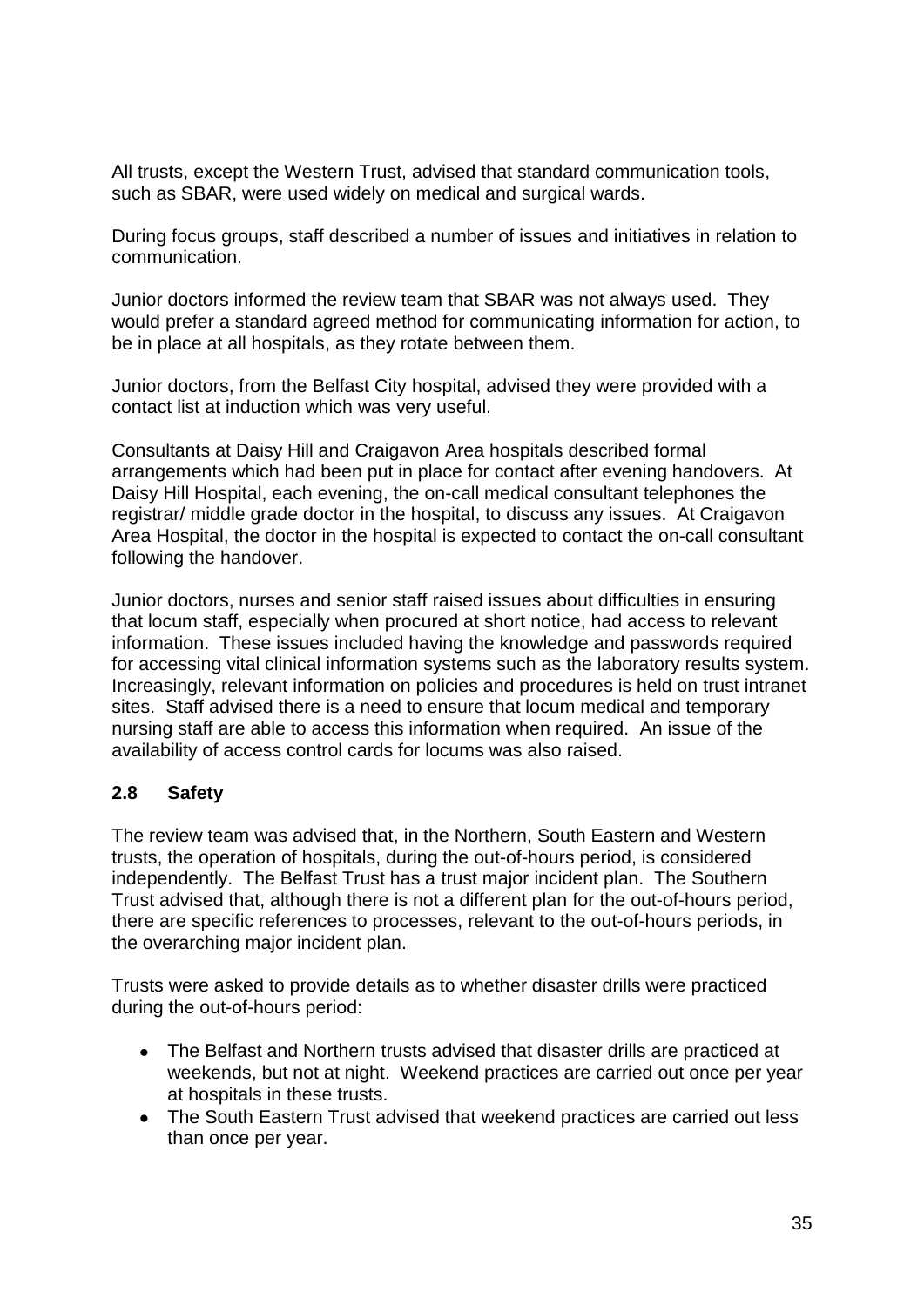- The Southern Trust advised that disaster drills are carried out routinely at nights, but not weekends.
- The Western Trust advised that at Altnagelvin Hospital, both night and weekend practices are carried out less than once per year. Practices at nights and weekends had not yet been carried out at South West Acute Hospital at the time of the review visit.

Trusts were asked if the following documents had considered the operation of the hospital during the out-of-hours period, independently from the operation of the hospital during week days:

- incident management plan
- $\bullet$  fire safety plan,
- fire safety risk assessment
- business continuity plan

The Belfast, Northern, South Eastern and Western trusts confirmed this was the case for each document. The Southern Trust advised that each document had been prepared on a 24/7 basis.

Belfast, Southern and Western trusts informed the review team that there are fire safety officers on duty, during the out-of-hours period, at each of their hospitals. The Northern and South Eastern trusts advised that this was not the case for their hospitals.

Trusts provided the following information about fire drills at nights and weekends:

- In the Northern Trust, fire drills are carried out at hospitals, once a year at night, but not at weekends.
- In the Southern Trust, fire drills are carried out at hospitals, every six months at night, but not at weekends.
- Fire drills are not carried out at night or weekends at the Belfast, South Eastern or Western trust hospitals.

During focus groups, staff were asked if they had any concerns about their personal safety at nights and weekends. Views expressed differed between staff groups and sites. Concerns expressed included:

- acting as a lone worker in isolated departments at night
- distances at night from car parks to parts of the hospital, when responding to an on-call request
- black spots in some hospitals for bleeps and mobile phones
- limitations on the availability of security staff
- lack of practices for fire drills and emergencies

Trust staff at Altnagelvin Hospital, who had recent experience of responding to a fire at the hospital, advised that systems had worked well. Staff had volunteered to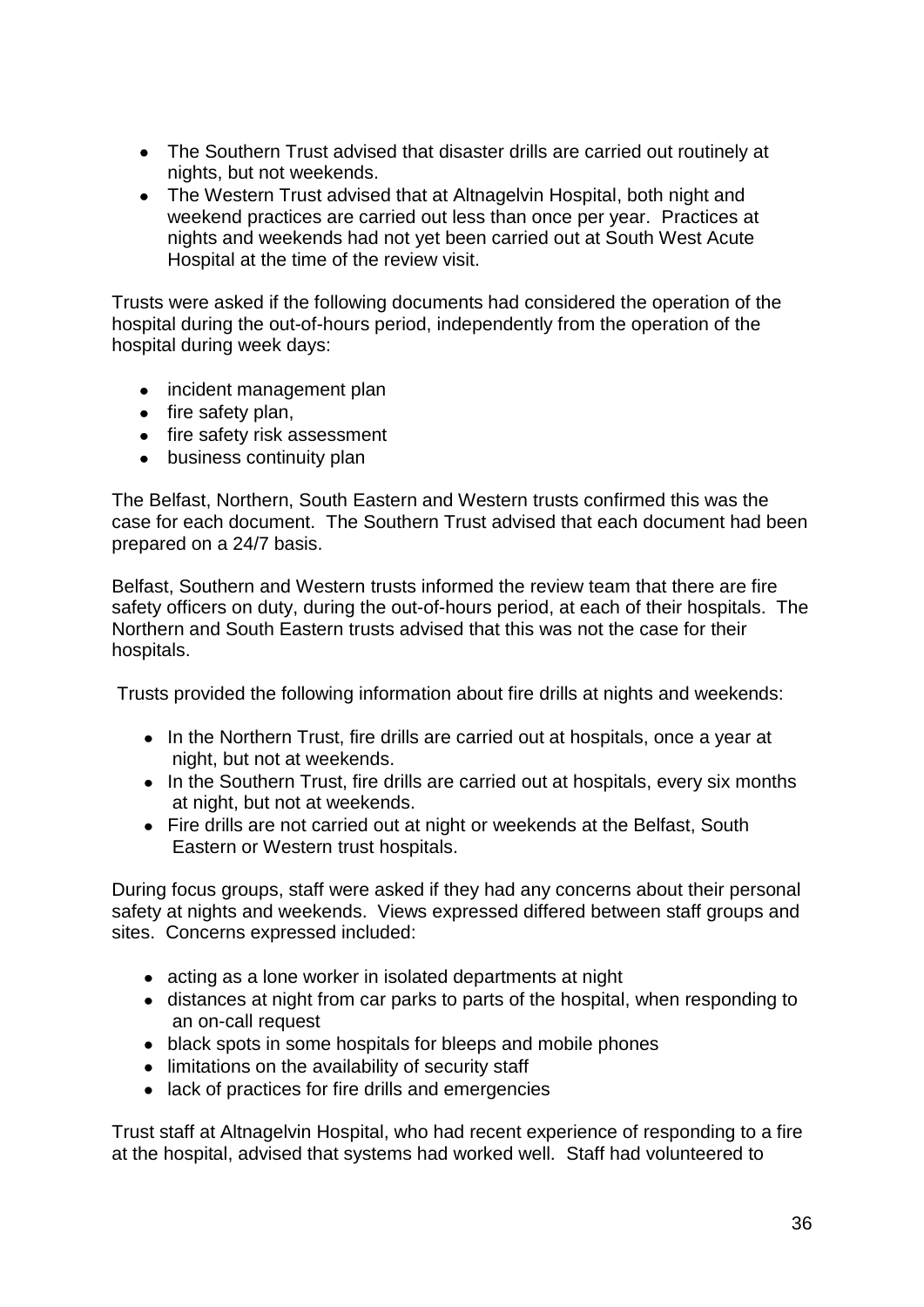come to the hospital to assist with the movement of patients. The trust was planning to evaluate the response, to identify any lessons which could be learned from this experience.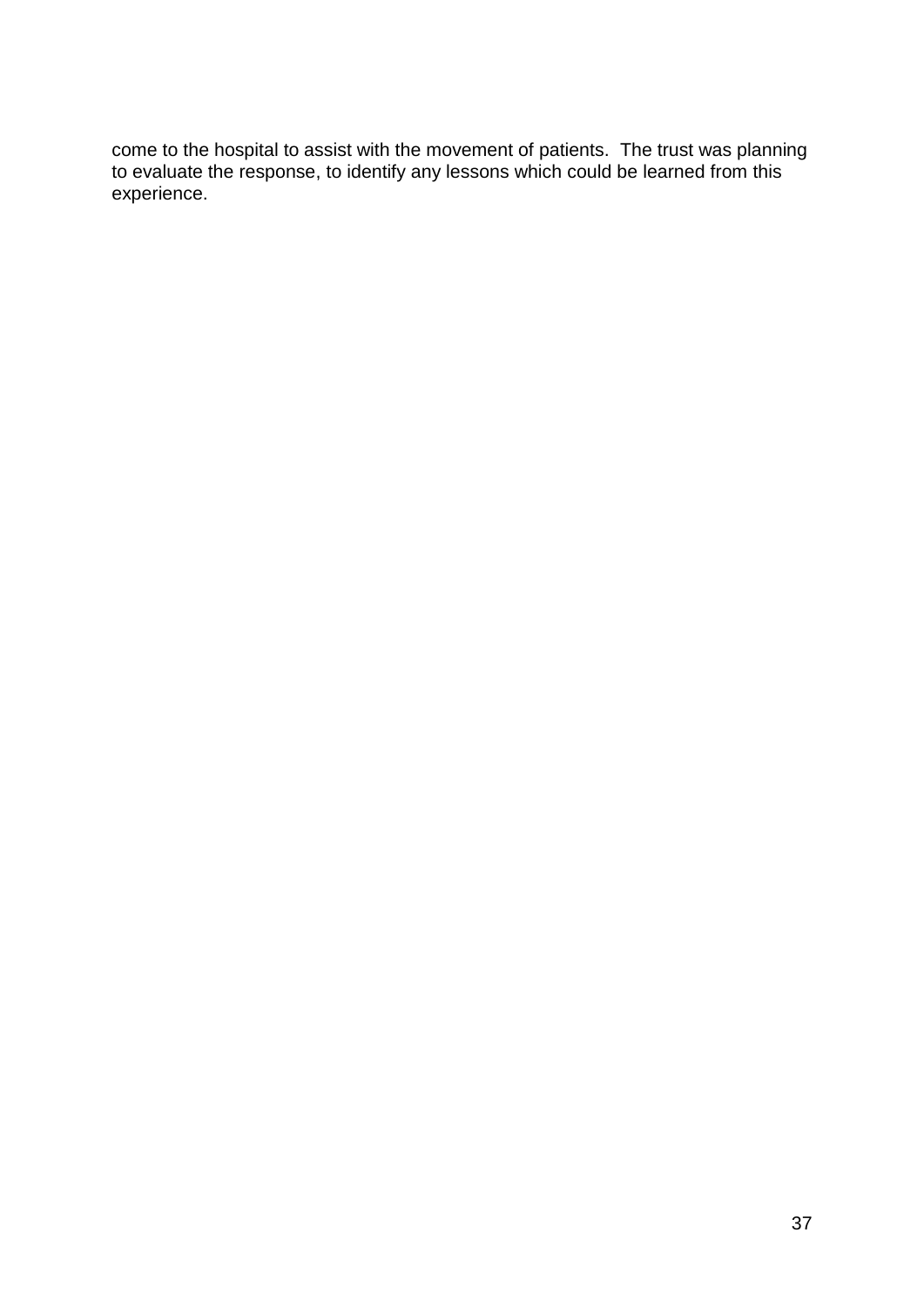# <span id="page-40-0"></span>**Section 3 - The Experience of Patients**

Patients have the right to experience the same levels of quality and service, irrespective of when or where they are admitted to hospital. This review sought to gain insights into the experience of patients, using hospital services during nights and weekends.

This part of the review was based on the areas identified within the Patient and Client Experience Standards (DHSSPS  $2008$ )<sup>35</sup>. The standards set out the treatment people should expect from their health and social care services. The standards identify five important areas of focus to ensure a positive patient or client experience:

- respect
- attitude
- **•** behaviour
- communication
- privacy and dignity

A patient experience questionnaire was developed to obtain the views of patients about hospitals at night. This was adapted from questionnaires currently used by trusts which are based on the Patient and Client Experience Standards.

Questionnaires were distributed to patients in hospitals by the trusts. In addition, the Patient and Client Council (PCC) distributed the same questionnaire to the people on their membership scheme, inviting those who had recent experience of hospitals at night to complete it.

- 1,200 questionnaires were distributed to patients through trusts (100 per hospital site). 340 responses were returned.
- Approximately 3,700 members of the PCC scheme were invited to complete a questionnaire if they had recent experience of hospitals at nights and weekends. 121 members of the scheme returned questionnaires.

The results of the surveys are presented at section 3.1 below. Information received through completed self-assessments for each hospital, relating to patient experience is described in section 3.2 below.

The response rate to the survey, as illustrated in Figure 1, identified differences in returns between hospitals, as well as differences in returns by hospital, between the trust respondents and the PCC respondents. After analysis of the responses, there were distinct differences in the reported experiences of patients from the trust respondents and the PCC respondents. Subsequently, the responses were not amalgamated for each hospital but are presented below for the two groups.

<sup>1</sup> <sup>35</sup> [http://www.dhsspsni.gov.uk/improving\\_the\\_patient\\_and\\_client\\_experience.pdf](http://www.dhsspsni.gov.uk/improving_the_patient_and_client_experience.pdf)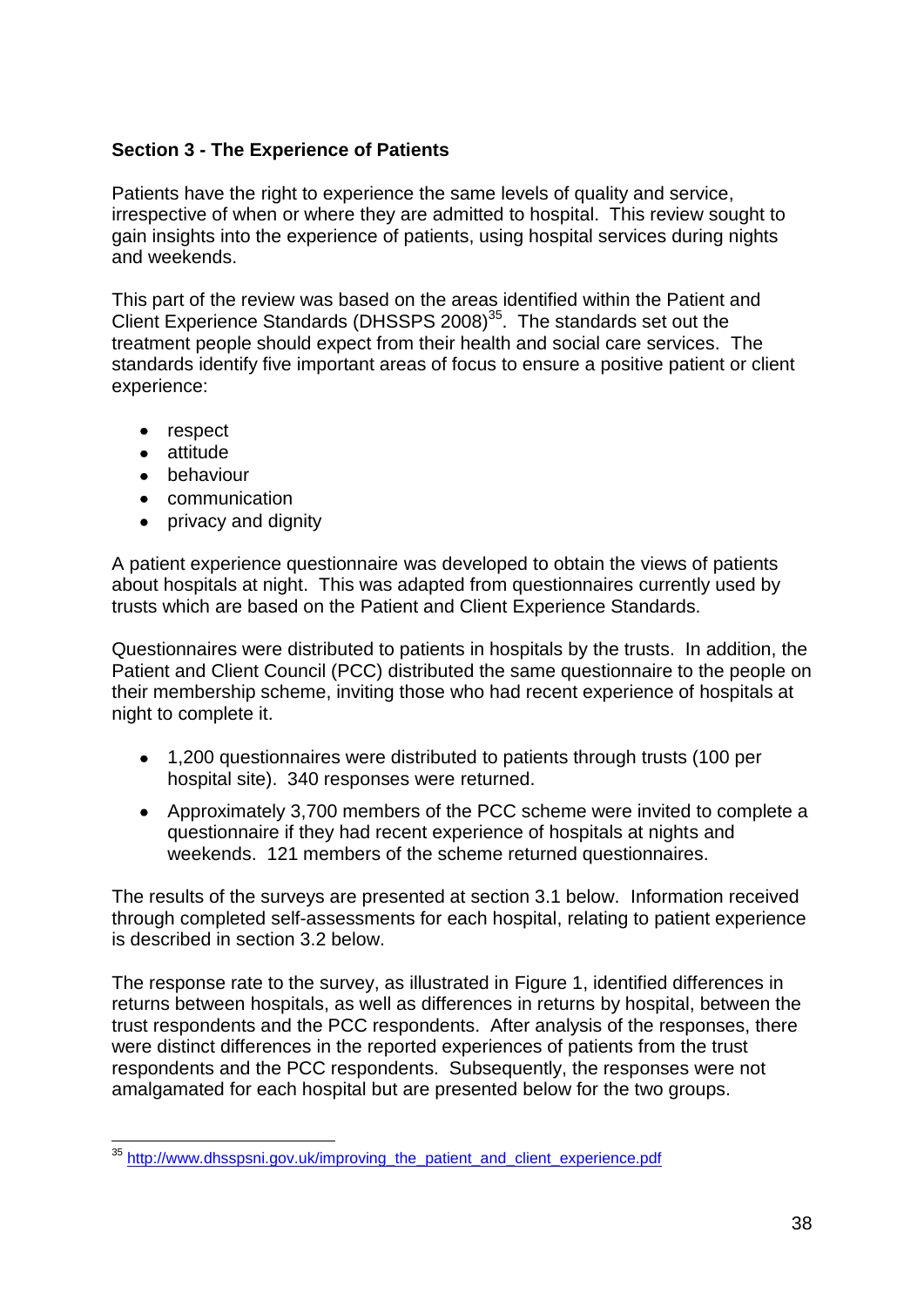



# <span id="page-41-0"></span>**3.1 Information Obtained Through Surveys**

# **Time of Admission**

For the individual time periods (Figure 2), 52% of respondents were admitted to hospital during the 9am - 5pm weekday period, with admissions continuing at nights (31%) and weekends (17%). However, if the out-of-hours period is considered collectively, 48% of respondents were admitted during this period.

**Figure 2** - Time of Admission to the Ward

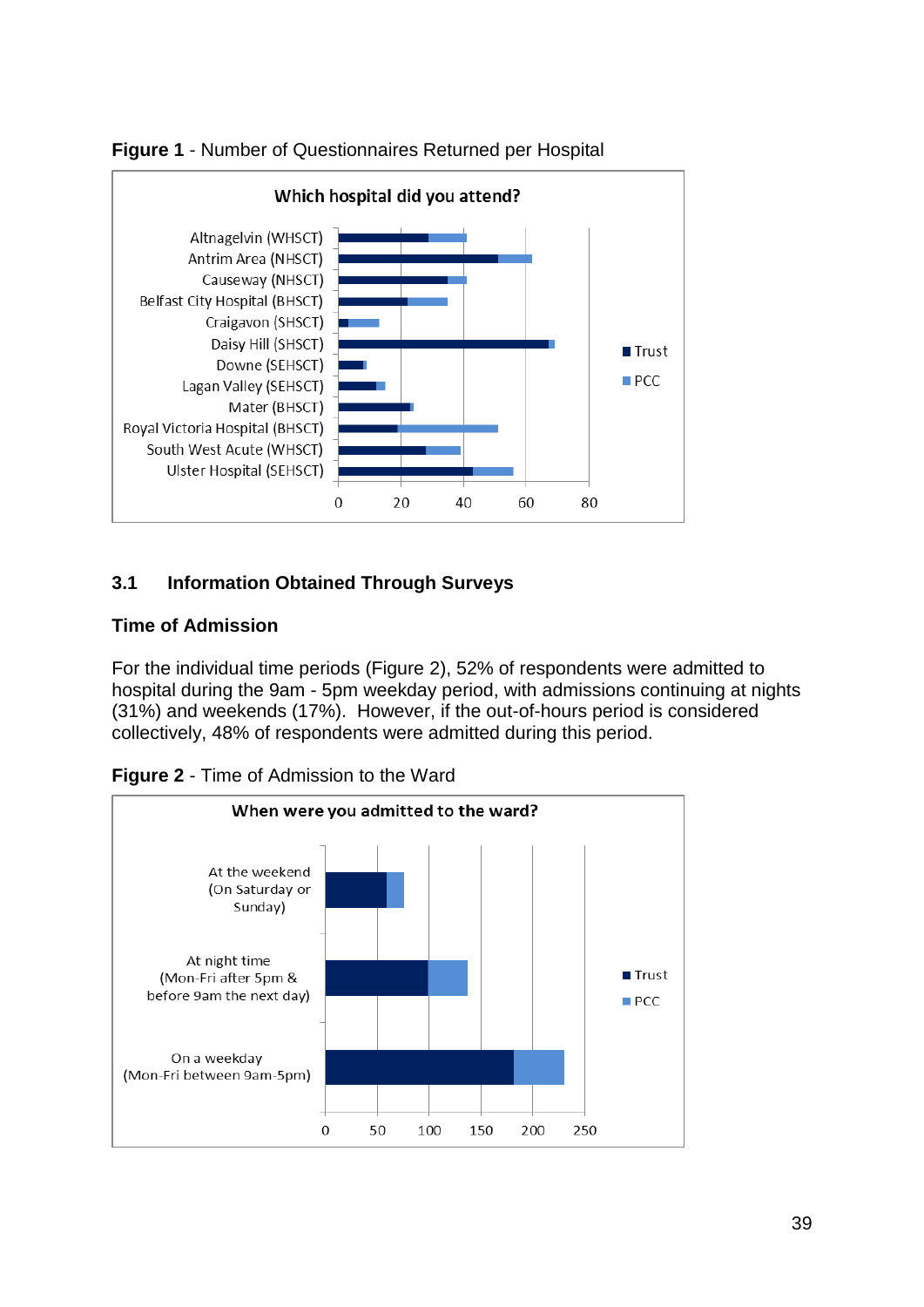#### **Reception on Arrival**

The experiences of patients were sought in relation to how they perceived they were treated upon arrival at the ward. The results are outlined in Table 1. While the overall opinions from the trust respondents and the PCC respondents were generally similar, there were distinct differences in the percentage response rates of opinions between the two groups.

The majority of respondents stated that staff were welcoming and had been expecting their arrival at the ward. However, there was a clear difference in responses between the two groups in relation to whether staff were prepared for their arrival and whether staff fully understood their presenting problems and personal circumstances. The trust respondents were significantly more positive in this area than the PCC respondents.

The results of the survey would indicate that in the majority of cases staff were welcoming and that patient information had been communicated to the wards prior to a patient's arrival. In relation to the issues of preparation and understanding of patients' conditions upon arrival, the results indicate that PCC respondents were less positive than trust respondents.

|                                                                              |              |            |           |            | % Response by category |            |              |             |
|------------------------------------------------------------------------------|--------------|------------|-----------|------------|------------------------|------------|--------------|-------------|
| When you first arrives on the<br>ward:                                       | <b>Yes</b>   |            | <b>No</b> |            | <b>Unsure</b>          |            | n/a          |             |
|                                                                              | <b>Trust</b> | <b>PCC</b> | Trust     | <b>PCC</b> | <b>Trust</b>           | <b>PCC</b> | <b>Trust</b> | <b>PCC</b>  |
| Were staff welcoming?                                                        | 96.1         | 77.5       | 1.2       | 16.7       | 2.7                    | 5.9        | $\Omega$     | 0           |
| Were staff expecting you?                                                    | 87.5         | 66         | 9.1       | 23         | 2.7                    | 11         | 0.6          | $\mathbf 0$ |
| Were staff prepared for your<br>arrival?                                     | 89.8         | 58.4       | 6.2       | 30.7       | 3.7                    | 9.9        | 0.3          | 1.0         |
| Were staff fully understanding of<br>your condition/ presenting<br>problems? | 88.4         | 52         | 3.6       | 35.3       | 7.6                    | 11.8       | 0.3          | 0.9         |
| Were staff fully understanding of<br>your personal circumstances?            | 81.9         | 41.6       | 6.1       | 30.7       | 10.1                   | 25.7       | 1.8          | 2.0         |

#### **Table 1** - Percentage Responses of Patient Recollections of How They Were Received on Arrival at the Ward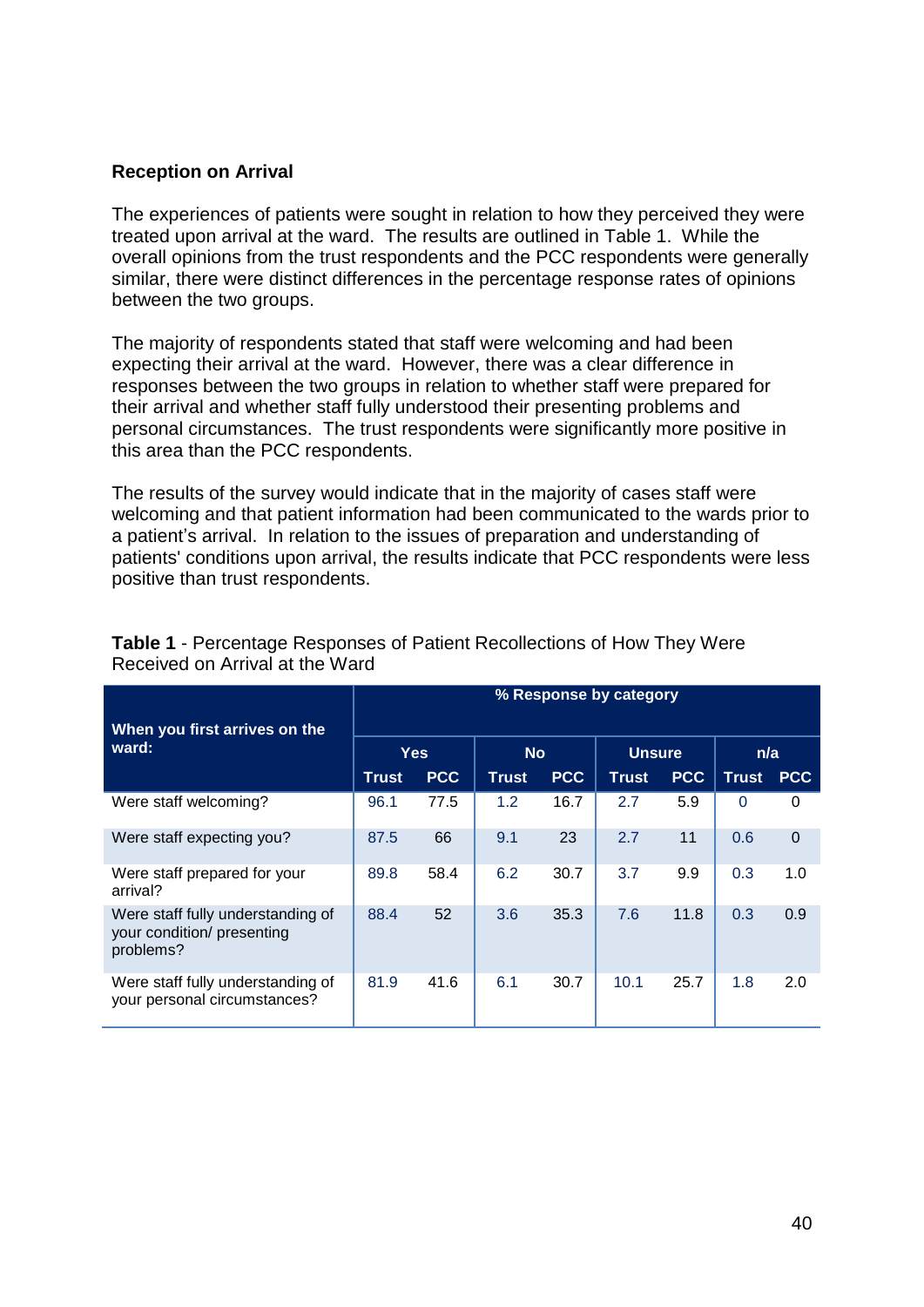#### **Respect**

All health and social care staff should show respect in all contacts with patients. This is recognised when staff display a person centred approach in their care and treatment. An indicator of this was considered to be how staff dealt with interruptions when delivering treatment or care to patients.

Patients were asked if there were any occasions, during the night, when staff were interrupted when delivering treatment or care (Figure 3); how often the interruptions took place (Figure 4); and whether the reason for the interruption was explained to them (Figure 5).

The responses between the trust respondents and the PCC respondents were contrasting in this area. The PCC respondents reported there were more interruptions to their care than the trust respondents.



**Figure 3** - Percentage Responses of Interruptions During Treatment or Care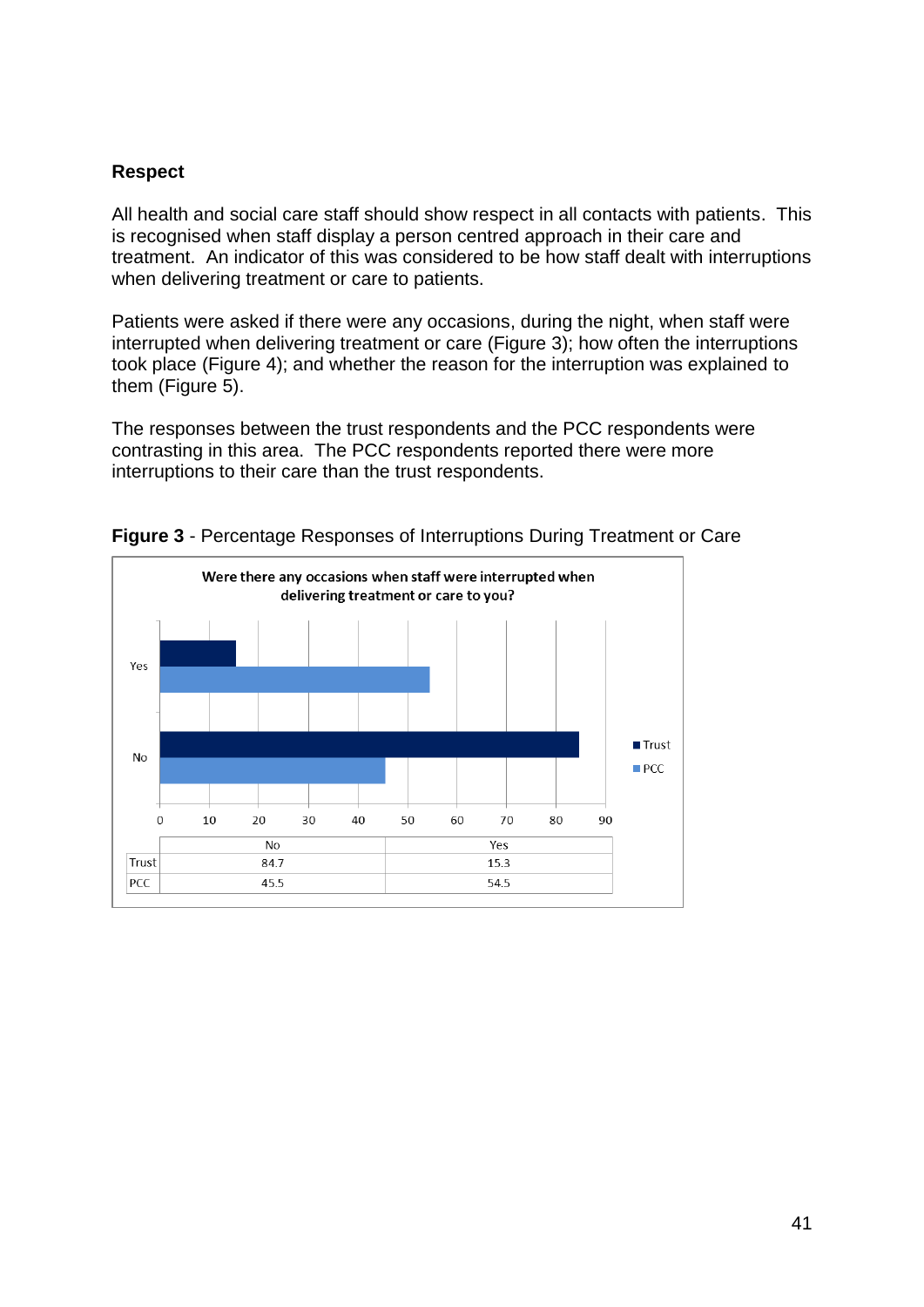

**Figure 4** - Percentage Responses for Frequency of Interruptions



# **Figure 5** - Percentage Responses for Explanation of Interruptions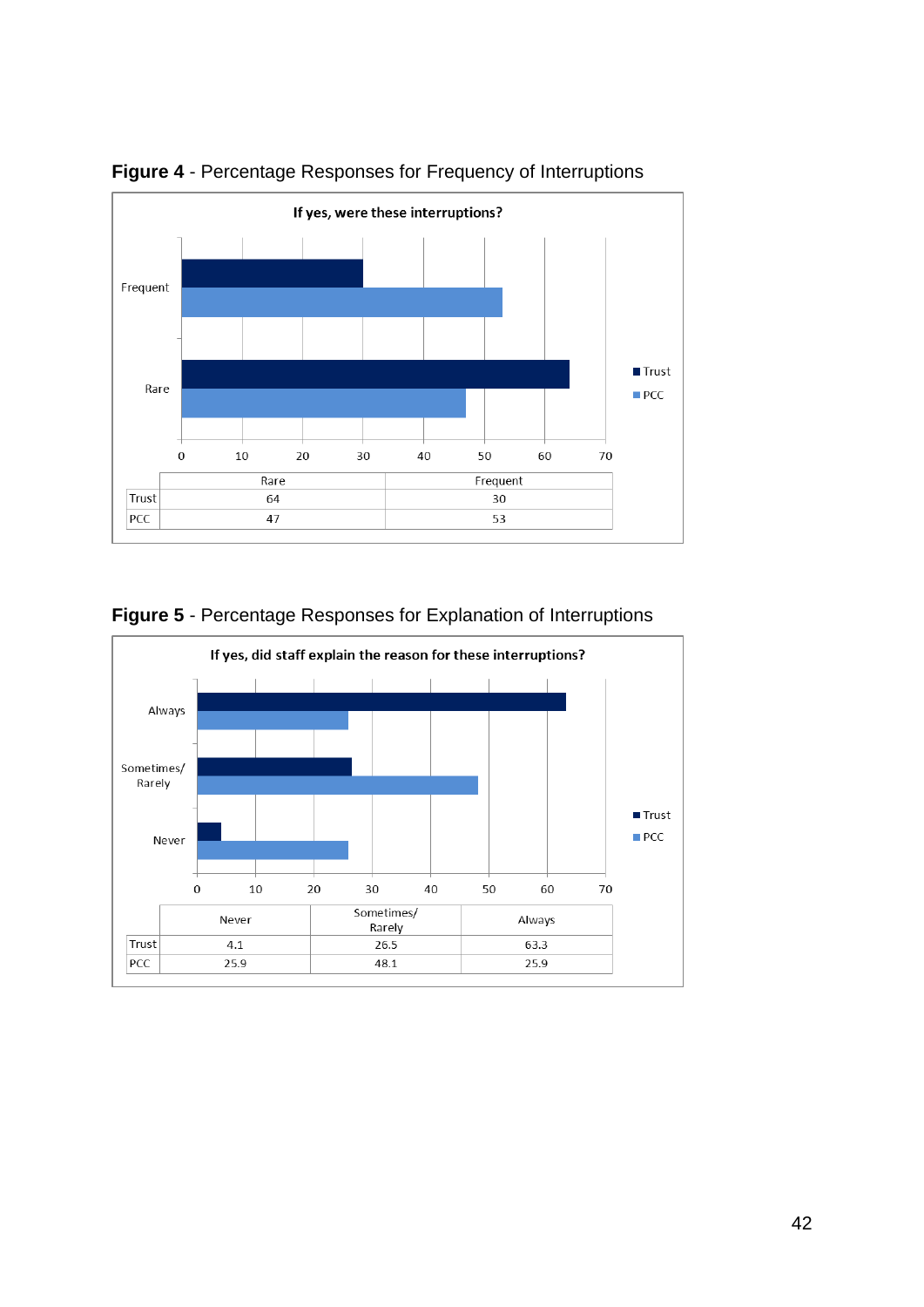#### **Attitude**

All health and social care staff should show positive attitudes towards patients. This is recognised when personal approaches and responses show care and compassion. Indicators of this were considered to be how approachable staff were, their willingness to help patients and how they dealt with patients.

Patients were asked a series of questions regarding the attitude of staff working at nights. The results are outlined in Table 2.

The responses between the trust respondents and the PCC respondents were again different, with generally very positive responses from the trust respondents and less so from the PCC respondents.

|                                                                       | % Response    |            |                             |            |              |            |  |
|-----------------------------------------------------------------------|---------------|------------|-----------------------------|------------|--------------|------------|--|
| During your stay on the ward, did<br>you feel staff working at nights | <b>Always</b> |            | Sometimes/<br><b>Rarely</b> |            | <b>Never</b> |            |  |
| were:                                                                 | <b>Trust</b>  | <b>PCC</b> | <b>Trust</b>                | <b>PCC</b> | <b>Trust</b> | <b>PCC</b> |  |
| Approachable?                                                         | 96.6          | 50         | 3.4                         | 44.7       | $\Omega$     | 5.3        |  |
| Willing to help?                                                      | 95.7          | 51.6       | 4.3                         | 43.2       | $\Omega$     | 5.3        |  |
| Willing to take time to listen to your<br>questions or concerns?      | 93.8          | 37.6       | 5.6                         | 47.3       | 0.6          | 15.1       |  |
| Caring and compassionate towards<br>you?                              | 94.7          | 46.2       | 4.7                         | 43         | 0.6          | 10.8       |  |
| Aware of when you were upset/<br>distressed?                          | 91.2          | 41.9       | 7.5                         | 39.8       | 1.3          | 18.3       |  |
| Able to provide you with assistance<br>when you needed it?            | 94            | 43.2       | 5.3                         | 45.3       | 0.6          | 11.6       |  |

#### **Table 2** - Percentage Responses in Relation to Staff Attitude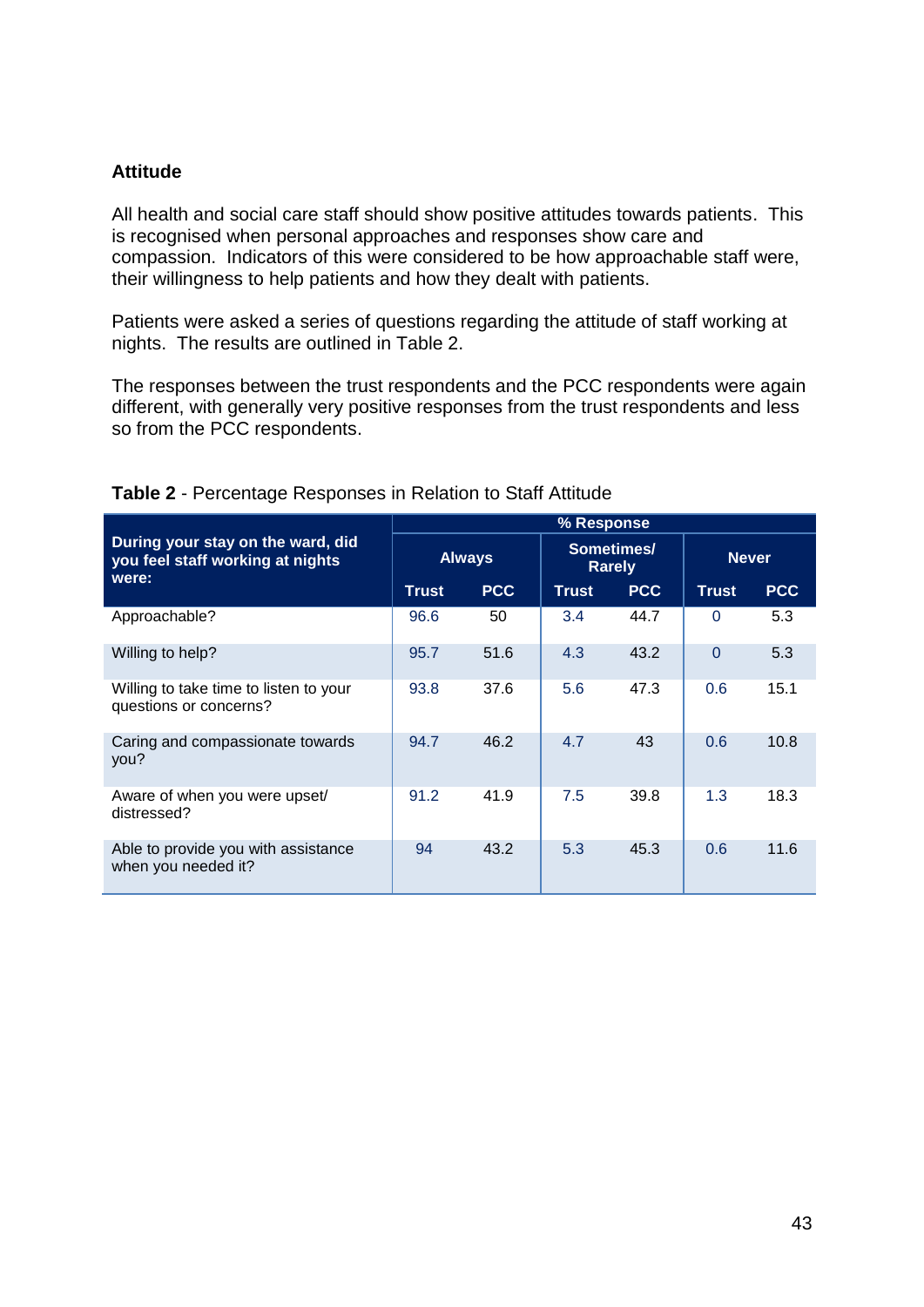#### **Behaviour**

All health and social care staff should show professional and considerate behaviour towards patients. This is recognised when staff involve patients and clients in their care, respecting their wishes and showing professional and appropriate behaviour. Indicators of this were considered to be how staff interacted with patients and involved them in their care.

Patients were asked a series of questions regarding the behaviour of staff working at nights. The results are outlined in Table 3.

Responses were very positive from a high proportion of trust respondents and generally positive from the PCC respondents, but from a lower proportion.

|                                                                                                         | % Response    |            |                             |            |              |            |  |
|---------------------------------------------------------------------------------------------------------|---------------|------------|-----------------------------|------------|--------------|------------|--|
| During your stay on the ward, did<br>you feel staff working at nights:                                  | <b>Always</b> |            | Sometimes/<br><b>Rarely</b> |            | <b>Never</b> |            |  |
|                                                                                                         | <b>Trust</b>  | <b>PCC</b> | <b>Trust</b>                | <b>PCC</b> | <b>Trust</b> | <b>PCC</b> |  |
| Demonstrated politeness and courtesy?                                                                   | 96            | 56         | 3.7                         | 39.6       | 0.3          | 4.4        |  |
| Behaved in a professional manner?                                                                       | 96.3          | 56.5       | 3.7                         | 39.1       | $\Omega$     | 4.3        |  |
| Made you feel safe and supported?                                                                       | 95.1          | 40.7       | 4.9                         | 46.2       | $\Omega$     | 13.2       |  |
| Called you by your preferred name?                                                                      | 97.2          | 77.2       | 2.8                         | 18.5       | $\Omega$     | 4.3        |  |
| Provided you with enough information in<br>order to understand what you were<br>agreeing/consenting to? | 95.9          | 58.2       | 3.8                         | 28.6       | 0.3          | 13.2       |  |
| Asked for your consent/ permission<br>before carrying out any treatment/ care?                          | 95.9          | 63.3       | 4.1                         | 23.3       | $\Omega$     | 13.3       |  |

#### **Table 3** - Percentage Responses in Relation to the Behaviour of Staff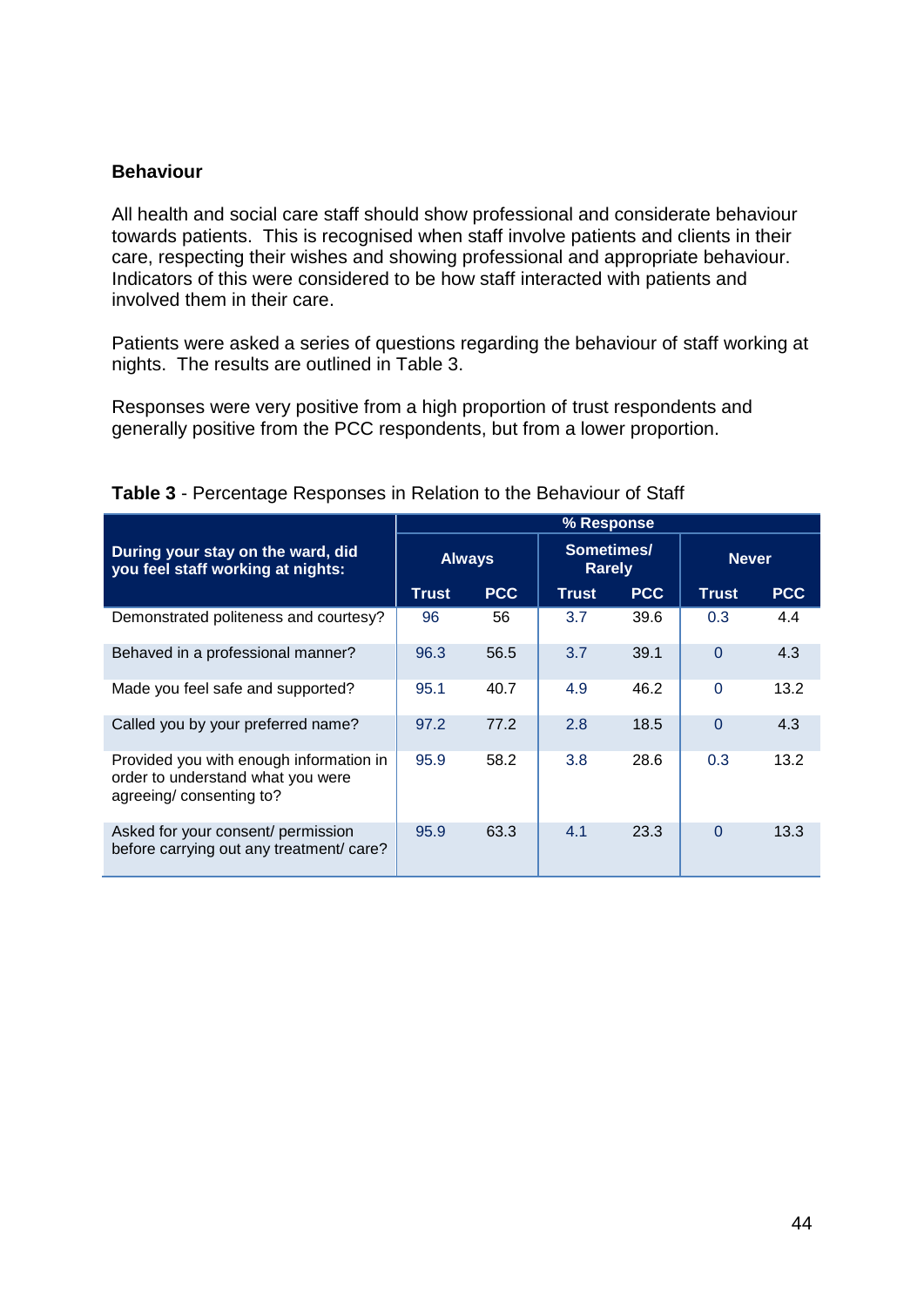# **Communication**

All health and social care staff should communicate in a way which is sensitive to the needs and preferences of patients. This is recognised through engagement in effective verbal and non-verbal communication leading to clear information being exchanged between staff and patients.

Patients were asked a series of questions regarding their communication with staff working at nights. The results are outlined in Table 4 and in Figure 6.

High satisfaction rates were reported from the trust respondents but less so for the PCC respondents.

| <b>Table 4 - Percentage Responses in Relation to Communication Between Patients</b> |  |  |  |
|-------------------------------------------------------------------------------------|--|--|--|
| and Staff                                                                           |  |  |  |

|                                                                         |       |               | % Response   |                             |              |            |
|-------------------------------------------------------------------------|-------|---------------|--------------|-----------------------------|--------------|------------|
| During your stay on the ward, did<br>you feel staff working at nights:  |       | <b>Always</b> |              | Sometimes/<br><b>Rarely</b> | <b>Never</b> |            |
|                                                                         | Trust | <b>PCC</b>    | <b>Trust</b> | <b>PCC</b>                  | <b>Trust</b> | <b>PCC</b> |
| Spoke to you in a way which you<br>could easily understand?             | 97.9  | 61.4          | 2.1          | 34.1                        | $\Omega$     | 4.5        |
| Checked if you understood what they<br>were telling you?                | 92.2  | 50.6          | 6.8          | 35.6                        | 0.9          | 13.8       |
| Listened to you?                                                        | 94.1  | 44.2          | 5.9          | 38.4                        | 0            | 17.4       |
| Explained what was happening in<br>relation to your treatment and care? | 93.1  | 47.7          | 6            | 35.2                        | 0.9          | 17         |
| Involved you in decisions which<br>needed to be made?                   | 91.8  | 47.7          | 6.9          | 30.7                        | 1.3          | 21.6       |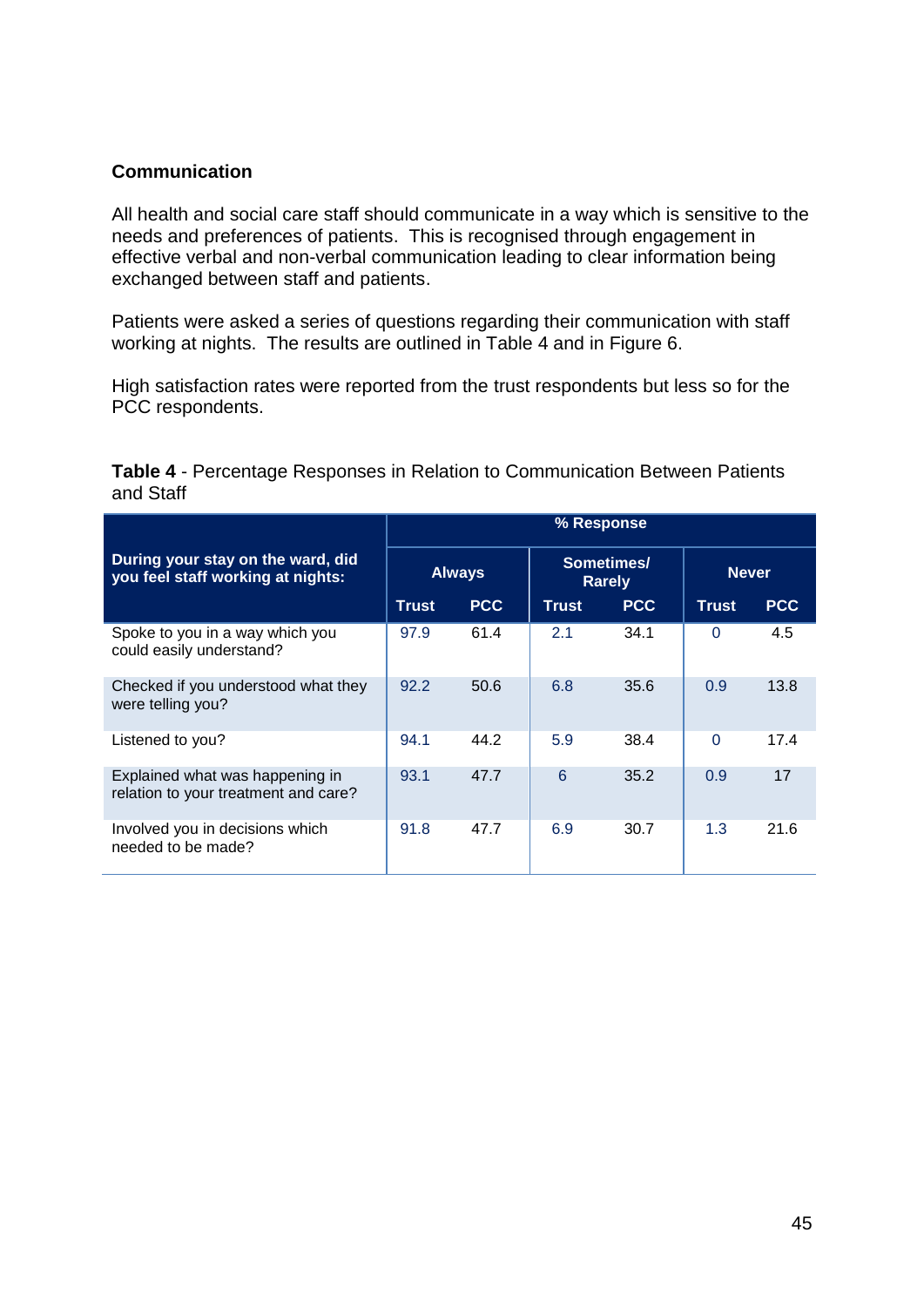

# **Figure 6** - Percentage Responses for Staff Introductions

# **Privacy and Dignity**

All health and social care staff should protect the privacy and dignity of patients at all times.

Patients were asked a series of questions about their feelings in relation to their privacy and dignity while on the ward and also about the general ward environment. The results are outlined in Table 5, Figure 7 and Figure 8.

While the overall opinions from the trust respondents and the PCC respondents were generally similar, there were differences in the percentage response rates of opinions between the two groups. Overall, both groups indicated they were satisfied with the actions staff took to maintain their privacy and dignity.

|                                                                                              |              |               | % Response                  |            |              |            |
|----------------------------------------------------------------------------------------------|--------------|---------------|-----------------------------|------------|--------------|------------|
| During your stay on the ward, did<br>you feel staff working at nights:                       |              | <b>Always</b> | Sometimes/<br><b>Rarely</b> |            | <b>Never</b> |            |
|                                                                                              | <b>Trust</b> | <b>PCC</b>    | <b>Trust</b>                | <b>PCC</b> | <b>Trust</b> | <b>PCC</b> |
| Provided you with enough privacy<br>when discussing treatment/ care and<br>personal matters? | 92.2         | 60.3          | 7.8                         | 26.9       | 0            | 12.8       |
| Maintained your privacy and dignity<br>when examining you or providing care/<br>treatment?   | 97.8         | 70.5          | 2.2                         | 21.8       | 0            | 77         |
| Took steps to prevent you feeling<br>embarrassment?                                          | 96.5         | 62.7          | 3.2                         | 29.3       | 0.3          | 8          |

**Table 5** - Percentage Responses in Relation to Patients' Privacy and Dignity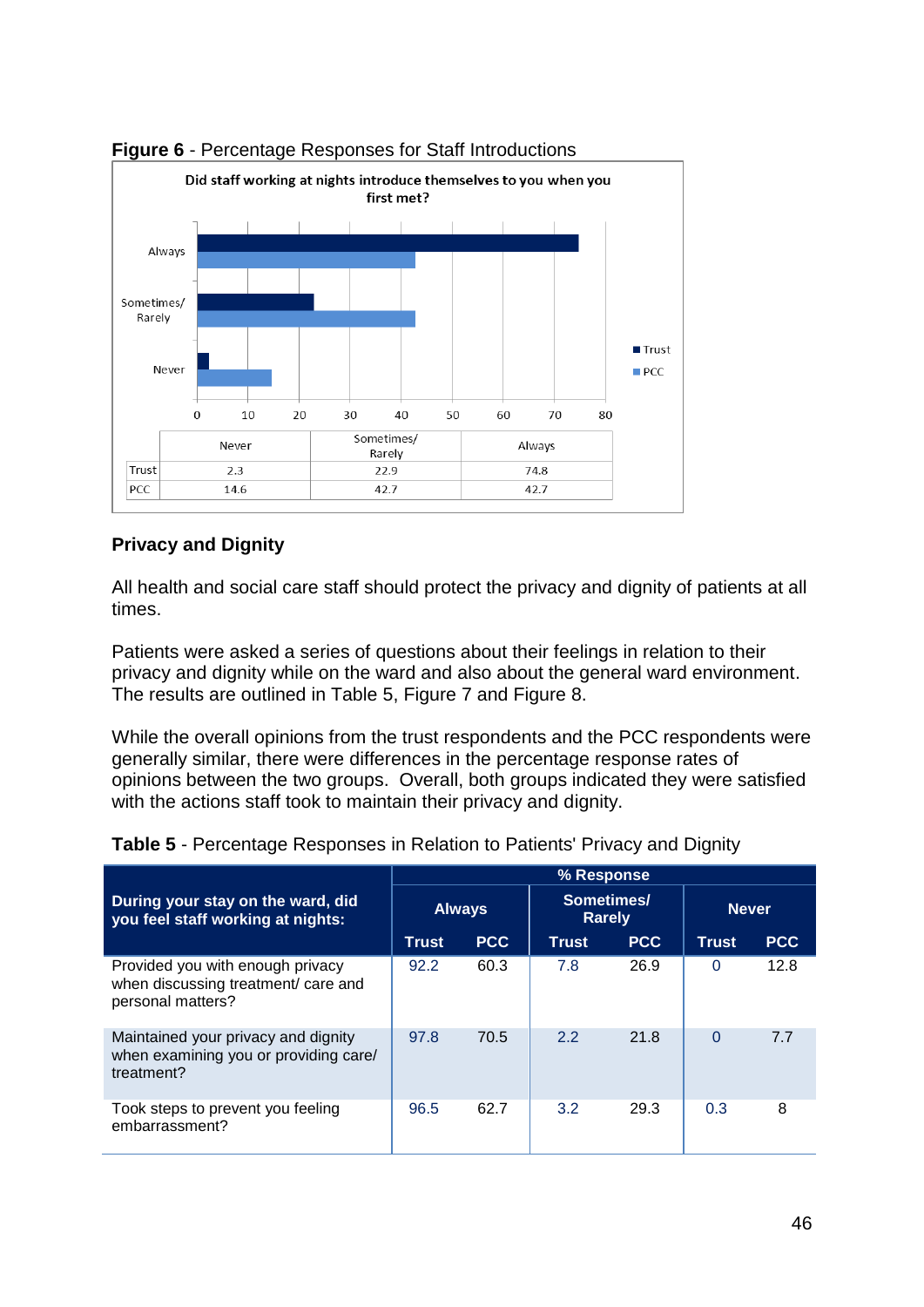When questioned about the amount of sleep they were able to get on the ward, contrasting opinions were received from the trust respondents and the PCC respondents. While 70% of trust respondents felt they did get enough sleep on the ward at night, only 30% of PCC respondents felt the same.

Of those patients who stated they did not get enough sleep on the ward, the most common contributing environmental factor was identified as noise. Temperature and brightness on the ward were named as lesser factors.



**Figure 7** - Percentage Responses in Relation to Patients' Sleep



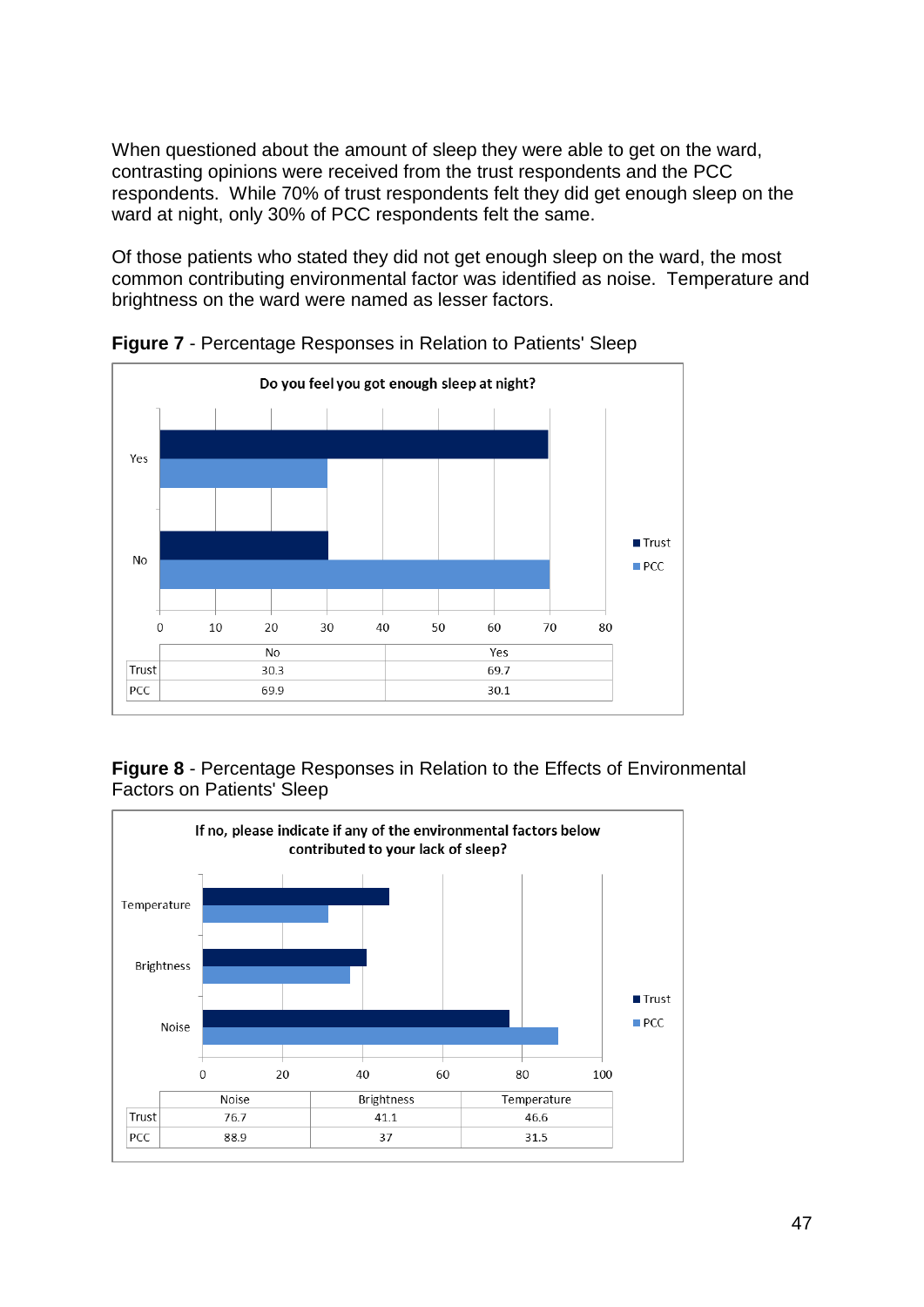#### **Patient Comments**

Patients were also given the opportunity to submit additional comments about their stay in hospital. Trust respondents submitted an additional 147 comments, while the PCC respondents submitted an additional 53 comments.

During the analysis, comments were categorised into three groups: those that were broadly positive; those that were broadly negative; and those that were neither positive nor negative. A breakdown of the number of comments is outlined in Figure 9.

Based on the results, it is clear there were opposing opinions between trust respondents and the PCC respondents in relation to their experiences in hospitals at nights. Approximately 65% of trust respondents submitted broadly positive comments in relation to their experiences. In comparison, only 30% of PCC respondents submitted broadly positive comments in relation to their experiences.

It is not possible to determine from the information collected, the make-up of the two groups of respondents or the time since their experience of hospital and why the responses were so different.



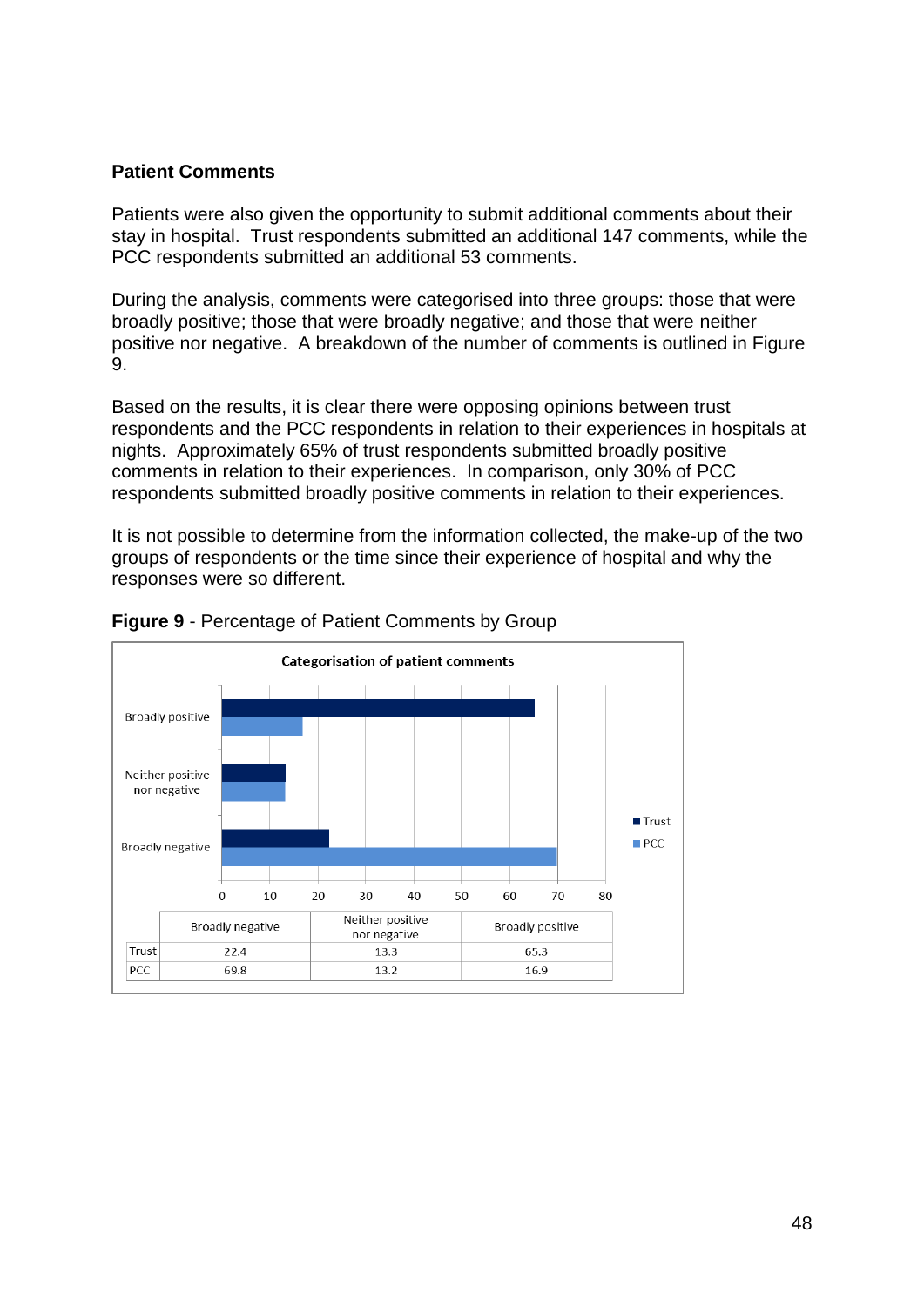After reviewing the comments from both groups, both positive and negative themes were identified. The positive themes were:

- recognition of excellent care from staff, even when they were under pressure from their workload
- examples of staff who were friendly and understanding
- recognition of staff's engagement with the relatives of the patient
- cleanliness of particular wards

The negative themes were:

- perceptions that wards were short staffed, thus creating pressures, in particular for nurses, and also staff were considered to be doing their best in the circumstances
- factors leading to disrupted sleep including staff talking, phones ringing and heavy footsteps
- admission to a mixed gender ward due to bed pressures
- delays in processes such as medication rounds at night

# **Summary of Survey Results**

Since the number of responses from individual hospitals was not large, the results were amalgamated rather than being presented individually for each hospital. As previously highlighted, there are marked differences between the results obtained from the trust respondents and those obtained from the PCC respondents. The responses were presented for each group.

Although the responses of the two groups are different, in general the overall responses were positive. However, negative experiences were reported from both survey groups.

Two areas emerged from the survey, which were noted by both groups. These were:

- $\bullet$ Some patients perceived there was not enough nursing staff present on wards at nights and weekends, although they usually considered staff on duty sought to provide good care.
- The wards at night time could often be noisy, which disturbed patients from sleeping.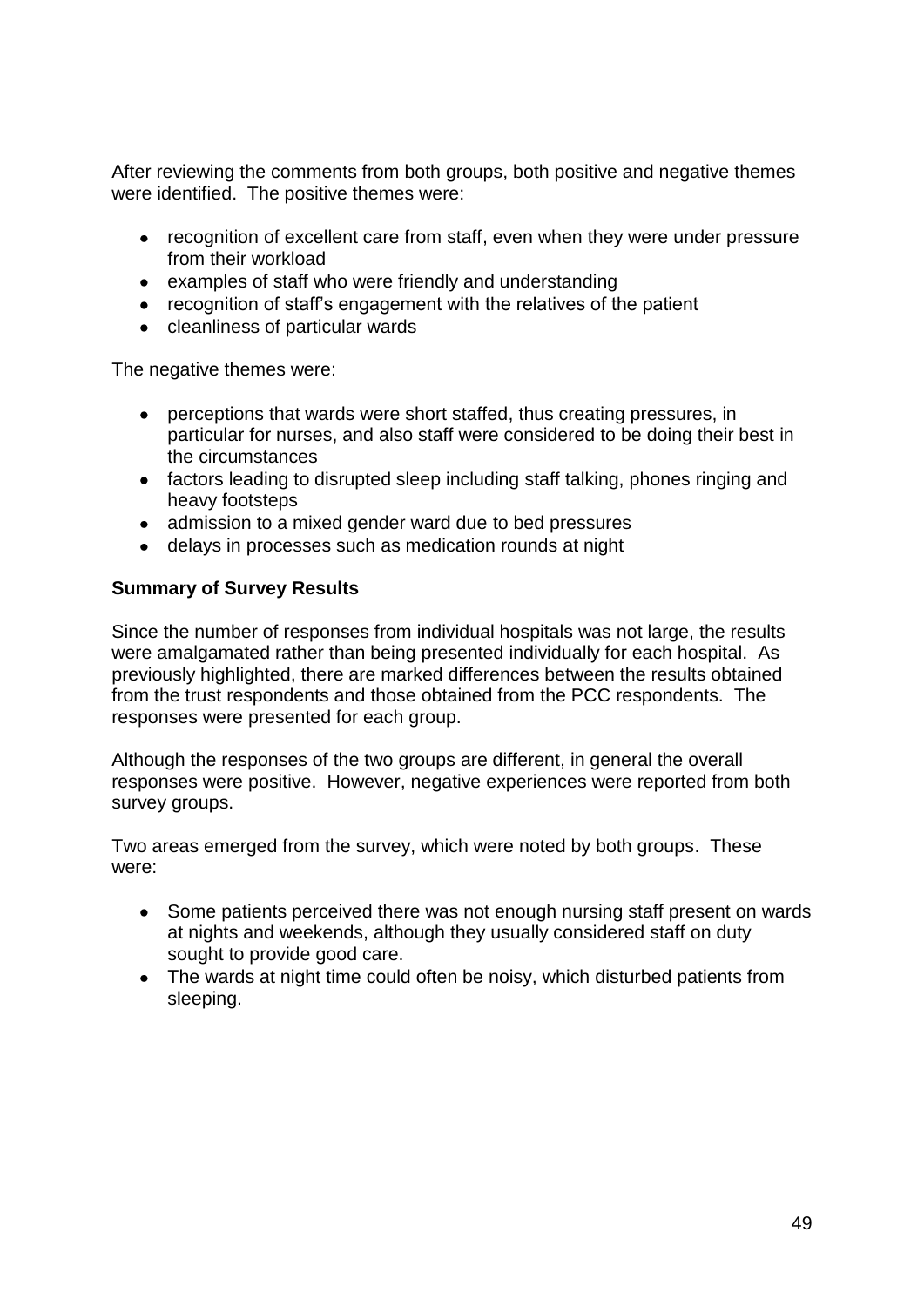# <span id="page-52-0"></span>**3.2 Availability of Services for Patients and Families**

All trusts advised RQIA that patients can have access to patient education and health education materials during the out-of-hours period. They also stated that staff knew how to access these materials if requested.

Patient representatives cannot be accessed at any hospital during the out-of-hours period.

The South Eastern Trust advised that a procedure was in place to allow access to advocacy services out-of-hours. Other trusts advised that advocacy services were not available out-of-hours.

All trusts reported that it was possible to access interpreting services out-of-hours. Staff at focus groups advised they had made use of these services.

All trusts, except the South Eastern Trust reported that, where appropriate, it was possible for family members to stay with patients during the out-of-hours period.

Trusts were asked what arrangements were in place to support patients with a mental health problem or a learning disability, and their family, following admission to a medical or surgical ward during the out-of-hours period. Trusts advised that:

- In the Northern Trust there are no arrangements at present, but plans are in place to launch a resource pack.
- In the Belfast Trust, staff can be made available, if required. Patient representatives can be accessed on the next working day.
- In the South Eastern Trust Mental Health and Learning Disability (MHLD) Services provide out-of-hours assessments and provide advice and guidance to support staff in patient care.
- A working group has been established in the Southern Trust to implement GAIN guidelines for MHLD patient experience.
- In the Western Trust a single room is provided. Staff have attended learning disability awareness sessions. A community psychiatric nurse is on-call up to 1am at Altnagelvin and up to 10pm at the South West Acute Hospital.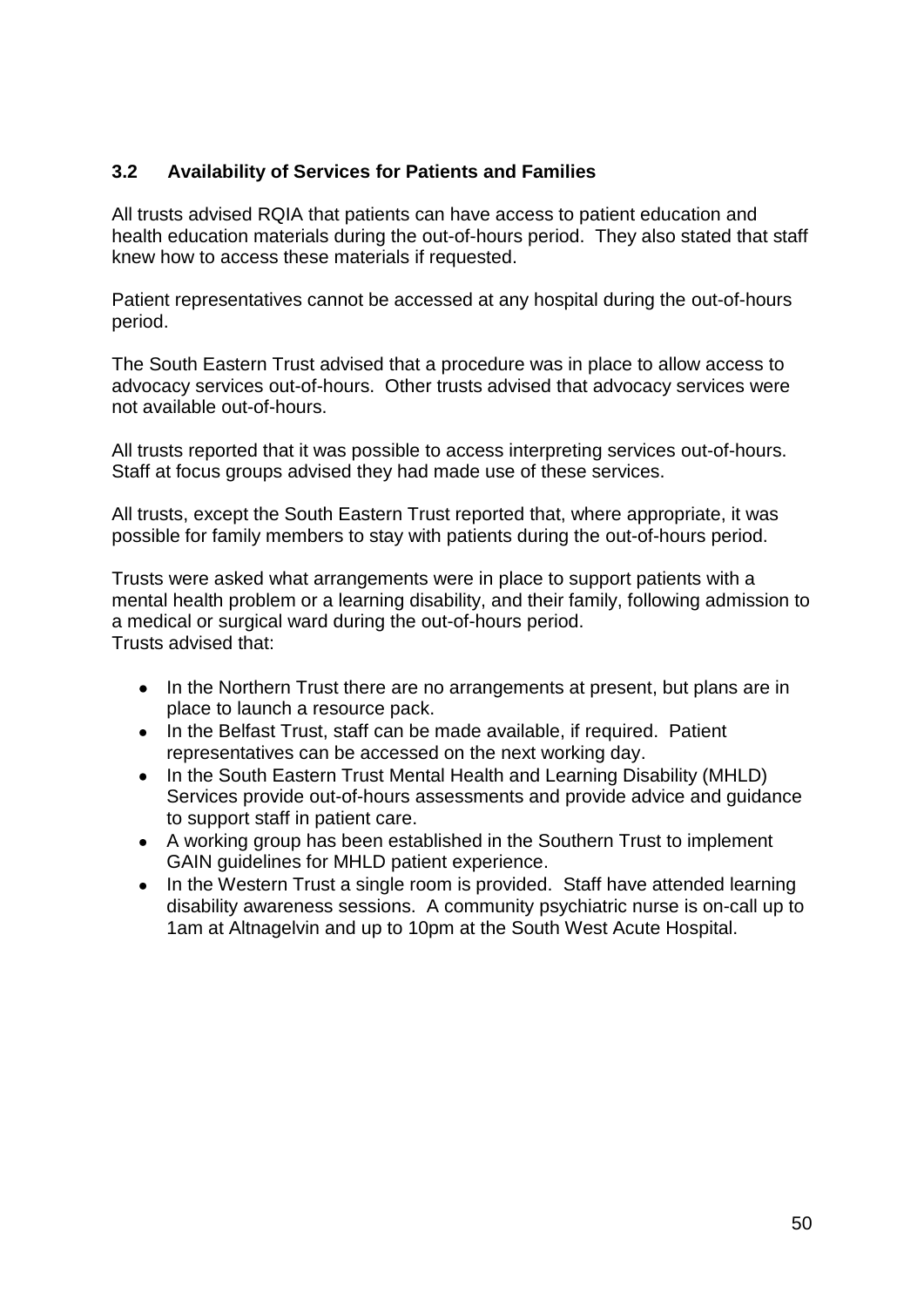# <span id="page-53-0"></span>**Section 4 - Conclusions and Recommendations**

# <span id="page-53-1"></span>**4.1 Conclusions**

The delivery of safe care for patients at nights and weekends is a key area of focus for all hospitals. A growing body of evidence has highlighted increased risks during these periods. Negative impacts of factors on patient's sleep, including noise at night, are increasingly recognised. New models of care are being established to improve access, quality and safety of services outside the normal working week.

Against this background, the theme of hospitals at nights and weekends was selected by RQIA as the topic for this review, to be completed during the 2012-2015 Review Programme. The aim of the review was to examine the arrangements in place to ensure the safe delivery of care, during nights and weekends, in acute hospitals across Northern Ireland. The review also considered the experience of patients at nights and weekends.

#### **Leadership and Organisational Structure**

RQIA concluded that all trusts have clear accountability arrangements in place for the delivery of services at nights and weekends. Each organisation demonstrated commitment to ensuring the safety of patients and improving the availability of out-ofhours services.

In each hospital at night, a senior nurse has a lead role in the on-site management of the hospital. RQIA observed excellent practice in the delivery of this role by very experienced practitioners. There is a need to ensure that development opportunities exist for nurses who may take on these critical and challenging roles in the future.

Escalation arrangements are in place to call senior managers, if issues arise at night. RQIA recommends that all trusts have a documented escalation protocol setting out these arrangements, if this is not already in place.

RQIA found that issues relating specifically to nights and weekends do appear on risk registers. Trusts do not have separate out-of-hours risk registers. It is recommended that all trusts review risks relating to this period and consider if it would be useful to establish a separate risk register for services at nights and weekends.

RQIA found there are variations in practice between trusts in the monitoring of safety and quality indicators, including mortality patterns, relating to care at nights and weekends. It is recommended that all trusts review these arrangements. All trusts should consider building on the current regional approach to monitor hospital mortality rates, to include an analysis of patterns following admission at nights and weekends.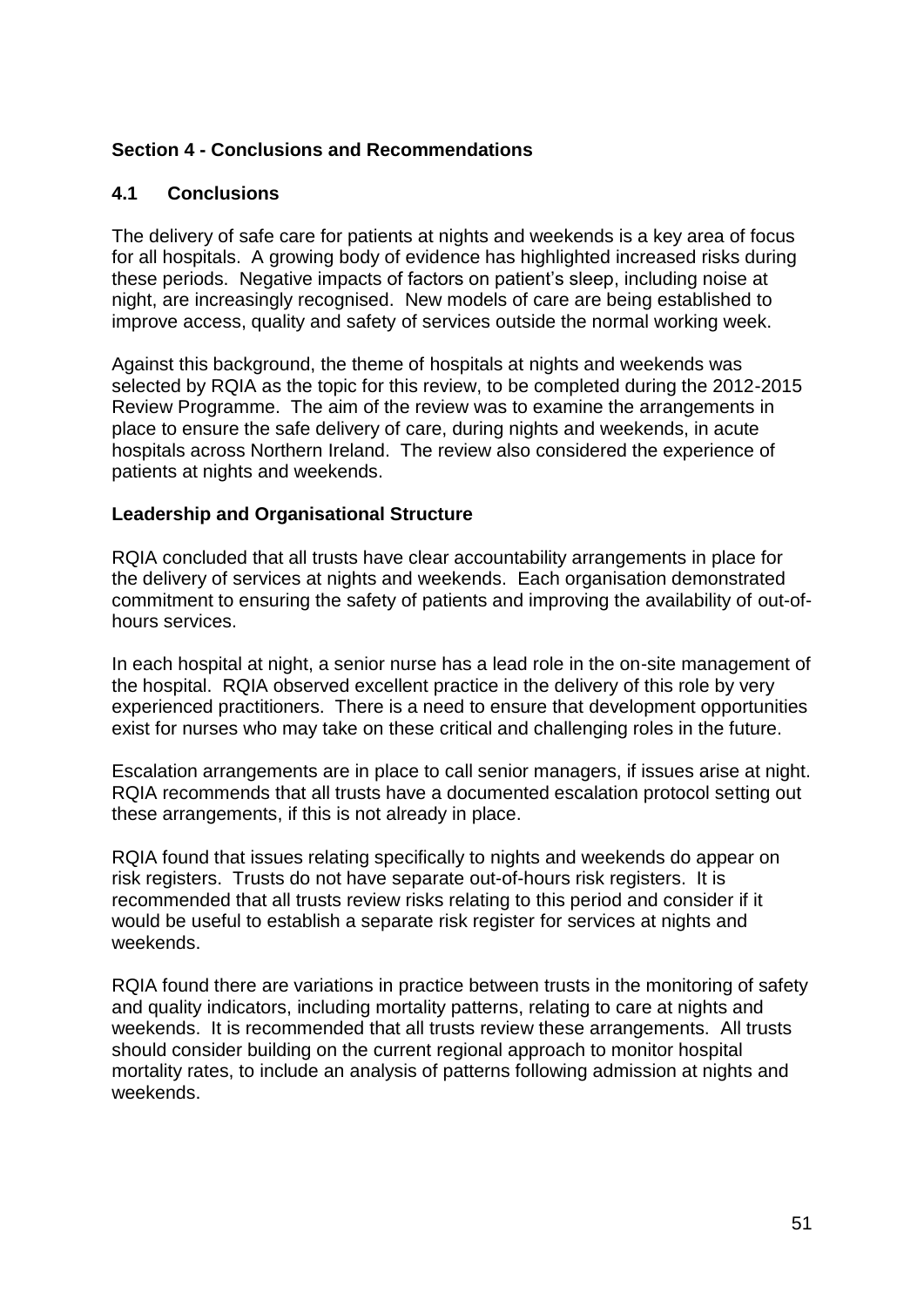In general, there are not arrangements for trust directors to carry out regular management visits within hospitals at nights and weekends. Some organisations are considering the introduction of such visits. It is recommended that all trusts review their arrangements for carrying out senior management visits, to include hospitals at nights and weekends.

Trusts advised that pressures to accommodate emergency admissions can lead to staffing and operational issues for hospitals at night. These include the need to transfer patients between wards to enable new patients to be admitted to specific specialty areas. All trusts seek to minimise in-hospital transfers late at night.

Difficulties were described by trusts, and staff at focus groups, in arranging transfer of patients at nights and weekends. These included arranging suitable transport and staff to accompany patients for transfer.

It is recommended that all hospitals have written policies for in-hospital, and between hospital, transfer arrangements at nights and weekends.

RQIA was advised of significant strategic developments in trusts which have impacted positively on the delivery of care at weekends. Examples of activity, at Levels 1 to 3, of the classification set out by NHS Improvement include<sup>36</sup>:

Level 1 - Services limited to one department or service which is beginning to deliver some services beyond the 8am-6pm, Monday to Friday, period.

- a weekend discharge coordinator service has been introduced at Antrim Area **Hospital**
- extended provision of community psychiatric nurses at Altnagelvin and South West Acute hospitals

Level 2 - Services that are delivered seven days per week, but not always offering the full range of services that are delivered on week days.

- surgeon of the week models are now in place at several hospitals
- weekend specialty-specific consultant reviews and ward rounds are carried out at several hospitals including Antrim Area and Royal Victoria
- the Ulster Hospital has introduced a programme of extended services at the weekend including physiotherapy, social work cover and planned CT sessions on Sundays
- provision of remote access to laboratory and radiology systems for on-call consultants at many hospitals
- $\bullet$ introduction of an emergency nursing team at Altnagelvin Hospital, which can be deployed to wards where there is a need for short term cover at night, for example due to staff sickness or patient transfers

<sup>1</sup>  $36$  NHS Improvement 2012: 'Equality for all: Delivering safe care – seven days a week'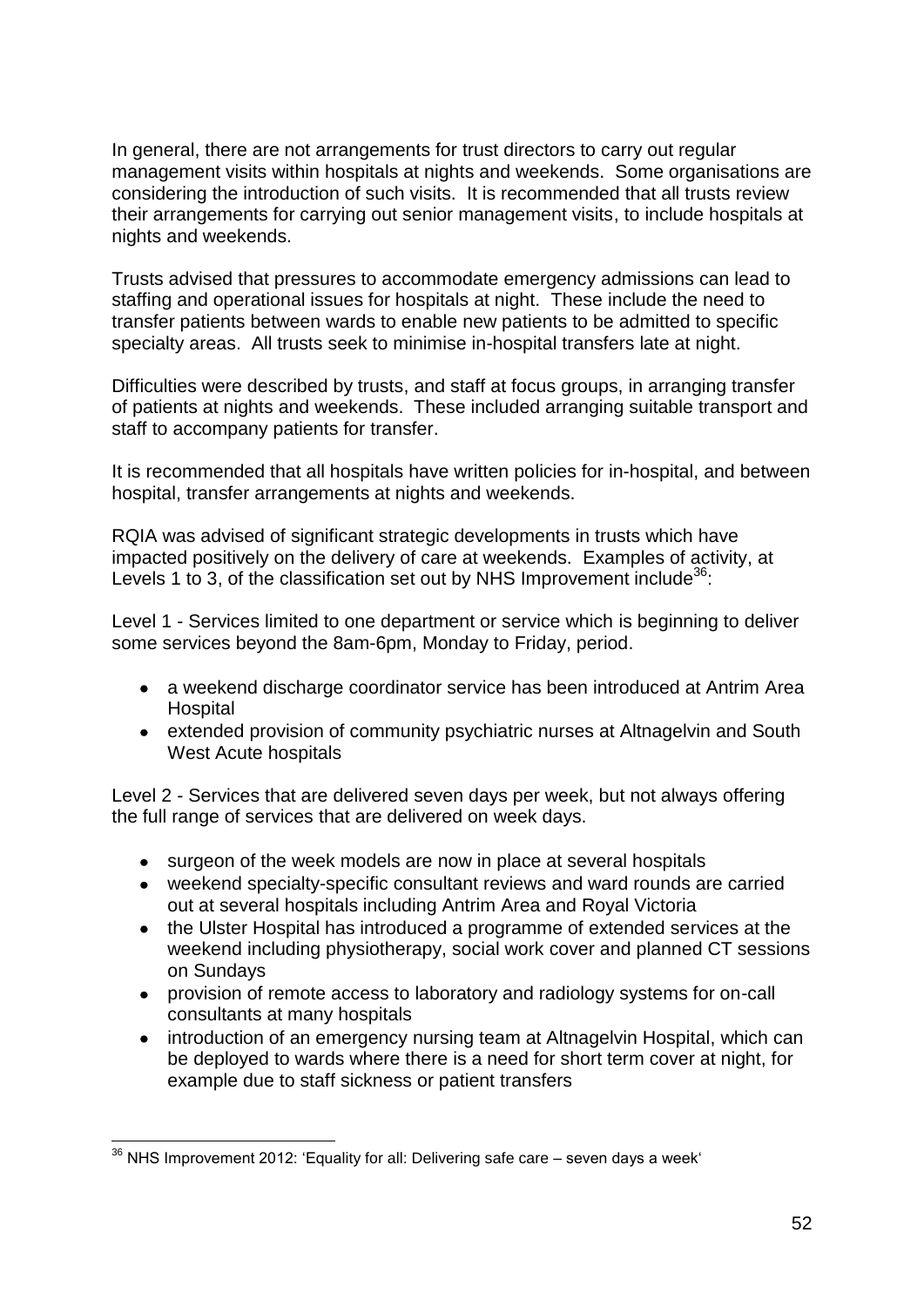Level 3 - A whole service approach to seven day service delivery that requires several elements to work together in order to facilitate clinical decision or treatment, often covering more than one work force group.

- Hospital at Night teams have been introduced in most hospitals
- Daisy Hill Hospital has developed a programme of measures to enhance patient safety and access to services at nights and weekends including:
	- o introduction of weekend hospital handovers
	- o development of an electronic patient database which facilitates clinical processes and hospital handovers
	- o introduction of a robot system to facilitate the provision of advice from off-site intensive care consultants at Craigavon Area Hospital
	- o enabling on-call consultants to link to the Hospital at Night meeting by teleconference
	- $\circ$  creation of a top 10 list of the most common conditions on the acute medical take, setting out the key actions to be taken by junior medical staff

RQIA recommends that each trust builds on the significant work which has been carried out to date and establishes a development plan for each hospital to enhance the delivery of services for the out-of-hours period. The guidance and examples provided by NHS Improvement<sup>37</sup> may prove useful in this regard.

#### **Services Available at Nights and Weekends**

RQIA asked trusts to provide details of the availability of a range of services at nights and weekends. Issues relating to service provision were discussed at meetings with trusts and focus groups with staff.

RQIA has concluded that all trusts have considered issues relating to out-of-hours service provision and have implemented measures to enhance services.

During focus groups, staff from different hospitals provided different perspectives about availability, reflecting their local provision. In general, provision of radiology, laboratory services and theatre access were considered good. There was access to medical records, although staff working in hospitals which have access to electronic patient records emphasised the benefits of these systems. There can be delays if records need to be accessed from other hospitals. Cleaning services was an area that would need to be reviewed by the trusts.

The need for improved access to specific investigations and procedures was highlighted by clinicians in particular hospitals. These included ultrasound scans, endoscopy, phlebotomy and cover for the management of bleeding oesophageal varices.

<sup>1</sup> <sup>37</sup> NHS Improvement - [www.improvement.nhs.uk](http://www.improvement.nhs.uk/)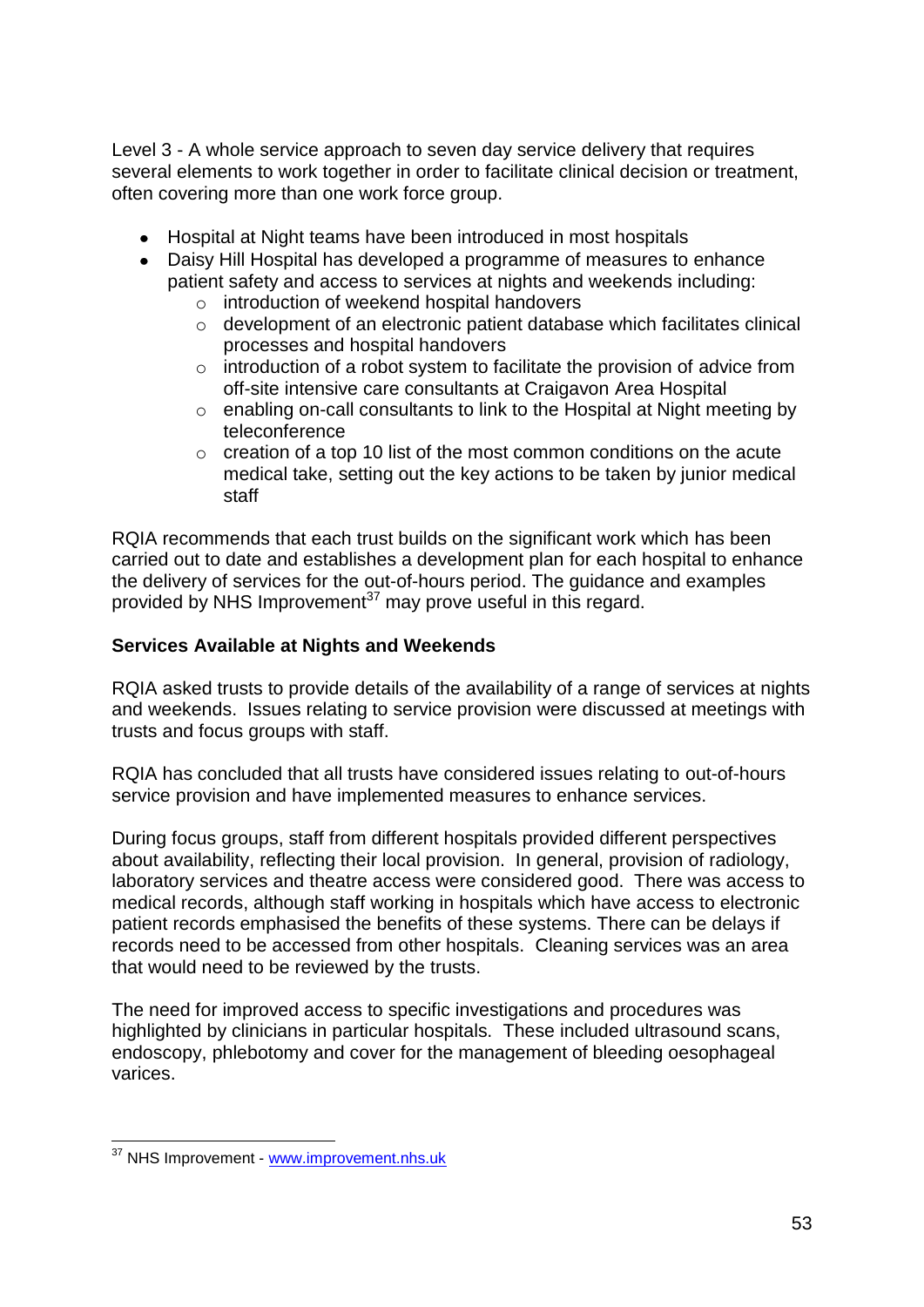Staff emphasised the importance of good access to pharmacy, physiotherapy and social work services. On-site access to these services is being enhanced at some hospitals at weekends. RQIA recommends that weekend availability is reviewed for these services where this has not been recently carried out.

All trusts have on-site arrangements to respond to cardiac emergencies. There are differences in access to cardiac investigations between hospitals. The Western Trust advised there is not continuous access to a cardiac catheterisation laboratory for patients within 90 minutes of request. This is available for other trusts. RQIA recommends that access to cardiac investigations and services is examined across all hospitals to ensure patients have equal access to the same range of services.

There are differences in provision of pain management and critical care outreach services between hospitals. Northern Trust is the only trust to provide access to oncall occupational therapy. There is no access to speech and language therapy outside normal working hours, although trusts advised there are nurses who have been trained to carry out swallow assessments.

Portering services were emphasised by many staff to be an important component of effective services in hospitals at nights and weekends. Staff at several hospitals perceived there were not enough porters on duty and this could lead to delays, for example in taking samples to laboratories. RQIA recommends that all hospitals review the availability of portering services at nights and weekends.

#### **Hospital at Night Teams**

RQIA concluded the introduction of Hospital at Night teams to hospitals across Northern Ireland has been a significant success. Many staff at focus groups, from different disciplines, welcomed this initiative. Teams are considered to have enhanced patient safety and improved coordination of care. During visits to hospitals, RQIA observed these teams in action, and there was clear evidence of their commitment to delivering effective services. Collaboration across teams to share good practice was demonstrated through the work of the Regional Forum for Hospital at Night Coordinators.

RQIA found the titles for team members with similar roles can differ between hospitals. It is recommended that titles are standardised across Northern Ireland to avoid confusion for staff who rotate between hospitals.

RQIA was informed that early warning score charts are now widely used in hospitals. In focus groups, junior medical staff advised that there are some differences in the charts used and also in the escalation action to be taken in respect of scores recorded on charts. RQIA has been advised that work is taking place to standardise the charts used across trusts, in the near future. RQIA would welcome regional standardisation in this regard.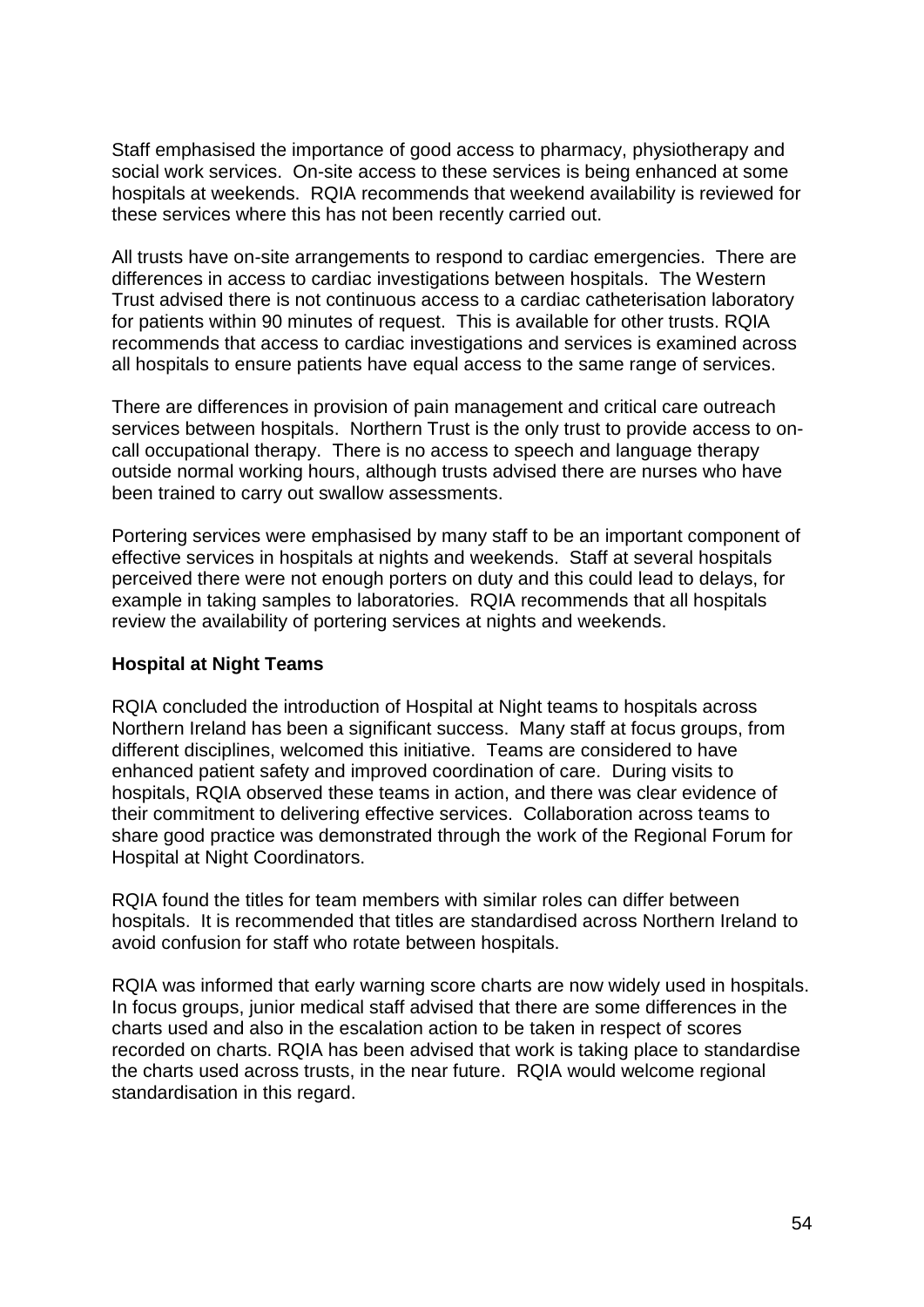RQIA found there are differences in the operation and functions of teams, such as, their bleep filtering policies and which clinical procedures they carry out. Teams also differ in the documentation which they use. It is recommended the functions of Hospital at Night teams are reviewed to standardise practice across Northern Ireland in relation to functions carried out and associated documentation.

RQIA found significant variation in the linkages between general surgical services and Hospital at Night teams. Staff in trusts where strong links have been established highlighted the benefits of this integrated model of working. It is recommended that all trusts collaborate to move towards standardisation of linkages of Hospital at Night teams with surgical services.

#### **Handovers**

RQIA observed a range of evening handovers in each hospital. Handovers between patient flow coordinators and critical care outreach teams were focused and structured. An extensive amount of information was shared efficiently and effectively.

In general, nursing handovers were effective and led by nurses, competent in the role. The nurses present, content and length of the handovers did vary significantly. At times other pressures in the ward impacted on the quality of the handovers. It is recommended that a regional project is established to review nursing handovers and share best practice in this area.

Handovers to Hospital at Night teams were observed to operate to a broadly similar model and there were many examples of good practice. There were differences in practice including: the leadership of handovers; use of standard agendas; documentation used; bleep and telephone answering policies; and the use of structured tools for communication of key information. There were also differences in the arrangements in place to support the handovers including: the availability of a suitably sized and equipped room; access to phones and computers; and access to electronic records.

It is recommended that trusts collaborate to agree a standardised approach to Hospital at Night handovers and an agreed set of required facilities to facilitate effective delivery of handovers. It is also recommended that junior doctors approaching registrar level are provided with training to prepare them to take on the role of leading a Hospital at Night handover. In addition, all junior staff should be given training in the principles that support safe and effective handover.

A common theme raised at staff focus groups was the arrangements for the morning handover, back to day staff, are not as structured as the evening handovers. It is recommended that all trusts examine arrangements for Hospital at Night teams to hand back to day staff and institute improved practice where this is required.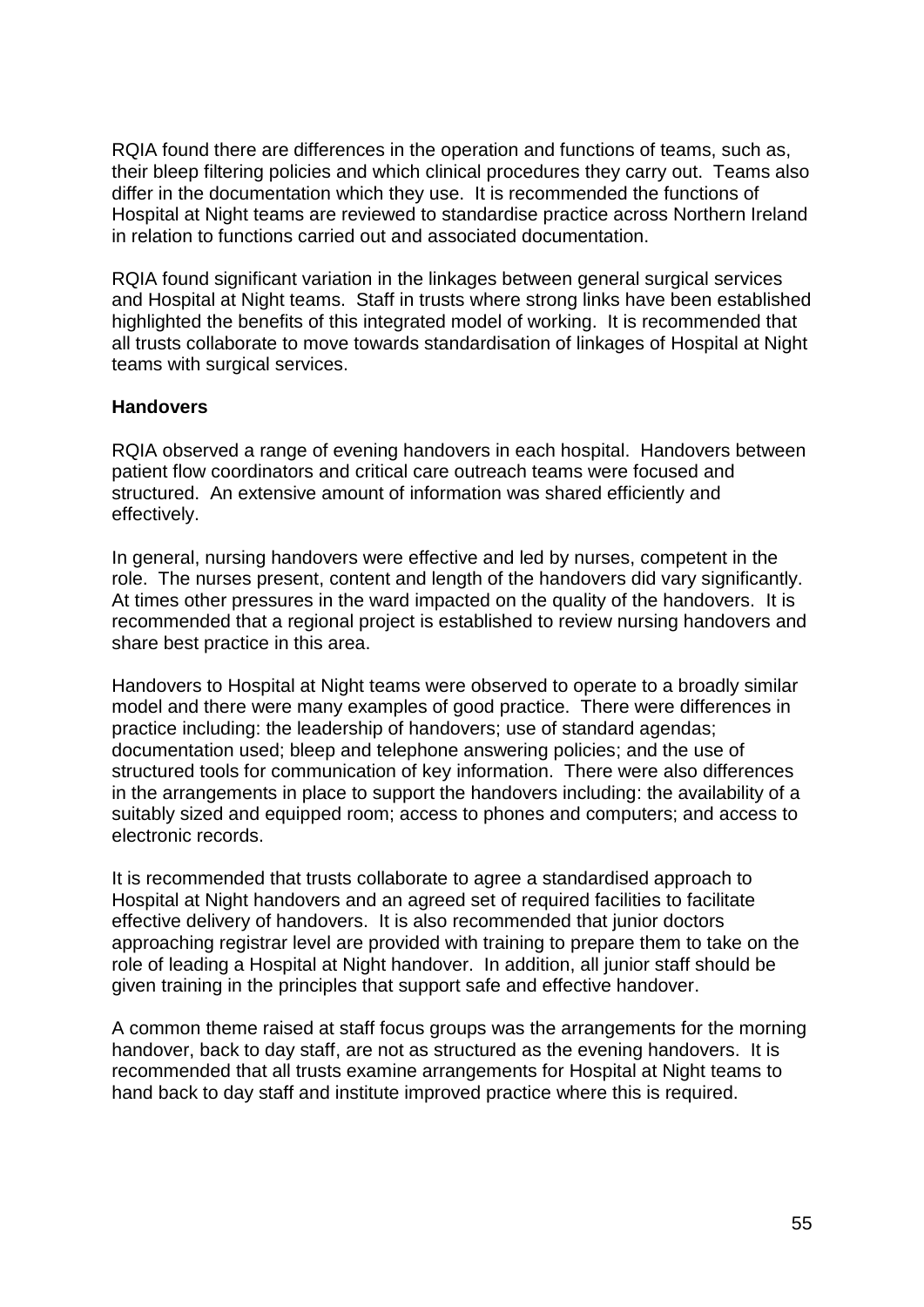RQIA observed a weekend handover at Daisy Hill Hospital and was advised of a similar system at Downe Hospital. Trusts and staff at focus groups advised that there are varying arrangements in place to prepare for weekend cover in other hospitals. It is recommended that all trusts review their arrangements to ensure there is a planned approach, each weekend, to deliver the care needs identified for individual patients by their clinical teams.

# **Nurse Staffing**

RQIA found that there are some differences in the planned nurse staffing levels of hospitals at nights and weekends. All trusts are contributing to a regional benchmarking exercise on nurse staffing which is being carried out by the Public Health Agency. This work aims to identify the requirements for nurse staffing levels to more accurately reflect the changes in patient dependency.

There are differences in the patterns of work of nurses in different hospitals as to whether they work only out-of-hours or alternate between days and nights. Electronic rostering is being introduced in some hospitals to facilitate scheduling of periods of duty.

RQIA found that all hospitals operate nurse banks to contact staff to cover vacant shifts. Agencies are contacted if no trust nurses are available. Nurse bank offices do not operate at nights or weekends. Therefore, if cover is required for a shift due to staff sickness, the senior nurses on duty will seek to arrange this, which is time consuming. It is recommended that trusts explore the costs and benefits of opening nurse bank offices for a period at weekends. It is also recommended that trusts consider the establishment of a regional nurse bank for weekends which could help to identify cover for specialist posts.

RQIA observed the operation of an emergency team system at Altnagelvin Hospital. Two members of nursing staff were available to be deployed by the senior nurse on duty to those areas of the hospital which required cover for short periods, or potentially for a whole night. This reduced the requirement to move nurses between wards at short notice and mitigated the response to vacancies, shortages and local pressures. It is recommended that other hospitals consider the potential benefits of adopting an emergency nursing team model for nights and weekends.

#### **Medical Staffing**

RQIA found that hospitals were experiencing vacancies in medical staffing at different levels, in different specialties. These were being filled by employing internal or external locums and agency staff. Some hospitals had documented procedures for the induction of locum staff to cover nights and weekends. It is recommended that all hospitals have these in place.

During focus groups, junior doctors welcomed increased on-site input of consultants at weekends. They considered there was a need to review rostering of junior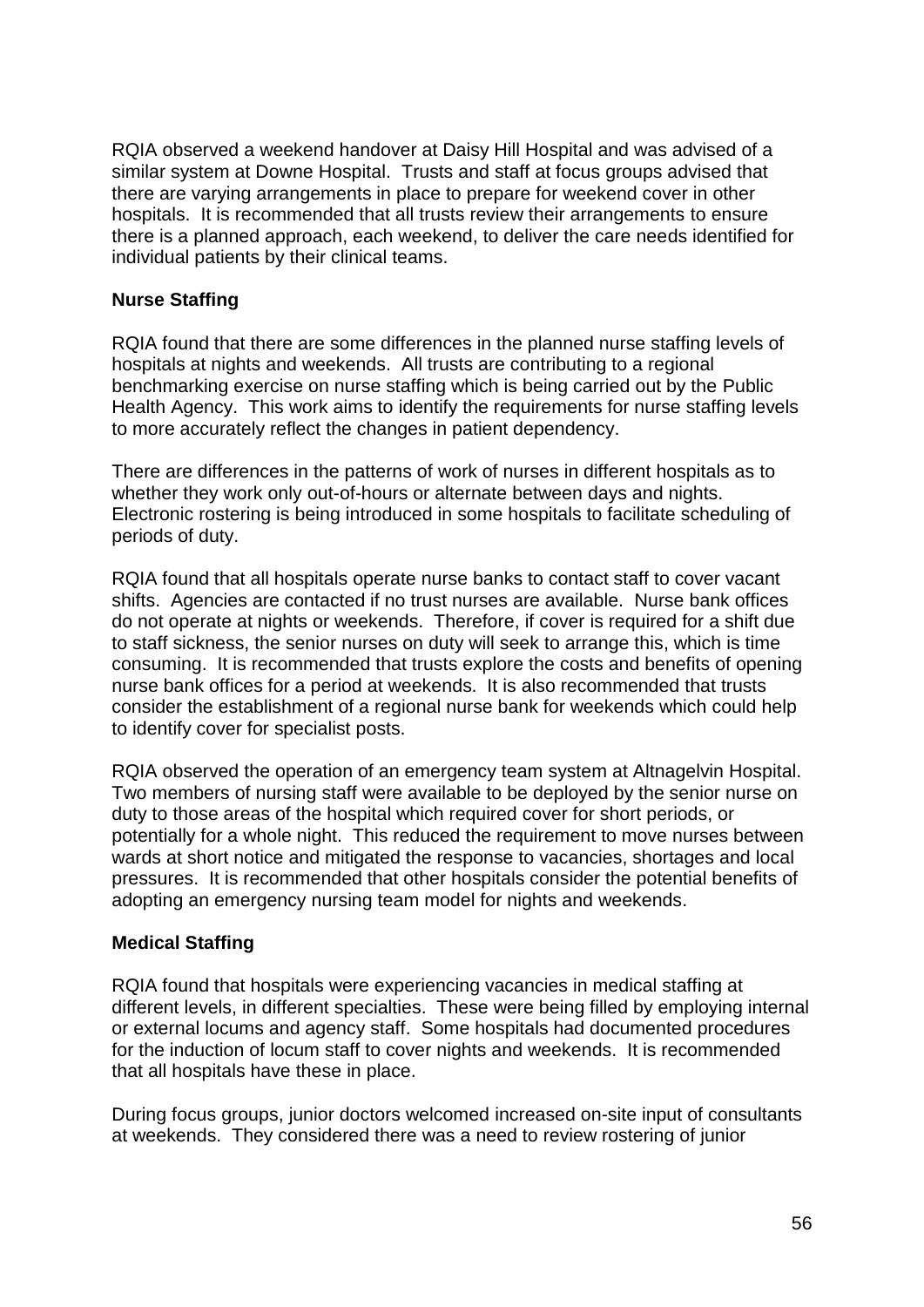doctors to ensure that busy periods are appropriately covered. It is recommended that all hospitals carry out an assessment of workflow patterns of Hospital at Night teams to identify if changes to handover times or shift patterns would enhance cover for busy periods.

#### **Communication Arrangements**

RQIA found there are documented arrangements for handover to Hospital at Night teams for acute medicine and surgery in all trusts. Trusts have a range of policies which relate to nights and weekends.

There are differences in how night and weekend staff receive information and updates. All trusts make increasing use of intranet sites and email facilities. Staff meetings are held out-of-hours at some hospitals, while in others, staff can attend daytime meetings. There are also differences in arrangements for managers, with responsibilities for services at nights and weekends, to meet to share information and discuss issues.

It is recommended that trusts review their arrangements to ensure there are effective systems for communication between managers with responsibilities for services, and with staff who work to provide services at nights and weekends.

RQIA was advised that the Southern Trust has formal arrangements for contact to be made between junior and senior doctors after evening handovers at its hospitals. It is recommended that other hospitals establish similar arrangements.

RQIA was informed that there can be difficulties in ensuring access to relevant information for temporary staff. It is recommended that all trusts review their arrangements to ensure that temporary staff are provided with the relevant passwords and knowledge to access information on clinical information systems relevant to their roles. Also, that they are provided with access control codes and cards, as required, to fulfil their roles safely and effectively.

# **Safety**

RQIA found that trusts have different arrangements for the preparation and testing of major incident plans, with regards to hospitals at nights and weekends.

There are also differences in fire safety procedures. Fire safety officers are on duty at some hospitals out-of-hours. Fire drills are not carried out at nights and weekends in three trusts. They are carried out annually at night in the Northern Trust and every six months at weekends in the Southern Trust.

It is recommended that standards are agreed regionally for the frequency and timing of testing of major incident plans, and fire drills in hospitals, at nights and weekends.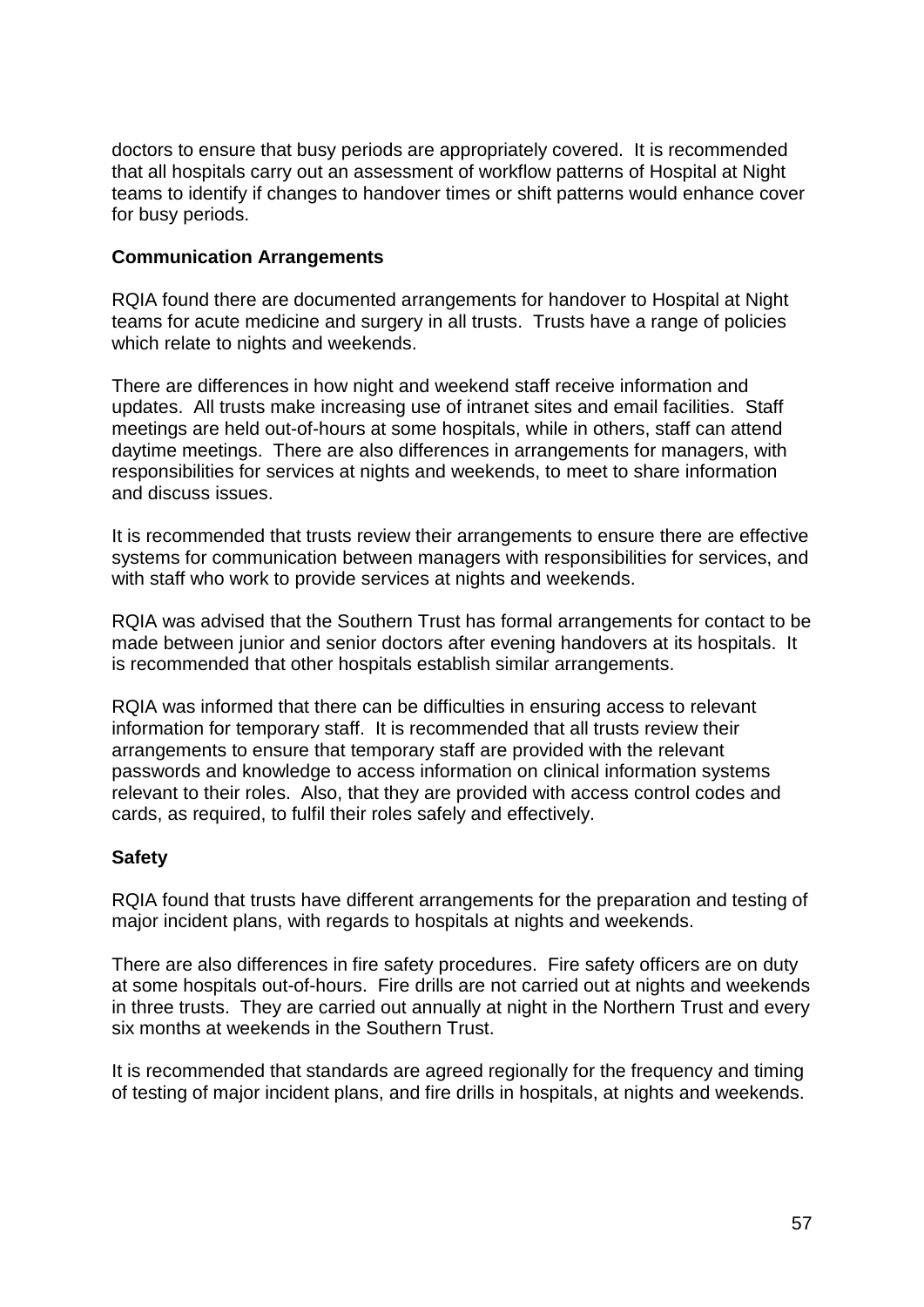Some staff raised concerns about their personal safety when working at night. It is recommended that all hospitals carry out risk assessments in relation to staff safety at night where this has not been previously carried out.

#### **Patient Experience**

With the assistance of the trusts and the PCC, RQIA carried out a survey to obtain the experiences of patients in hospitals at nights to inform this review. There were differences between the results from the two sample groups. In general, patients were positive about the care they received and their privacy was maintained.

Patients perceived that staff were under particular pressure at night. A number of patients described individual concerns such as admission to mixed gender wards.

Thirty per cent of trust respondents, and 70% of PCC respondents, stated they did not get enough sleep at night. The main factor contributing to this was noise, although ward temperature and brightness were also highlighted. The impact of noise is similar to other surveys carried out in hospitals in Great Britain and USA.

It is recommended that trusts include a focus on night and weekends into their programmes of work on patient experience, to identify local issues and monitor trends over time.

It is also recommended that trusts collaborate to develop a programme of actions to reduce noise at night in hospitals.

#### **Summary**

RQIA has concluded there are many examples of good practice in relation to the provision of care at nights and weekends in hospitals across Northern Ireland. The introduction of multidisciplinary Hospital at Night teams has enhanced the coordination and delivery of care. Local initiatives have provided additional services and senior clinician presence at weekends. The use of technology, including electronic records and robots in pharmacy and intensive care, has facilitated care delivery in some hospitals.

RQIA found differences in operational arrangements across hospitals. Standardisation of procedures across sites has been recommended in several areas.

Surveys of patient experience revealed that, while patients were generally positive about many aspects of their care, a recurrent theme was the difficulty in sleeping in hospitals due to the impact of noise.

The benefits of taking a planned approach to delivery of care at nights and weekends have been clearly evident during this review. In conclusion, the review team considers the underlying concepts of the Hospital at Night model should also be considered for their application to care in hospitals during the day.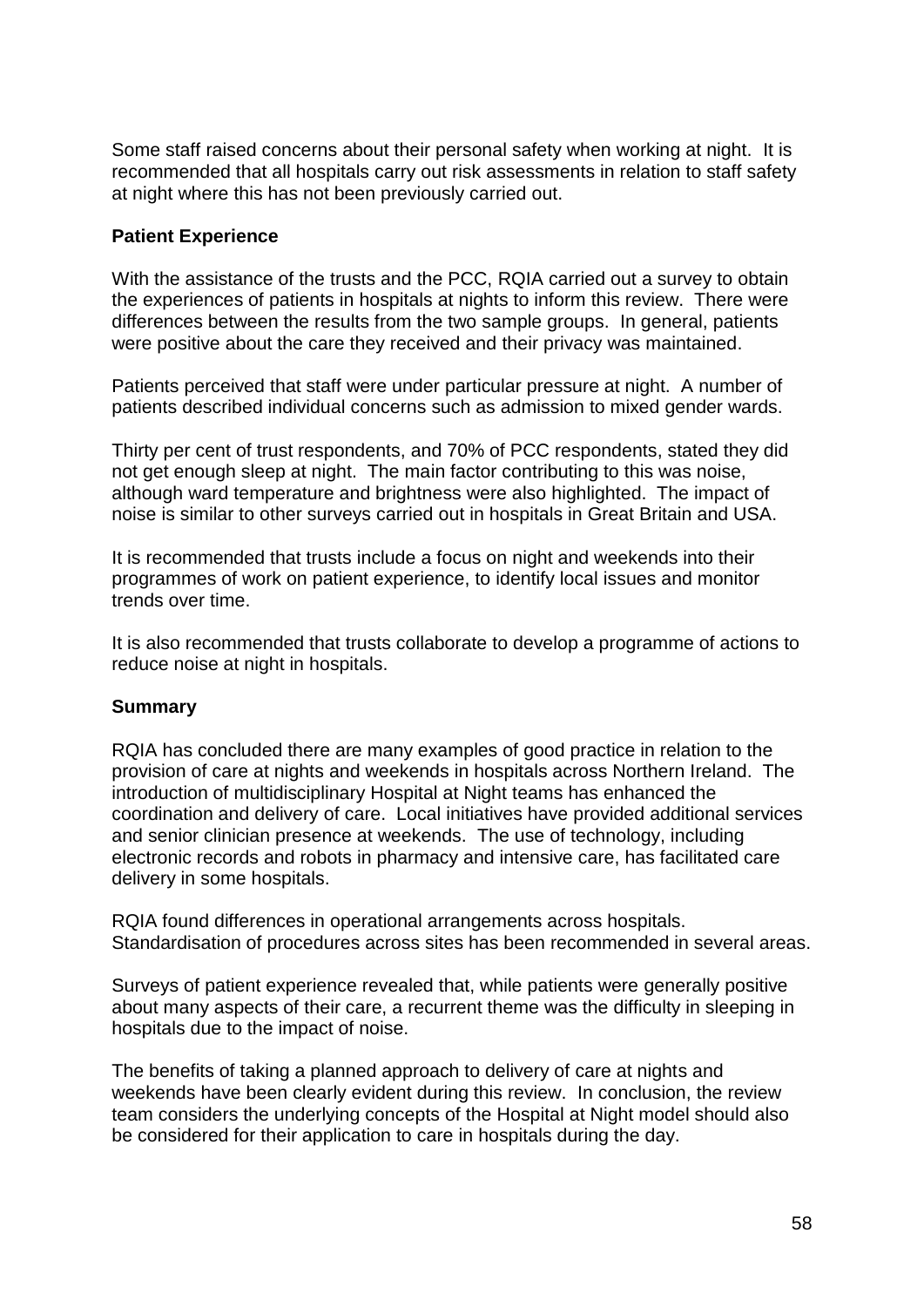RQIA thanks services users, the management and staff from the Health and Social Care Board, the Public Health Agency, the health and social care trusts, and the Patient and Client Council for their cooperation and invaluable contribution to this review.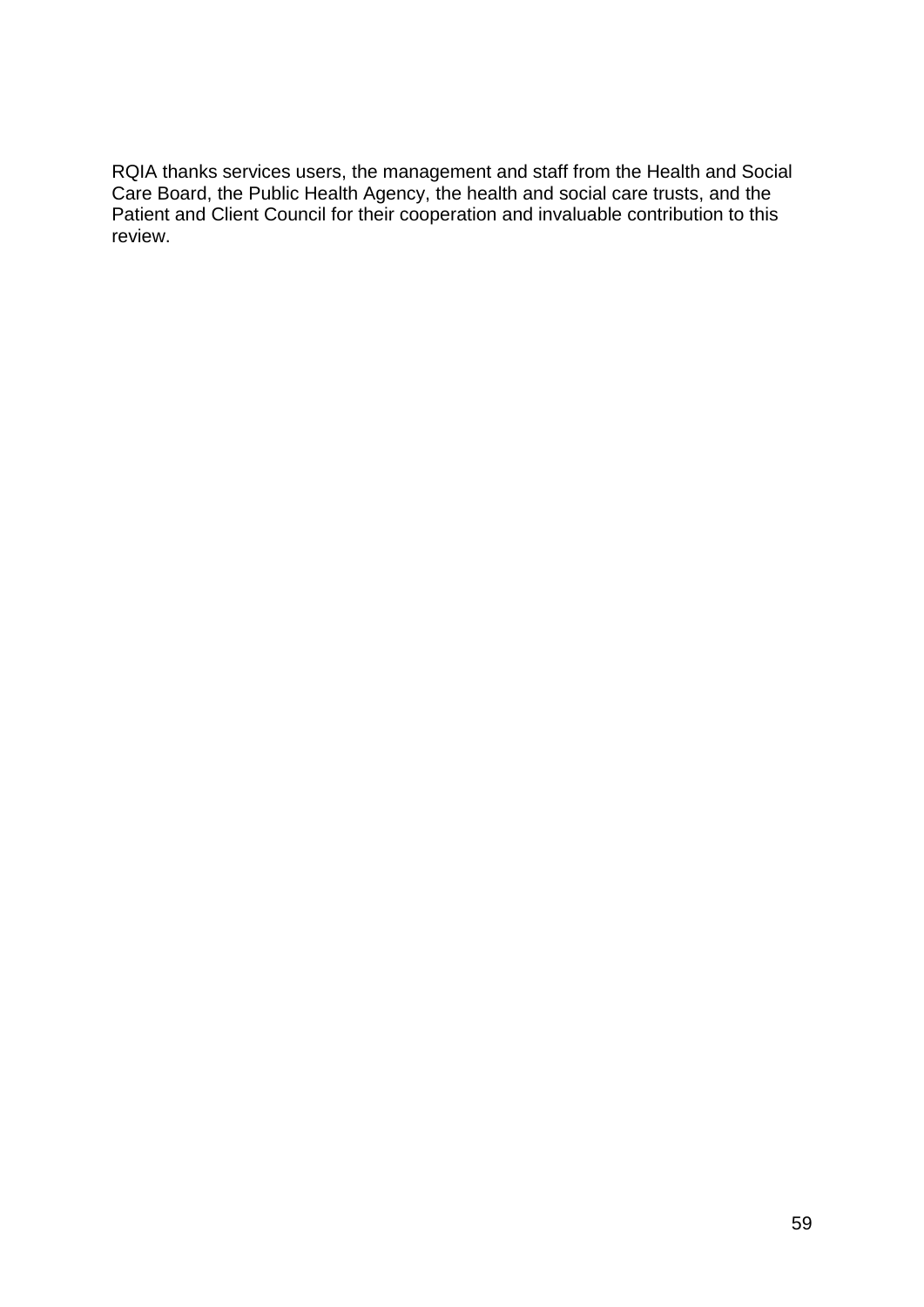#### <span id="page-62-0"></span>**4.2 Recommendations**

- 1. Trusts should ensure there are career pathways for nurses to prepare to take on the key roles of senior nurse leads in hospitals at nights and weekends.
- 2. Trusts should establish a documented escalation protocol, to facilitate staff contacting senior managers about issues arising out-of-hours, if this is not already in place.
- 3. Trusts should review risks relating to out-of-hours and consider establishing a separate risk register for this period.
- 4. Trusts should review their arrangements for monitoring safety and quality indicators, including mortality patterns, relating to care at nights and weekends.
- 5. Trusts should review their arrangements for carrying out senior management visits to include hospitals at nights and weekends.
- 6. Trusts should have written policies for transfer of patients between wards, and between hospitals at nights and weekends, where these are not already in place.
- 7. Trusts should establish a development plan for each hospital to enhance the delivery of services for the out-of-hours period.
- 8. Trusts should review the arrangements for weekend access to pharmacy, physiotherapy and social work services, where this has not been recently carried out.
- 9. Access to cardiac investigations and services should be examined across all hospitals in Northern Ireland to ensure that patients have appropriate access to the same range of services.
- 10.Trusts should review the level of portering and cleaning services in hospitals to ensure there are not undue delays in these functions at nights and weekends.
- 11. The job titles of key roles in hospitals at nights and weekends should be standardised across hospitals to avoid confusion for staff who move between hospitals.
- 12.The functions of Hospital at Night teams should be reviewed across Northern Ireland to develop standardised practice, documentation and minimum skill sets for job roles.
- 13.Trusts should collaborate to move towards standardised practice across sites in the linkages of Hospital at Night teams with surgical services.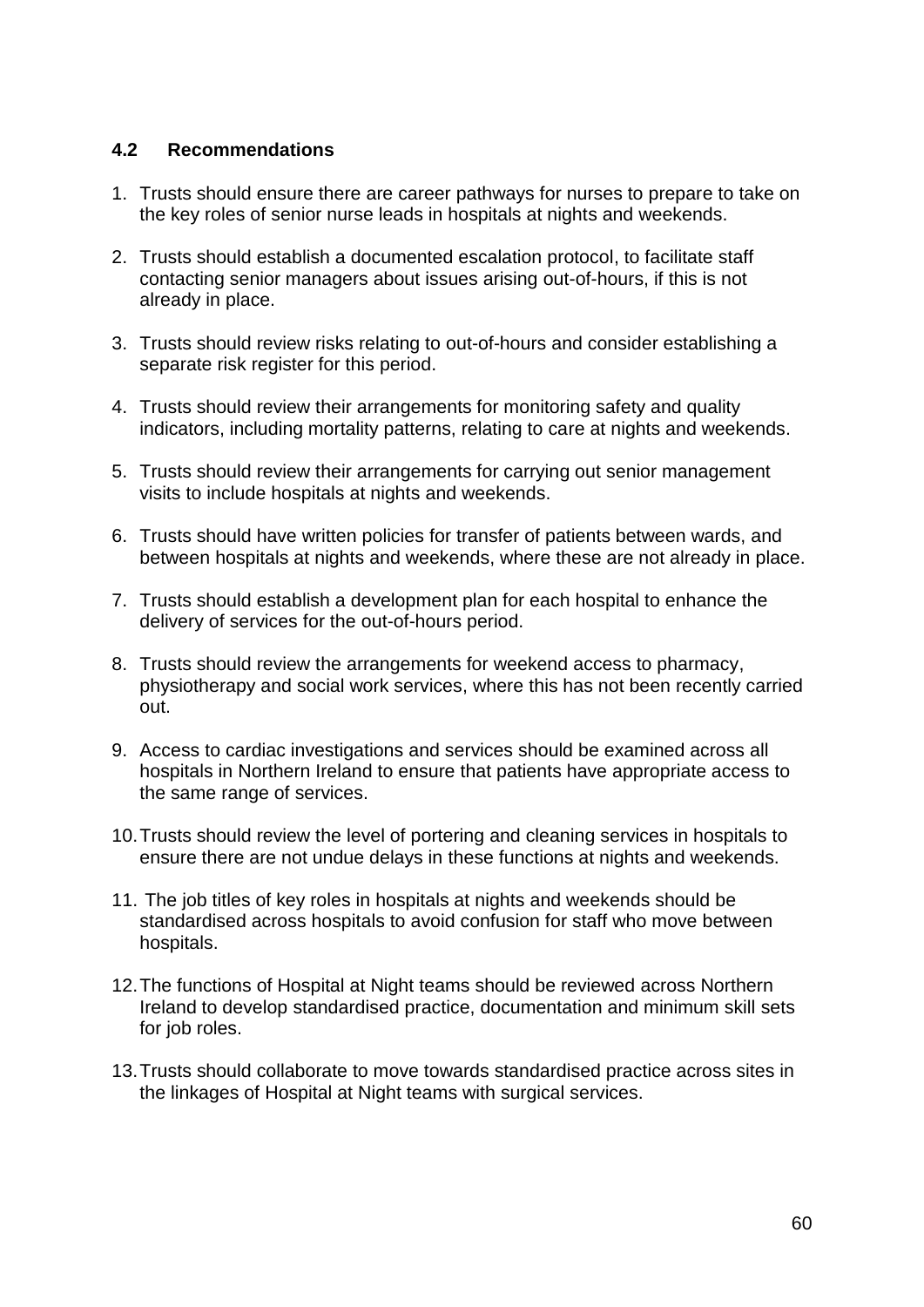- 14.A regional project should be established to review nursing handovers and share best practice in this area.
- 15.There should be an agreed standardised approach to Hospital at Night handovers across hospitals and an agreed set of required facilities to facilitate effective handover.
- 16.All staff involved in Hospital at Night, including junior doctors, should be provided with guidance and training in the principles of best practice handover.
- 17.Trusts should examine their arrangements for Hospital at Night teams to hand back to day staff and institute improved practice where this is required.
- 18.Trusts should review their arrangements at weekends to ensure there is a planned approach to deliver the care needs for individual patients identified by their clinical teams.
- 19.Trusts should explore the costs and benefits of opening nurse bank offices for a period at weekends. The potential for establishing a regional nurse bank for weekends should also be explored.
- 20.Trusts should consider the establishment of an emergency nursing team model at nights and weekends to facilitate the response to short-term requirements for additional cover.
- 21.All trusts should have documented procedures for the induction of locum medical staff who are employed to cover nights and weekends.
- 22.All hospitals should carry out an assessment of workflow patterns of Hospital at Night teams to identify if changes to handover times or shift patterns would enhance cover for busy periods.
- 23.Trusts should review their arrangements to ensure there are effective systems for communication between managers with responsibilities for services at nights and weekends and with staff working at these times.
- 24.Trusts should consider putting in place formal arrangements for contact between junior doctors and on-call consultants after evening handovers.
- 25.Trusts should ensure that temporary staff are provided with the relevant passwords and knowledge of systems to enable them to access information on clinical information systems relevant to their roles.
- 26.Standards should be regionally agreed for the frequency and timing of testing of major incident plans and fire drills in hospitals, at nights and weekends.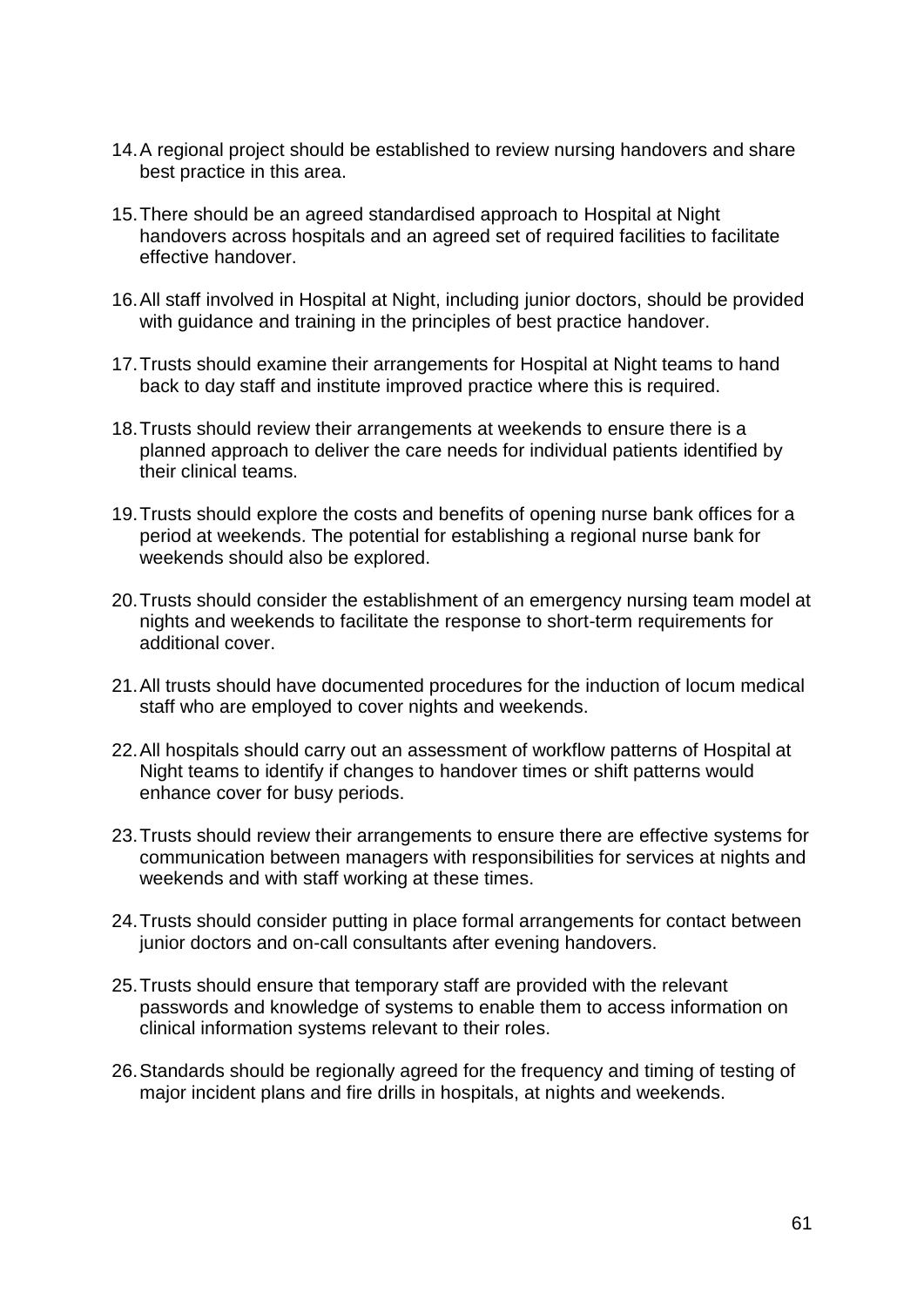- 27.Trusts should carry out risk assessments in relation to staff safety in hospitals at night, where these have not previously been carried out.
- 28.Trusts should include the experience of patients in hospitals at nights and weekends as part of their planned programmes of work on patient experience.
- 29.Trusts should consider a collaborative approach to developing a programme of actions to reduce noise in hospitals at night.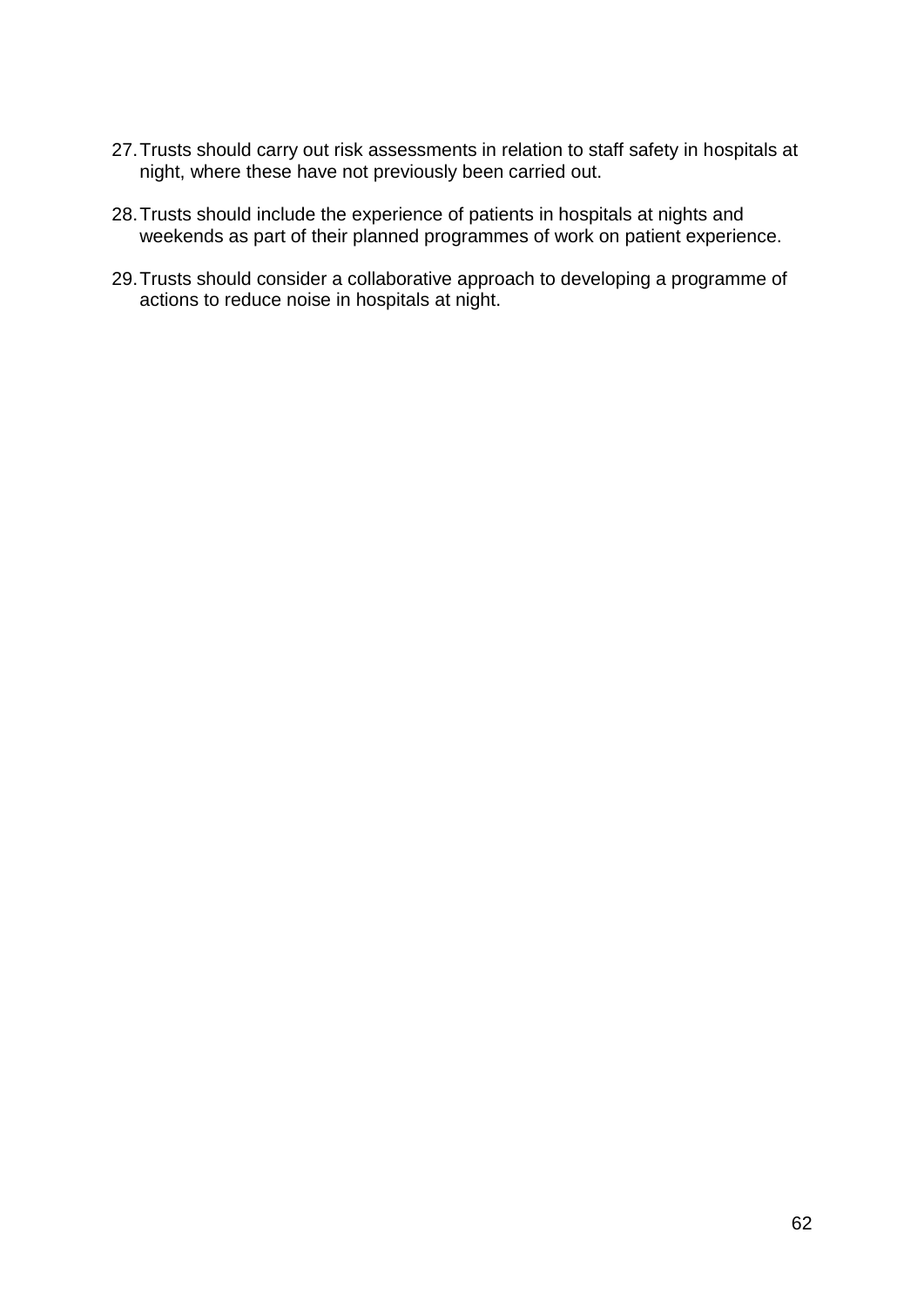# <span id="page-65-0"></span>**Glossary**

| <b>Belfast Trust</b>   | - Belfast Health and Social Care Trust                                       |
|------------------------|------------------------------------------------------------------------------|
| <b>CPAP</b>            | - Continuous positive airway pressure                                        |
| CT <sub>1</sub>        | - Core Medical Training Year 1                                               |
| CT <sub>2</sub>        | - Core Medical Training Year 2                                               |
| <b>DVT</b>             | - Deep vein thrombosis                                                       |
| <b>DHSSPS</b>          | - Department of Health, Social Services and Public Safety                    |
| <b>EPMS</b>            | - Electronic patient management system                                       |
| <b>ENT</b>             | - Ear, nose and throat                                                       |
| <b>EWTD</b>            | - European Working Time Directive                                            |
| F <sub>1</sub>         | - Foundation Training Year 1                                                 |
| F <sub>2</sub>         | - Foundation Training Year 2                                                 |
| <b>GP</b>              | - General practitioner                                                       |
| <b>HCAHPS</b>          | - Hospital Consumer Assessment of Healthcare Providers and<br><b>Systems</b> |
| <b>HDU/ICU</b>         | - High dependency unit/ intensive care unit                                  |
| <b>HSC</b>             | - Health and social care                                                     |
| <b>MHLD</b>            | - Mental health and learning disability                                      |
| <b>NHS</b>             | - National Health Service                                                    |
| <b>NIPPV</b>           | - Non-invasive positive pressure ventilation                                 |
| <b>Northern Trust</b>  | - Northern Health and Social Care Trust                                      |
| <b>PCC</b>             | - Patient Client Council                                                     |
| <b>RCP</b>             | - Royal College of Physicians                                                |
| <b>RQIA</b>            | - The Regulation and Quality Improvement Authority                           |
| <b>SBAR</b>            | - Situation, background, assessment, recommendation                          |
| <b>SAM</b>             | - Society for Acute Medicine                                                 |
| South Eastern<br>Trust | - South Eastern Health and Social Care Trust                                 |
| <b>Southern Trust</b>  | - Southern Health and Social Care Trust                                      |
| <b>SWAN</b>            | - Safety on Weekends and Nights                                              |
| <b>USA</b>             | - United States of America                                                   |
| <b>Western Trust</b>   | - Western Health and Social Care Trust                                       |
|                        |                                                                              |